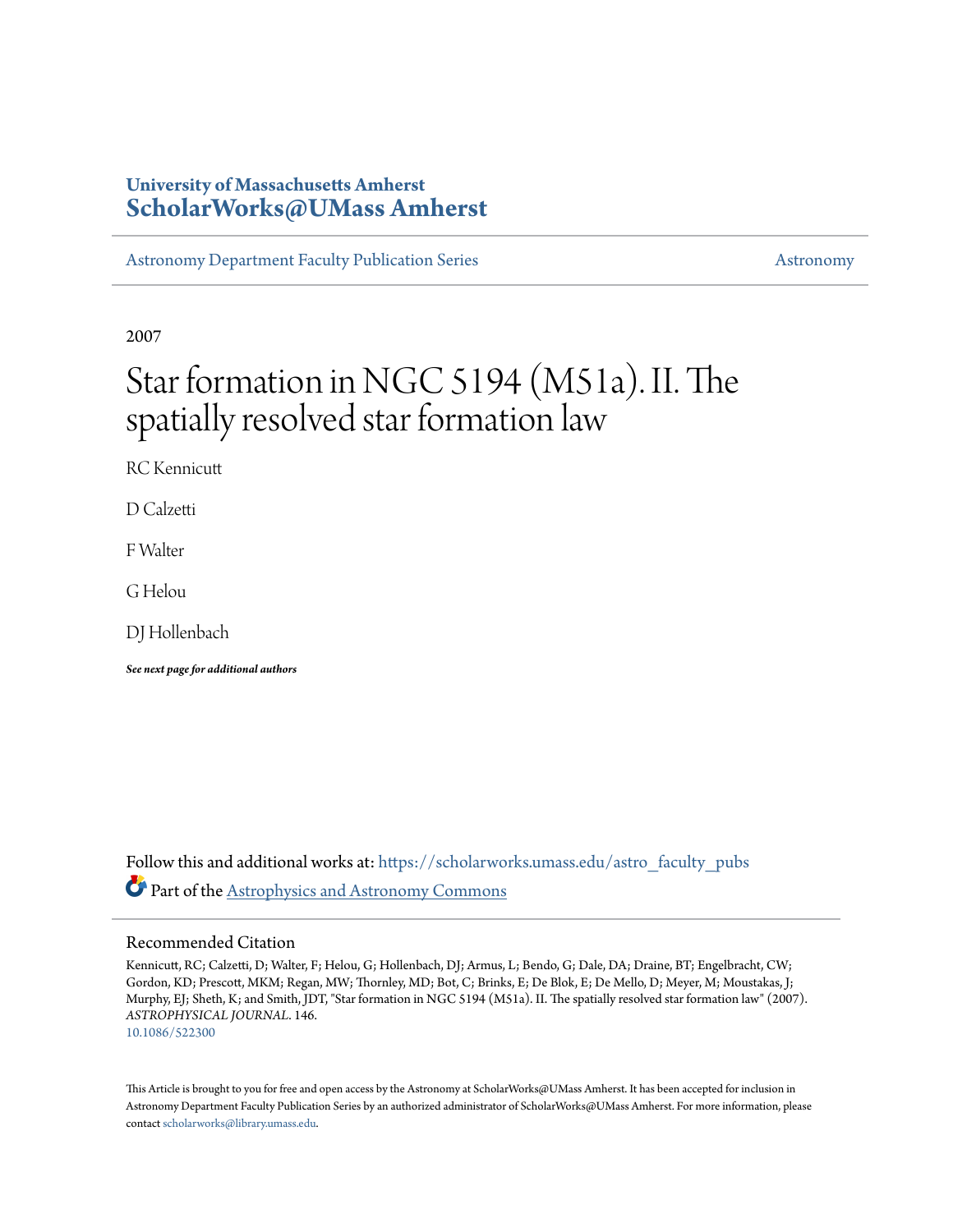#### **Authors**

RC Kennicutt, D Calzetti, F Walter, G Helou, DJ Hollenbach, L Armus, G Bendo, DA Dale, BT Draine, CW Engelbracht, KD Gordon, MKM Prescott, MW Regan, MD Thornley, C Bot, E Brinks, E De Blok, D De Mello, M Meyer, J Moustakas, EJ Murphy, K Sheth, and JDT Smith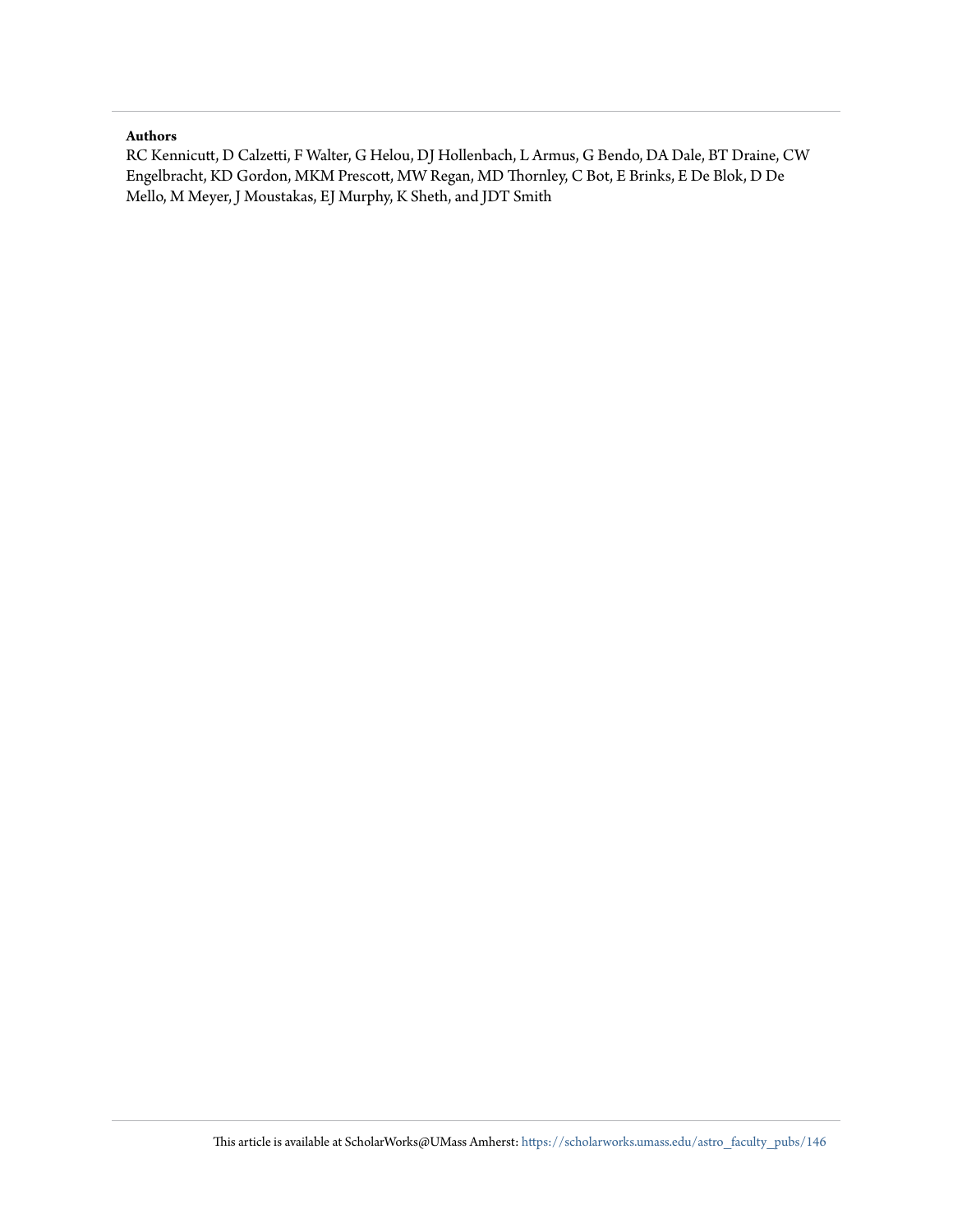# Star Formation in NGC 5194 (M51a). II. The Spatially-Resolved Star Formation Law

Robert C. Kennicutt, Jr.<sup>1,2,3</sup>, Daniela Calzetti<sup>3,4,5</sup>, Fabian Walter<sup>6</sup>, George Helou<sup>7</sup>, David

J. Hollenbach<sup>8</sup>, Lee Armus<sup>9</sup>, George Bendo<sup>10</sup>, Daniel A. Dale<sup>3,11</sup>, Bruce T. Draine<sup>12</sup>,

Charles W. Engelbracht<sup>2,3</sup>, Karl D. Gordon<sup>2,3</sup>, Moire K.M. Prescott<sup>2</sup>, Michael W. Regan<sup>5</sup>, Michele D. Thornley<sup>13</sup>, Caroline Bot<sup>9</sup>, Elias Brinks<sup>14</sup>, Erwin de Blok<sup>15</sup>, Dulia de Mello<sup>16,17</sup>, Martin Meyer<sup>5</sup>, John Moustakas<sup>18</sup>, Eric J. Murphy<sup>19</sup>, Kartik Sheth<sup>9</sup>, and J.D.T. Smith<sup>2,3</sup>

# ABSTRACT

<sup>1</sup>Institute of Astronomy, University of Cambridge, Madingley Road, Cambridge CB3 0HA, UK

<sup>2</sup>Steward Observatory, University of Arizona, Tucson, AZ 85721

<sup>3</sup>Visiting Astronomer, Kitt Peak National Observatory, National Optical Astronomy Observatory, which is operated by the Association of Universities for Research in Astronomy, Inc. (AURA) under cooperative agreement with the National Science Foundation.

<sup>4</sup>Department of Astronomy, University of Massachusetts, 710 N. Pleasant Street, Amherst, MA 01003

<sup>5</sup>Space Telescope Science Institute, 3700 San Martin Drive, Baltimore, MD 21218

 $6$ Max-Planck-Institute für Astronomie, Königstuhl 17, Heidelberg, D-69117, Germany

<sup>8</sup>NASA Ames Research Center, MS 245-3, Moffett Field, CA 94035-1000

<sup>9</sup>Spitzer Science Center, Caltech, MS 220-6, Pasadena, CA 91101

<sup>10</sup>Astrophysics Group, Imperial College, Blackett Laboratory, Prince Consort Road, London SW7 2AZ, UK

<sup>11</sup>Department of Physics & Astronomy, University of Wyoming, Laramie, WY 82071

<sup>12</sup>Department of Astrophysical Sciences, Princeton University, Princeton, NJ 08544-1001

<sup>13</sup>Department of Physics and Astronomy, Bucknell University, Lewisburg, PA 17837

<sup>14</sup>School of Physics, Astronomy, and Mathematics, University of Hertfordshire, College Lane, Herts AL10 9AB, United Kingdom

<sup>15</sup>Research School of Astronomy and Astrophysics, Mount Stromlo Observatory, Cotter Road, Weston Creek ACT 2611, Australia

<sup>16</sup>Laboratory for Observational Cosmology, Code 665, Goddard Space Flight Center, Greenbelt, MD 20771

<sup>7</sup>Caltech, MS 314-6, Pasadena, CA 91101

<sup>17</sup>Department of Physics, Catholic University of America, Washington, DC 20064

<sup>18</sup>Physics Department, New York University, 4 Washington Place, New York, NY 10003

<sup>&</sup>lt;sup>19</sup>Department of Astronomy, Yale University, P.O. Box 208101, New Haven, CT 06520-8101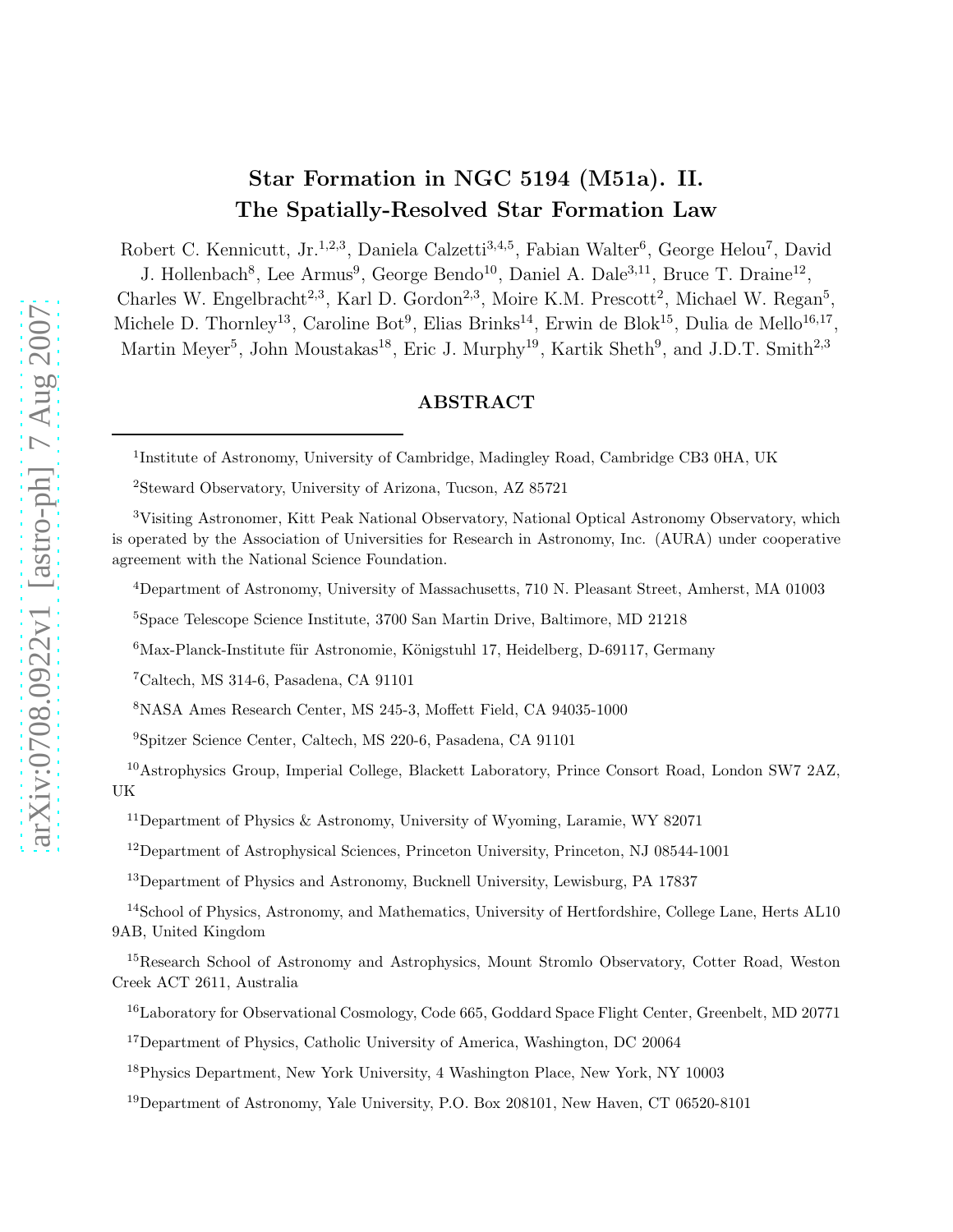We have studied the relationship between the star formation rate (SFR) surface density and gas surface density in the spiral galaxy M51a (NGC 5194), using multi-wavelength data obtained as part of the Spitzer Infrared Nearby Galaxies Survey (SINGS). We introduce a new SFR index based on a linear combination of H $\alpha$  emission-line and  $24 \mu$ m continuum luminosities, that provides reliable extinction-corrected ionizing fluxes and SFR densities over a wide range of dust attenuations. The combination of these extinction-corrected SFR densities with aperture synthesis HI and CO maps has allowed us to probe the form of the spatially-resolved star formation law on scales of 0.5 to 2 kpc. We find that the resolved SFR vs gas surface density relation is well represented by a Schmidt power law, which is similar in form and dispersion to the disk-averaged Schmidt law. We observe a comparably strong correlation of the SFR surface density with the molecular gas surface density, but no significant correlation with the surface density of atomic gas. The best-fitting slope of the Schmidt law varies from  $N =$ 1.37 to 1.56, with zeropoint and slope that change systematically with the spatial sampling scale. We tentatively attribute these variations to the effects of areal sampling and averaging of a nonlinear intrinsic star formation law. Our data can also be fitted by an alternative parametrization of the SFR surface density in terms of the ratio of gas surface density to local dynamical time, but with a considerable dispersion.

Subject headings: galaxies: individual (M51a, NGC 5194) – galaxies: ISM galaxies: evolution — HII regions – infrared: galaxies — stars: formation

# 1. Introduction

One of the crucial missing links in our knowledge of star formation and galaxy evolution is an understanding of the interplay between the star formation rate (SFR) in galaxies and the underlying properties of the interstellar medium (ISM). Despite the physical complexity of this relationship, observations of galaxies on global scales reveal a surprisingly tight correlation between the average SFR per unit area and the mean surface density of cold gas, extending over several orders of magnitude in gas surface density (e.g., Kennicutt 1998a, b, and references therein). The most widely used parametrization is the power-law relation introduced by Schmidt (1959, 1963). In this paper we study the surface density form of this relation:

$$
\Sigma_{SFR} = A \ \Sigma_g^N \tag{1}
$$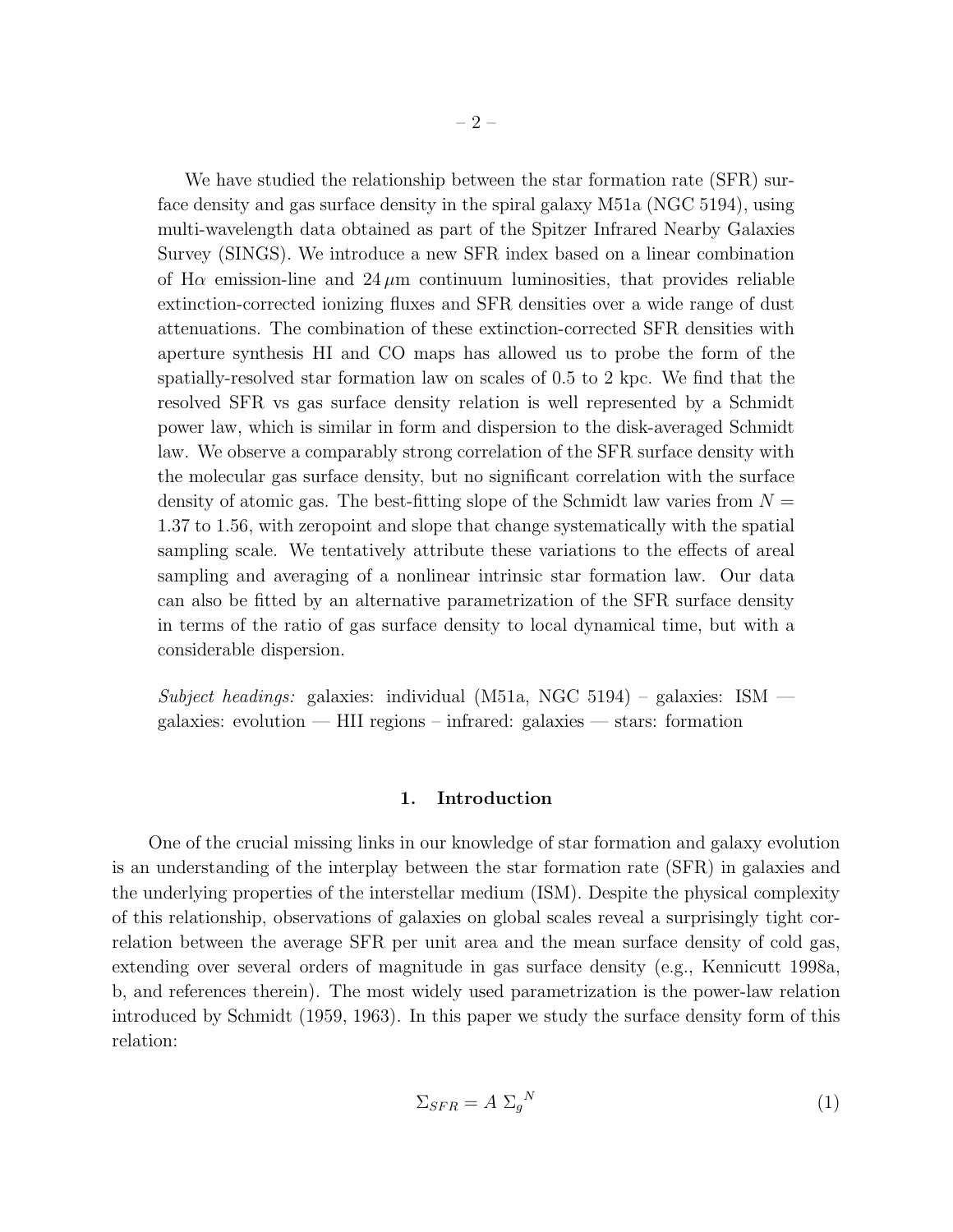where  $\Sigma_{SFR}$  and  $\Sigma_q$  refer to the star formation and total (molecular and atomic) hydrogen surface densities, respectively. When measured in units of  $M_{\odot}$  yr<sup>-1</sup> kpc<sup>-2</sup> for  $\Sigma_{SFR}$  and M<sub>☉</sub> pc<sup>-2</sup> for  $\Sigma_g$  the disk-averaged data compiled by Kennicutt (1998b) are best fitted by a power law with slope  $N = 1.4 \pm 0.15$  and zeropoint  $A = 2.5 \pm 0.7 \times 10^{-4}$ . This parametrization has proven to be very useful as an input scaling law for analytical and numerical models of galaxy evolution (e.g., Kay et al. 2002). Throughout this paper we shall deal exclusively with measurements of the surface densities of star formation and gas, even if for the sake of concise text we do not refer explicitly to "surface" density in every instance.

Despite its widespread application, this global law offers little insight into the underlying physical nature of star formation regulation. A surface density power law with  $N \sim 1.5$  is consistent with what one would expect if the SFR is mainly driven by large-scale gravitational instabilities in the disk (e.g., Elmegreen 2002). However the disk-averaged star formation rates of galaxies are nearly as well fitted by prescriptions in which the SFR surface density scales with the ratio of gas surface density to local dynamical time (e.g., Silk 1997, Kennicutt 1998b):

$$
\Sigma_{SFR} = A' \Sigma_g \Omega_g \tag{2}
$$

where  $\Omega_q$  is the average angular frequency of the rotating gas disk. Such a relation could be reproduced in a picture in which the SFR per unit gas mass in clouds is constant, and the frequency of cloud formation events scales inversely with the local orbit time, for example the frequency of spiral density wave passages. These scenarios are only cited as illustrative examples; the fact that such different pictures can account for the global SFRs underscores the inability of these data alone to discriminate between different physical origins for the star formation law.

A complementary and in some ways more fundamental approach is to use spatiallyresolved measurements of the SFR and gas surface densities to examine the correlations between the observables on a point-by-point basis within galaxies. This allows us to quantify the form of the star formation law across the large ranges in local physical conditions that are found in galaxies. Numerous such studies of the local Schmidt law have been carried out over the last 40 years (see Kennicutt 1997 for a review). Due to the limited spatial resolution of the HI and CO data at the time, most studies were confined to the nearest galaxies, and correlated the SFR with either the atomic or molecular gas surface densities, but rarely both. The SFRs themselves were generally measured using blue star counts, HII region counts, or Hα emission, usually without corrections for extinction. Consequently it is not entirely surprising that the results of these studies have been inconsistent, with the derived power-law slopes (eq. [1]) ranging over  $N = 1 - 3$  and beyond (Kennicutt 1997). More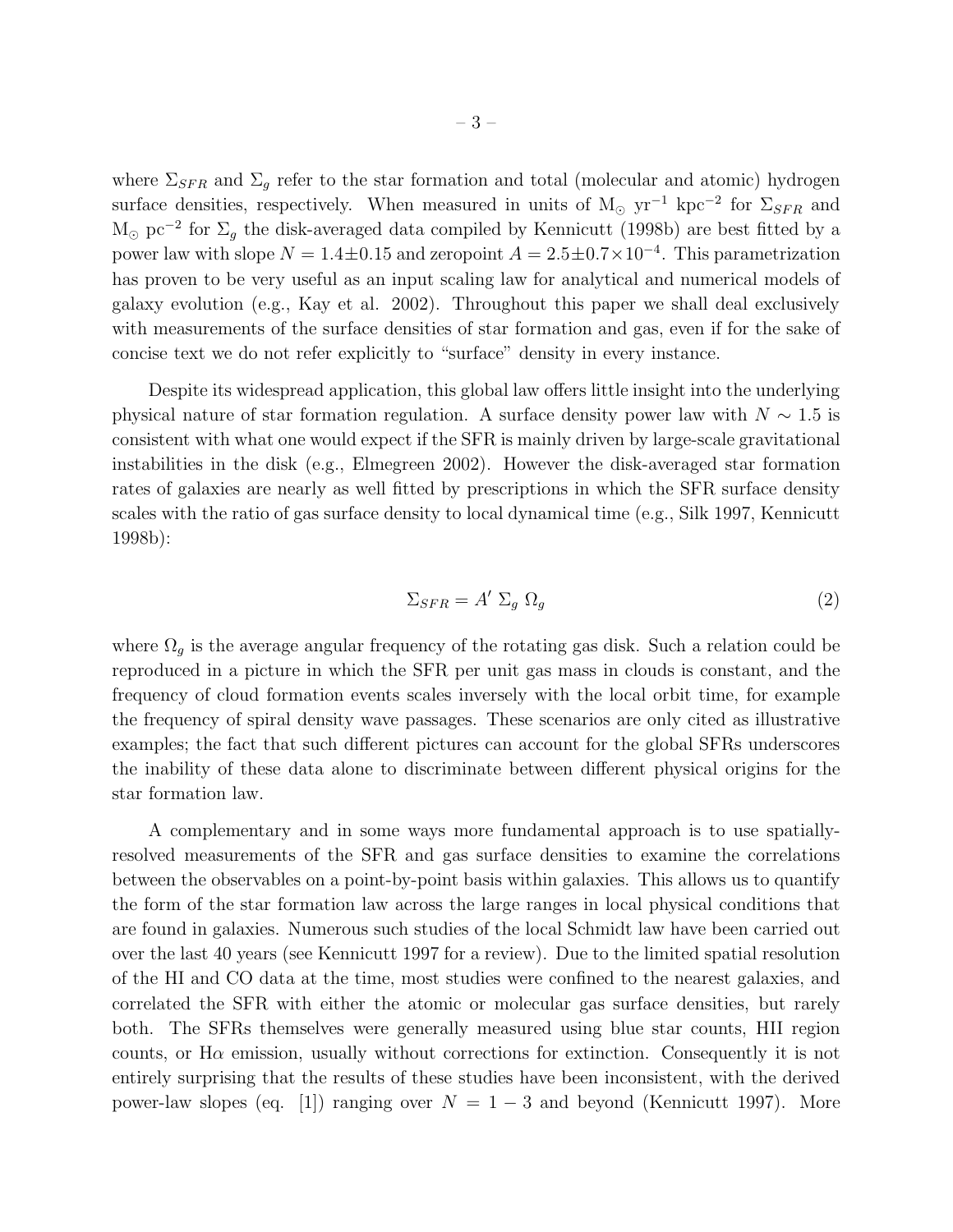recently a number of workers have used radial profiles of gas and SFR surface densities to constrain the form of the Schmidt law on intermediate (typically few kpc) scales (e.g., Martin & Kennicutt 2001, Boissier et al. 2003, Schuster et al. 2007), and again the resulting power law slopes are sensitive to the gas, SFR tracers, and the prescriptions used to correct for extinction and convert the observed CO line intensities into molecular gas surface densities.

The main limiting factors for this work have been the lack of high spatial resolution HI and CO observations of galaxies and of multi-wavelength observations of the star-forming regions, which are necessary to derive accurate extinction-corrected SFR distributions. The situation has improved in recent years with the completion of several aperture synthesis CO mapping surveys of galaxies, most notably the Berkeley Illinois Maryland Association Survey of Nearby Galaxies (BIMA SONG; Helfer et al. 2003). These provide CO maps with synthesized beam sizes of several arcseconds, making it possible to probe the form of the star formation law on sub-kiloparsec scales (e.g., Wong & Blitz 2002). However, dust extinction poses a serious obstacle to these studies. At the high gas column densities probed by SONG, the corresponding dust column densities are large, producing attenuations of up 5 mag (or more) in H $\alpha$  and the ultraviolet. This is large enough to cause SFRs based on H $\alpha$ or ultraviolet measurements to be severely underestimated. On the other hand, much of the star formation in disks occurs in regions with low to moderate extinction  $\left($  <1 mag at H $\alpha$ ), and there estimates of SFRs based solely on the dust emission will also be underestimated. Moreover, since the extinction tends to correlate with the gas surface density itself, dust will bias the slope of the derived star formation law if left uncorrected. Wong & Blitz (2002) used the gas surface density itself to estimate the magnitude of the  $H\alpha$  extinction correction, but as they pointed out this introduces a circularity into the determination of the star formation law, and it would be preferable to measure the attenuation corrections independently of the gas density.

The advent of high-resolution infrared mapping of nearby galaxies with the Spitzer Space Telescope now allows us to undertake a much more rigorous study of the spatially-resolved Schmidt law. The combination of far-infrared,  $H\alpha$ , and Pa $\alpha$  maps of galaxies allows us to derive extinction-corrected SFR distributions independently from the CO and HI maps, and study the SFR vs gas surface density relation directly. This investigation is one of the core science components of the Spitzer Infrared Nearby Galaxies Survey (SINGS; Kennicutt et al. 2003). The SINGS sample of 75 galaxies includes 24 objects from the BIMA SONG survey, and comparable resolution HI maps have been obtained at the Very Large Array (VLA) for a subset of SINGS spiral galaxies within 10 Mpc, as part of The HI Nearby Galaxy Survey (THINGS; Walter et al. 2005). The long-term goal is to combine SFR distributions of these galaxies derived from SINGS infrared and  $H\alpha$  imaging with the CO and HI maps to study the behavior of the star formation law down to scales of 6′′, the resolution of the Spitzer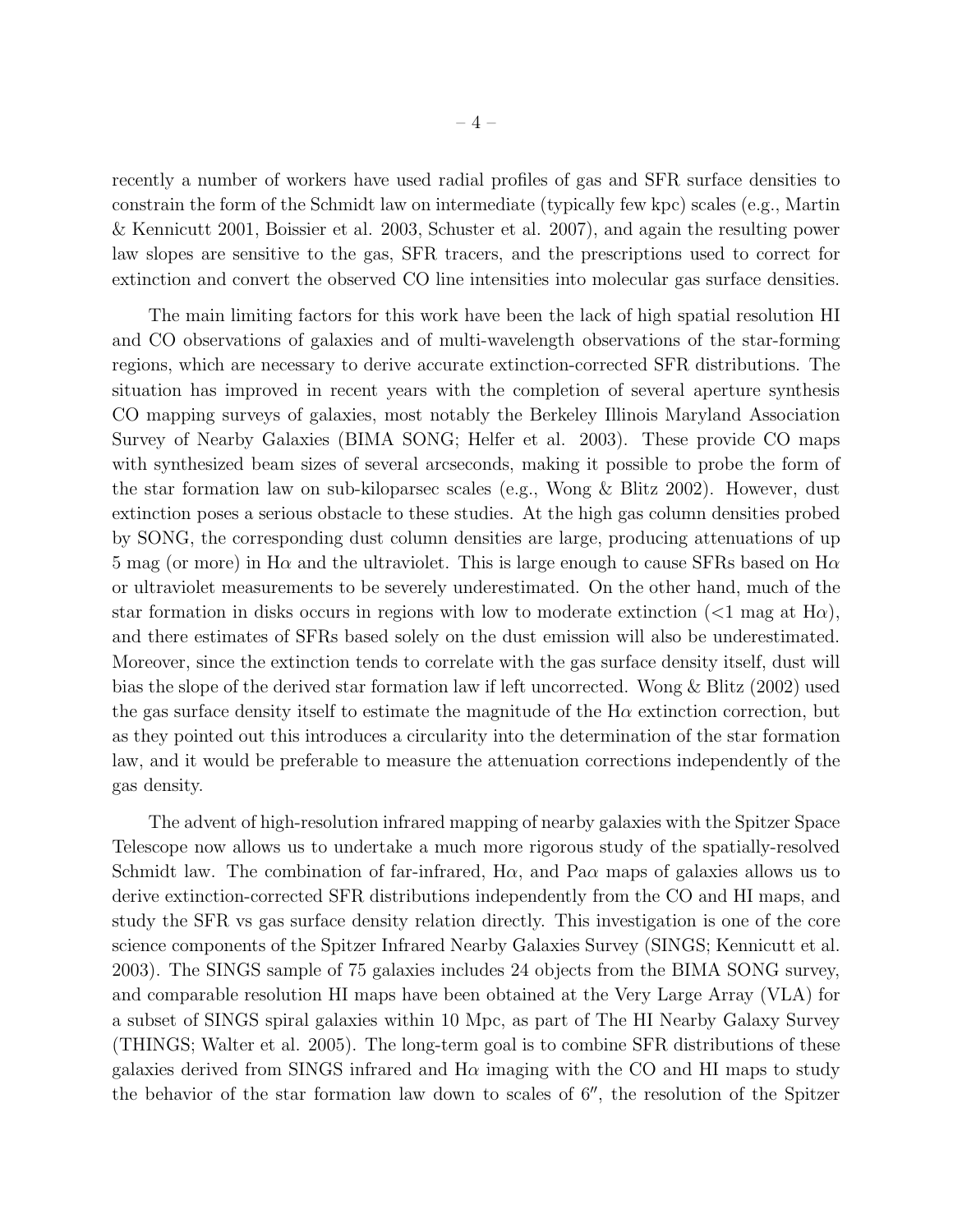24  $\mu$ m, BIMA, and THINGS maps. This corresponds to linear scales of 0.1 – 0.5 kpc for most of the galaxies in the subsample.

In this paper we present the results of a pilot study of the spatially-resolved star formation law in the nearby spiral M51a (NGC 5194). This galaxy is ideal for a first study. It possesses a dense molecular disk with a high SFR per unit area, and a large variation in extinction ( $A_V \sim 1 - 4$  mag), which allows us to test the efficacy of our extinction correction schemes. In addition, the galaxy has an especially rich multi-wavelength data set, including maps of the central disk in Pa $\alpha$  (Scoville et al. 2001), which can be used to derive extinction-corrected local SFRs independently of the Spitzer observations, and thus quantify more accurately the uncertainties in the derived SFRs. The SINGS observations of this galaxy have been presented in an earlier paper (Calzetti et al. 2005; hereafter denoted Paper I). Following that paper we adopt a distance of 8.2 Mpc to M51.

The remainder of this paper is organized as follows. In  $\S 2$  we describe the infrared, H $\alpha$ , Paα, HI, and CO data that were used for this study, and in §3 we describe the methods used to extract local SFR and gas density measurements. Over much of the disk of M51 the intermediate levels of optical extinction introduce large errors into SFR measurements based either on  $H\alpha$  or infrared fluxes alone, and a combination of measurements is needed to provide reliable extinction-corrected SFRs. In §4 we describe a new method that we have devised to address this problem. In §5 we present the resulting SFR vs gas density relations, on varying linear scales and for the total gas density as well as for the atomic and molecular components considered individually. We also compare the spatially-resolved relation in M51 to the global SFR law found for galaxies in general. Finally in §6 we compare our results to theoretical expectations and explore their implications for modeling star formation in galaxies.

#### 2. Data

The primary derived parameters for this study of the star formation law are local measurements of the SFR surface density and the atomic and molecular gas surface densities. We are interested in the instantaneous ( $\tau < 5$  Myr) star formation, and have employed three tracers: H $\alpha$  (0.66  $\mu$ m) and Pa $\alpha$  (1.87  $\mu$ m) imaging to measure the ionization rate, and the  $24 \mu m$  dust continuum imaging to trace the dust-obscured component of the star formation. Combinations of these are used to derive extinction-corrrected estimates of the SFR distribution. We have used a combination of CO maps from BIMA SONG and other published sources, along with 21-cm HI maps from the THINGS project to map the surface densities of molecular and atomic hydrogen, respectively. In this section we describe each of these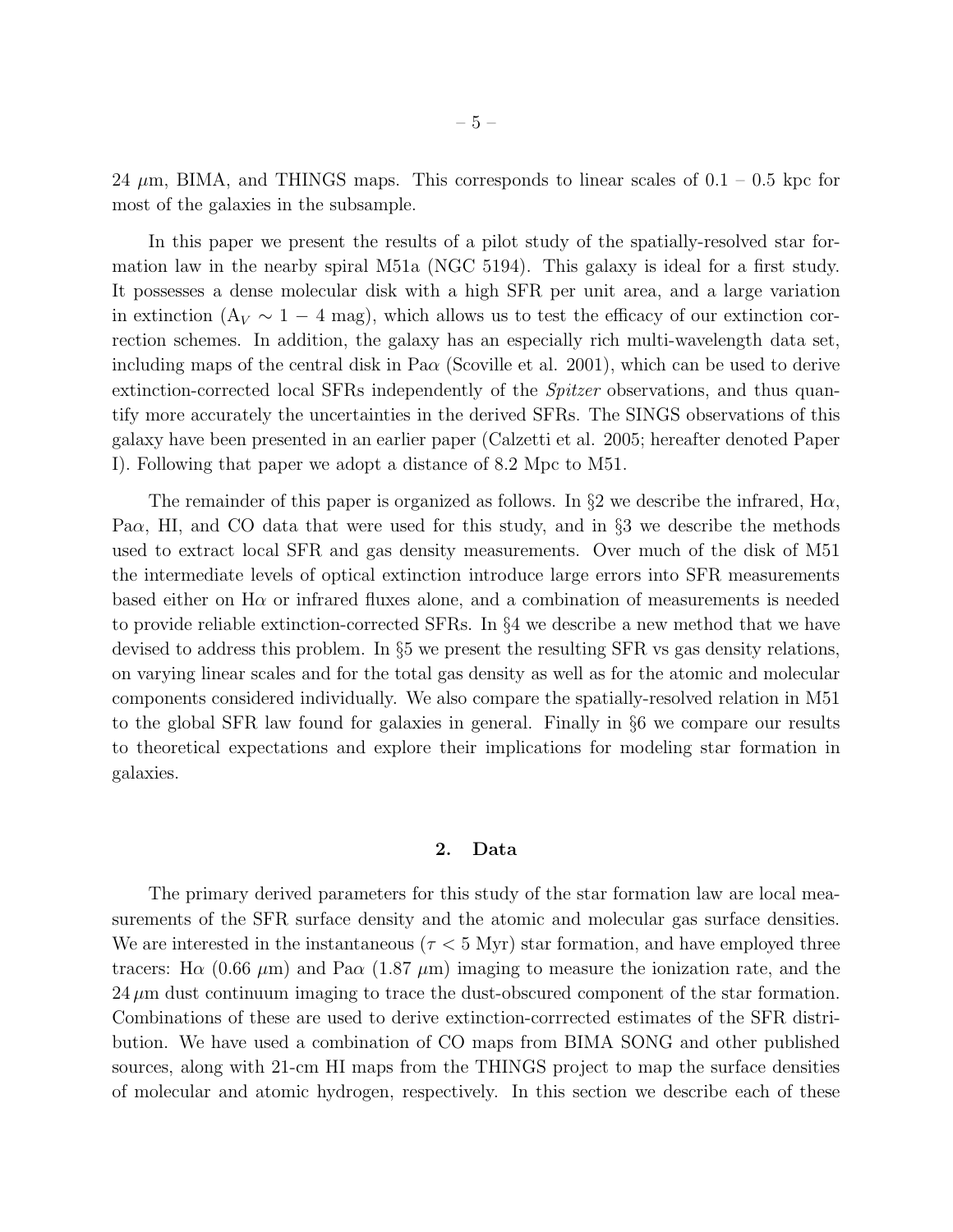data sets.

# 2.1. Spitzer Infrared Images

Spitzer MIPS observations of M51a at  $24 \,\mu$ m were obtained on 22 and 23 June 2004, as part of the SINGS Legacy Program (Kennicutt et al. 2003). For this analysis we used the processed MIPS images from SINGS Data Release 4.[1](#page-7-0) The reduction and mosaicing steps are described in Gordon et al. (2005) and Bendo et al. (2006). The final image mosaics have sizes  $27' \times 60'$ , fully covering M51a and the surrounding background. The  $24 \,\mu$ m image traces the thermal dust emission from the galaxy. In Paper I we carried out a detailed comparison of the star formation in M51a as traced in Pa $\alpha$ , 24  $\mu$ m, and the ultraviolet, and we refer the reader to that paper for a detailed discussion of the datasets. In particular, Paper I revealed a very tight linear correlation between the  $P\alpha$ -derived ionizing fluxes of the HII regions in M51a and their  $24 \mu m$  luminosities. In this paper we restrict most of our analysis of the Schmidt law to discrete infrared and emission-line sources, and consequently we will use the  $24 \mu m$  fluxes exclusively as an infrared SFR tracer. Imaging with MIPS at 70 and  $160 \mu m$  was obtained as part of the same observing campaign, but because of the low spatial resolution of those data (∼18′′ and 45′′ FWHM, respectively) they were not used in this project.

The  $24 \mu m$  map used for this paper is shown in Figure 1. It has a diffraction-limited resolution of 5".7 FWHM and a 1- $\sigma$  sensitivity limit of  $1.1 \times 10^{-6}$  Jy arcsec<sup>-2</sup> for isolated sources. The point spread function (PSF) displays prominent Airy diffraction rings that limit the useful aperture sizes to approximately twice the FWHM beam width. The accuracy of the MIPS 24  $\mu$ m photometric zeropoint is  $\pm 5\%$  (Engelbracht et al. 2007), although as discussed later, other factors limit the accuracy of most of our aperture fluxes to roughly  $\pm 10\%$  (also see Paper I).

#### 2.2.  $H\alpha$  Emission-Line Images

Narrowband images centered at  $H\alpha$  and continuum R-band images were obtained on 28 March 2001, with the Cassegrain Focus CCD Imager on the 2.1–m telescope at Kitt Peak National Observatory, as part of the SINGS ancillary data program (Kennicutt et al. 2003). Two sets of exposures were taken to include the entire extents of M51a and its companion

<span id="page-7-0"></span><sup>1</sup>http://data.spitzer.caltech.edu/popular/sings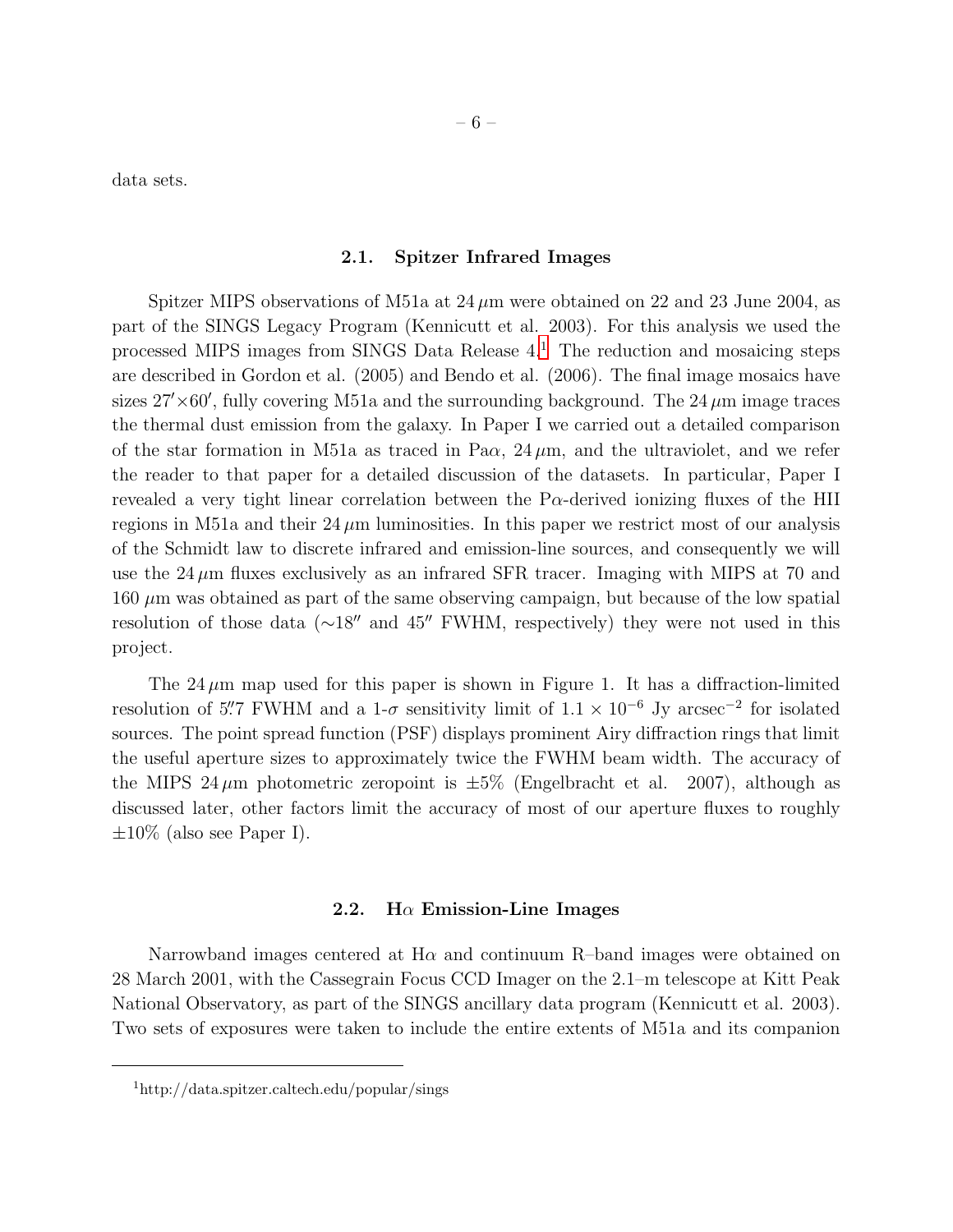NGC 5195 in the images. Exposure times were 1800 s and 360 s per position for H $\alpha$  and R, respectively. Standard reduction procedures were applied to the images.

Emission–line–only images were obtained by rescaling the R–band image and subtracting it from the narrow–band image. The narrowband filter used for the observation contains contributions from H $\alpha$  as well as the neighboring [N II] $\lambda\lambda$ 6548,6583 forbidden lines. M51a has been the subject of numerous spectroscopic campaigns, and these data show an average [NII] excitation that is near the asymptotic value for metal-rich HII regions of [NII] $\lambda$ 6548,6583/H $\alpha$  = 0.5 (e.g., Bresolin et al. 1999, 2004). We used this value to scale the image to net H $\alpha$  surface brightness. In reality the [NII]/H $\alpha$  ratio varies somewhat from region to region and as a function of radius in the galaxy, which introduces net flux errors across the image. Within the region covered by our CO data these variations introduce errors of ∼10% or less for most regions, and perhaps 20% in the most discrepant cases.

The final reduced  $H\alpha$  image used is shown in Figures 1 and 2. The accuracy of the absolute photometry was verified with an HST/WFPC2 H $\alpha$  image of the center of the galaxy. The 1  $\sigma$  sensitivity limit of our final H $\alpha$  image is  $1.8 \times 10^{-17}$  erg s<sup>-1</sup> cm<sup>-2</sup> arcsec<sup>-2</sup>. The measured PSF is  $1.9''$ .

#### 2.3. Pa $\alpha$  Emission-Line Images

The Pa $\alpha$  hydrogen recombination line at 1.87  $\mu$ m provides a powerful probe of massive star formation even in relatively highly obscured regions (Quillen & Yukita 2001, Scoville et al. 2001). Likewise, the ratio of Pa $\alpha$  to H $\alpha$  flux provides a robust measurement of the nebular extinction. An extinction of 1 mag at V produces an extinction of 0.15 magnitudes at Pa $\alpha$ , i.e., a small,  $\sim$ 14% change in the line intensity. We adopt an intrinsic flux ratio H $\alpha$ /Pa $\alpha$ = 7.82 (Osterbrock & Ferland 2006), which applies to an assumed electron temperature of 7000 K and electron density of 100 cm<sup>−</sup><sup>3</sup> (Garnett et al. 2004, Bresolin et al. 2004). Extinction corrections were derived using the extinction curve of Cardelli et al. (1989), with  $k(Pa\alpha) = 0.455$  and  $k(H\alpha) - k(Pa\alpha) = 2.08$ , where the extinction curve is expressed in the form  $I_{obs}(\lambda) = I_{intr}(\lambda) 10^{[-0.4*E(B-V)*k(\lambda)]}.$ 

Archival HST/NICMOS images of the central 144′′, corresponding to the inner ∼6 kpc of the galaxy, are available in the Pa $\alpha$  emission line (1.8756  $\mu$ m, F187N narrow–band filter) and the adjacent continuum (F190N narrow–band filter). The images form a 3×3 NIC3 mosaic, and details of the observations, data reduction, and image mosaicing are given in Scoville et al. (2001). The nebular–emission–only image is obtained simply by subtracting the F190N from the F187N image, after rescaling for the ratio of the filter efficiencies. The NICMOS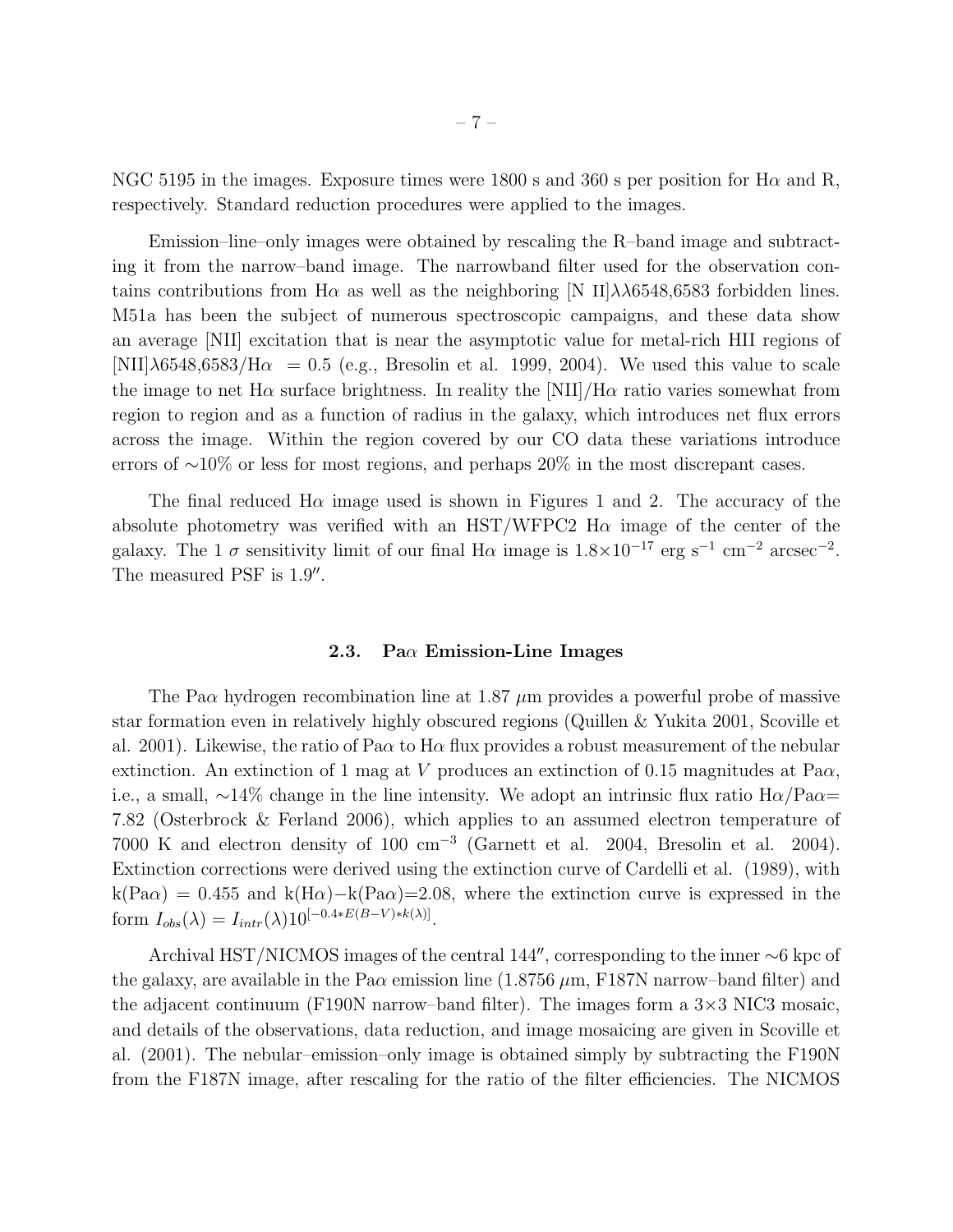PSF is undersampled by the NIC3 0''.2 pixels, and the average  $1 \sigma$  sensitivity limit of the continuum–subtracted image is  $1.8 \times 10^{-16}$  erg s<sup>-1</sup> cm<sup>-2</sup> arcsec<sup>-2</sup>, which is approximately an order of magnitude less sensitive than the  $H\alpha$  images, and another factor of eight lower when one considers the lower intrinsic brightness of Pa $\alpha$  relative to H $\alpha$ . However this is partly compensated for by the much lower extinction at Pa $\alpha$ . Considering all these factors together the effective sensitivity of the Pa $\alpha$  image to a fixed SFR per unit area is roughly a factor of ten lower than that of the  $Ha$  image, so its use is limited to the brightest HII regions in the inner disk. Nevertheless it is critical for providing a calibration for the other extinction correction methods used in this paper.

#### 2.4. Radio Continuum Fluxes

Multi-frequency radio continuum fluxes are available for 43 bright HII regions in M51a from the study of van der Hulst et al. (1988). This study was based on aperture synthesis maps at wavelengths of 6 cm and 20 cm made with the Very Large Array (VLA), with matching resolutions of 8′′. The two-frequency observations allowed these authors to make a rough separation of non-thermal and thermal radio fluxes. The thermal bremsstrahlung luminosities provide independent measures of the extinction-corrected ionizing fluxes for the HII regions, and when combined with  $H\alpha$  fluxes independent estimates of the visible extinction. A full description of these measurements can be found in van der Hulst et al. (1988).

#### 2.5. VLA HI Observations

HI data for M51a have been obtained through The HI Nearby Galaxy Survey (THINGS), a survey dedicated to obtain high-resolution VLA HI imaging for ∼35 nearby galaxies (Walter et al. 2005). M51 was observed in the VLA D (9 July 2004), C (26 April 2004) and B array (05 March 2005) configurations for 80, 120, and 390 minutes on source, respectively (or a total of ∼ 10 hours on source). The calibration and data reduction was performed using the AIPS package<sup>[2](#page-9-0)</sup>. The absolute flux scale was determined by observing 3C286 in all observing runs (using the flux scale of Baars et al. 1977). The same calibrator was used to derive the bandpass correction. The time variable phase and amplitude calibration was performed using the nearby, secondary calibrators 1313+549 and 1252+565 which are unresolved for the arrays used. The uv data were inspected for each array, and bad data points due to either

<span id="page-9-0"></span><sup>2</sup>The Astronomical Image Processing System (AIPS) has been developed by the NRAO.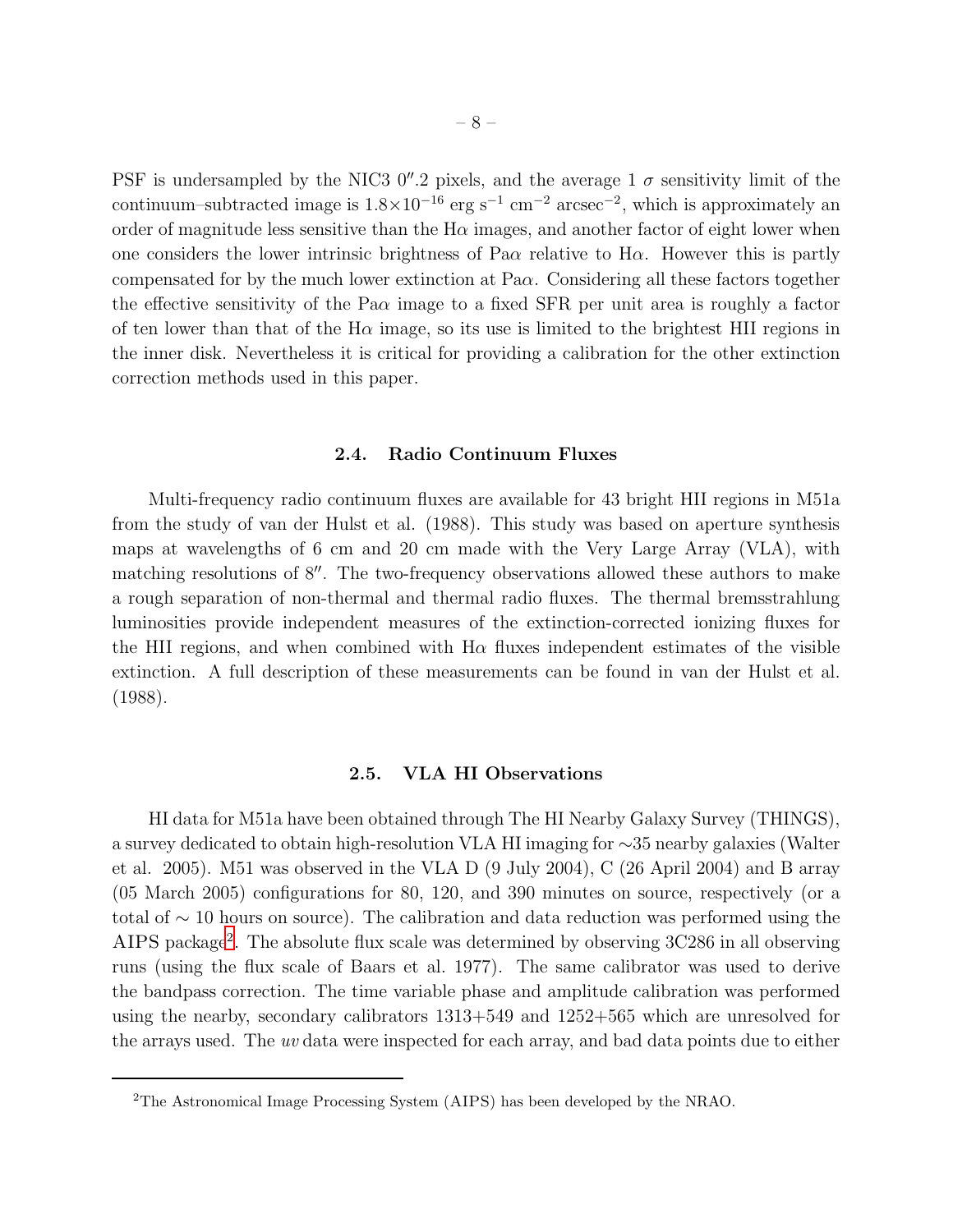interference or crosstalk between antennae were removed. After final editing and calibration, the data were combined to form a single dataset and maps.

In order to remove the continuum we first determined the line-free channels in our observation and subtracted the continuum emission in the uv plane. Datacubes (1024  $\times$  $1024$  pixels  $\times$  80 channels each) were produced using the task IMAGR in AIPS. To obtain the best compromise between angular resolution and signal/noise, we used a ROBUST parameter of 0.5 for the final imaging. This led to a resolution of  $5\overset{''}{.}82 \times 5\overset{''}{.}56$ , and an rms of 0.44 mJy beam<sup>-1</sup> in a 5.2 km s<sup>-1</sup> channel. The correspoding  $3\sigma$  sensitivity for the integrated map is  $1.6 \times 10^{20}$  cm<sup>-2</sup> (corresponding to 1.3 M<sub>☉</sub> pc<sup>-2</sup>). To separate real emission from noise for the final integrated HI map (moment 0), we considered only those regions which showed emission in three consecutive channels above a set level ( $\sim 2\sigma$ ) in datacubes convolved to 330′′ resolution. The final corrected HI image is shown in Figure 1.

The fluxes in the integrated HI map are corrected for the fact that typically the residual flux in cleaned channel maps is overestimated (sometimes severely) due to the different shapes of the dirty and cleaned beams (see e.g., Jorsater & van Moorsel 1995, Walter & Brinks 1999). With these corrections taken into account we estimate our column densities to be correct within  $\pm 10\%$ .

#### 2.6. BIMA SONG CO Observations

The CO J=1–0 map of M51a was obtained as part of the BIMA Survey Of Nearby Galaxies (BIMA SONG), and details on the data taking and processing can be found in Helfer et al. (2003). The map used in the analysis is shown in Figure 1. The interferometric BIMA data on M51 were combined with single dish data obtained at the former NRAO 12 m telescope using on-the-fly mapping. In total, a 26 pointing mosaic was observed with BIMA in the C and D configurations, leading to a beamsize of  $5\% \times 5\%$  (i.e., matched to the HI data) and a velocity resolution of  $4 \text{ km s}^{-1}$  (similar to the HI observations). The map covers the central  $\sim$ 350″, or  $\sim$ 13.8 kpc of the galaxy. The rms sensitivity in a 10 km s<sup>-1</sup> channel is 61 mJy beam<sup>-1</sup>. The corresponding 3 $\sigma$  sensitivity for the BIMA SONG map is ~13 M<sub>☉</sub> pc<sup>-2</sup> (Helfer et al. 2003). This is considerably higher than the corresponding HI surface density limit; the limiting sensitivity of our cold gas surface density measurements is set by the CO data.

Molecular hydrogen column densities were calculated from the CO map, using the conversion of Bloemen et al. (1986):  $N(H_2) = 2.8 \times 10^{20} I_{CO} \text{ cm}^{-2} \text{ (K km s}^{-1})^{-1}$ . The high metallicity and small metallicity range in the disk of this galaxy (Bresolin et al. 2004) jus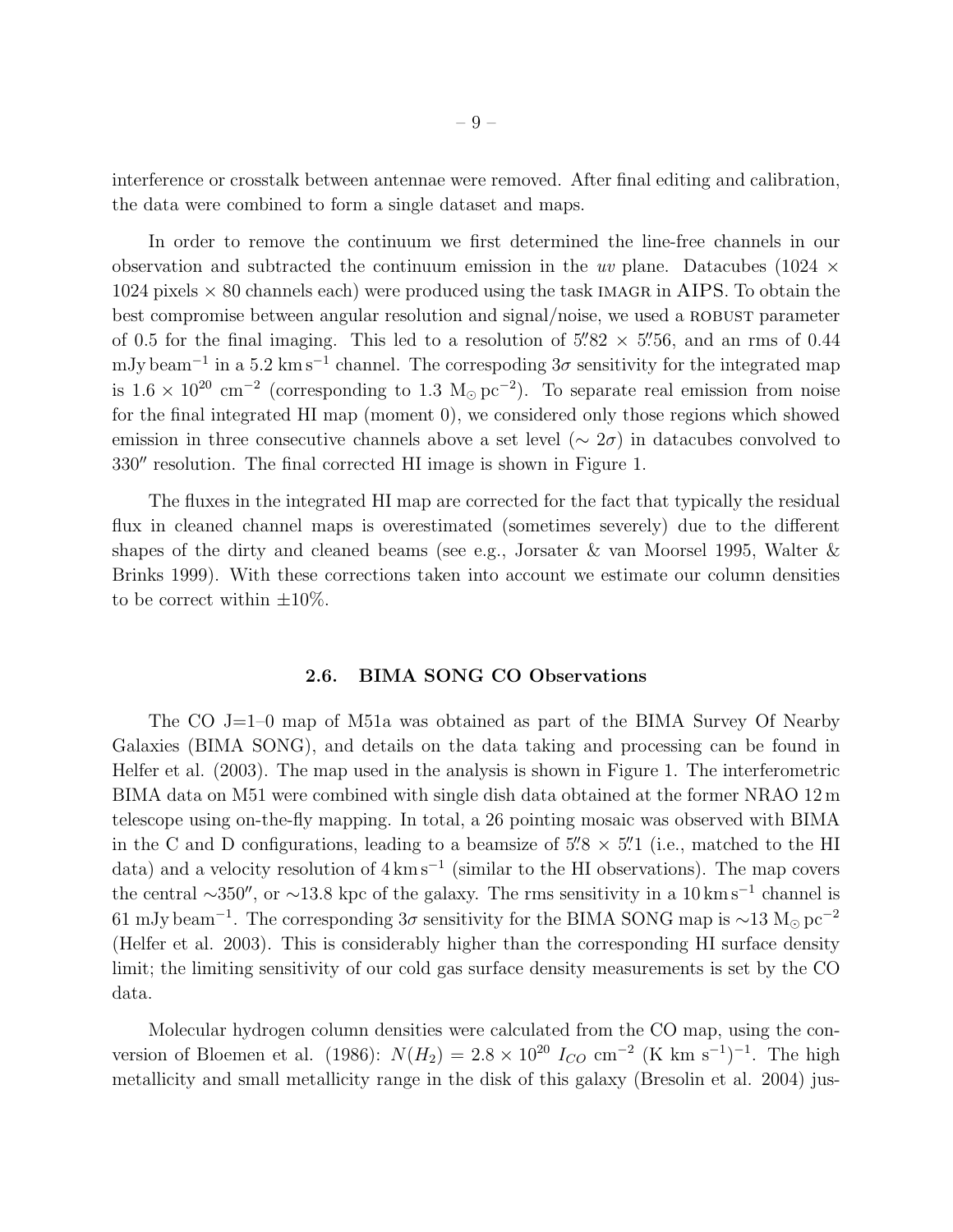tifies the use of a single conversion factor. Our choice of the Bloemen et al. conversion factor is somewhat arbitrary and was done in part to maintain consistency with the Schmidt law study of Kennicutt (1998b). Moreover this value lies in an intermediate range between lower factors derived by Strong et al. (1988) and Hunter et al. (1997) and higher values by Blitz et al. (2007) and Draine et al. (2007)  $(1.56 - 4.0 \times 10^{20} \text{ cm}^{-2} \text{ (K km s}^{-1})^{-1})$ . As will be shown in §5.1, the choice of conversion factor mainly affects only the zeropoint of the Schmidt law and not its form, because molecular gas is dominant over the atomic component in the regions studied here, to such a degree that the inferred total gas densities scale almost linearly with the CO conversion factor used.

#### 2.7. FCRAO CO Data

Single-dish CO maps covering the central 310′′ of M51a with a beam size of 45′′ HPBW (1850 pc at the adopted distance) are also available from the study of Lord & Young (1990). The advantage of these data is that they provide fuller spatial sampling of the disk (the sensitivity of the BIMA SONG maps only allows us to measure CO intensities reliably in high surface brightness peaks), and thus they allow us to check whether the form of the Schmidt law changes significantly when the spatial scales probed are increased from 300 pc to 2 kpc. As before, we have used the Bloemen et al. (1986) conversion factor to calculate molecular hydrogen column densities from the published CO fluxes.

#### 2.8. Total Gas Densities

With the conversion factors given above, molecular gas dominates over the atomic component at most positions in the disk of M51a (Scoville & Young 1983, Lord & Young 1990). However since most previous studies of the Schmidt law have been parametrized in terms of the total gas surface density we computed total hydrogen column densities at most positions. These in turn were converted to gas mass surface densities assuming:

$$
\Sigma_H \left( M_{\odot} \ pc^{-2} \right) = \left( \left( N_{HI} + 2N_{H_2} \right) / (1.25 \times 10^{20} \ cm^{-2}) \right). \tag{3}
$$

In order to maintain consistency with Kennicutt (1998b) we parametrized the gas surface density in terms of hydrogen surface density alone. Total gas surface densities, including helium and metals, would be larger by a factor of ∼1.36, depending on the metallicity and dust depletion factor adopted.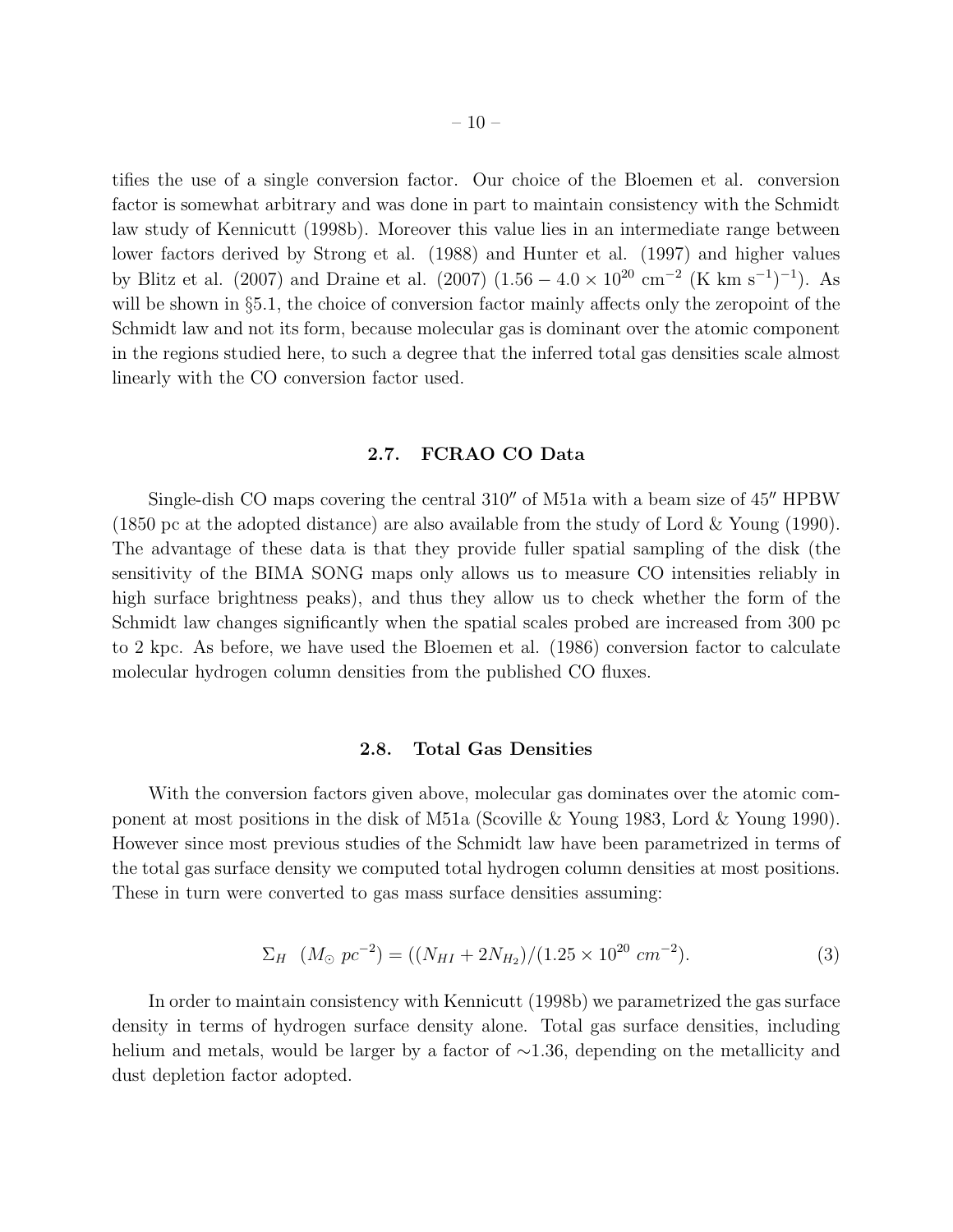#### 3. Measurement of Local SFRs and Gas Densities

#### 3.1. General Considerations

Before we describe the local flux measurements and attempt to interpret the correlations we find it is useful to examine qualitatively the behavior of the gas and star formation distributions. These are illustrated in Figure 1, which shows four of the maps that were used for the main part of the analysis: Spitzer 24  $\mu$ m, H $\alpha$  (KPNO), VLA HI, and BIMA SONG CO maps.

Figure 1 shows that all of the gas and star formation tracers follow qualitatively similar spatial distributions. The strong tidal interaction with NGC 5195 has organized the cold gas into strong and relatively narrow spiral arms, and the star formation closely follows this structure. Within the inner disk the gas is predominantly  $(>90\%)$  molecular, with HI dominating only outside of the main star-forming disk (Lord & Young 1990). This gas disk is dense, and the bulk of the massive star formation is taking place in very massive cloud complexes and giant HII regions. When averaged over our primary aperture size  $(13<sup>′′</sup> =$ 520 pc, see §3.2), typical cloud complexes have surface densities of order 10–1000 M<sub>☉</sub> pc<sup>-2</sup>  $(N_H \sim 10^{22} - 10^{24} \text{ H cm}^{-2})$ , and gas masses within these apertures of order 2 × 10<sup>6</sup> –  $2 \times 10^8$  M<sub>☉</sub>. Likewise the extinction-corrected ionizing fluxes of the regions range over  $\sim 10^{49} - 10^{51}$  photons s<sup>-1</sup>, comparable to the 30 Doradus complex in the Large Magellanic Cloud (e.g., Kennicutt 1984). Consequently the nebular ionization is provided by clusters and associations of order tens to thousands of O-stars. The unusual strength of the dynamical disturbance and response of the gas disk in M51a offers both advantages and disadvantages for this study. Few nearby galaxies contain such a large number of massive and dense starforming complexes, and this allows us to characterize the star formation law with more than 200 regions. On the other hand the combination of the strong concentration of star formation in spiral arms with the finite sensitivity limits of our CO data restrict us to characterizing the behavior of the law in a high-density and high-SFR regime, above the level where cloud formation and/or star formation thresholds may become important.

Generally speaking there is spatial correspondence between the locations of peaks in the cold gas components and star forming regions (see Figure 1d of Aalto et al. 1999). Upon close examination some subtle differences can be seen, such as a shift between maxima in the CO and HI distributions, as discussed by Tilanus et al. (1988). These displacements were interpreted by those authors as evidence that the HI is formed by photodissociation of the molecular gas by hot stars located even farther downstream in the spiral pattern. Similar downstream offsets between the locations of the star formation peaks (as traced at H $\alpha$ , Pa $\alpha$ , and 24  $\mu$ m) and the CO peaks are also observed at times (also see Aalto et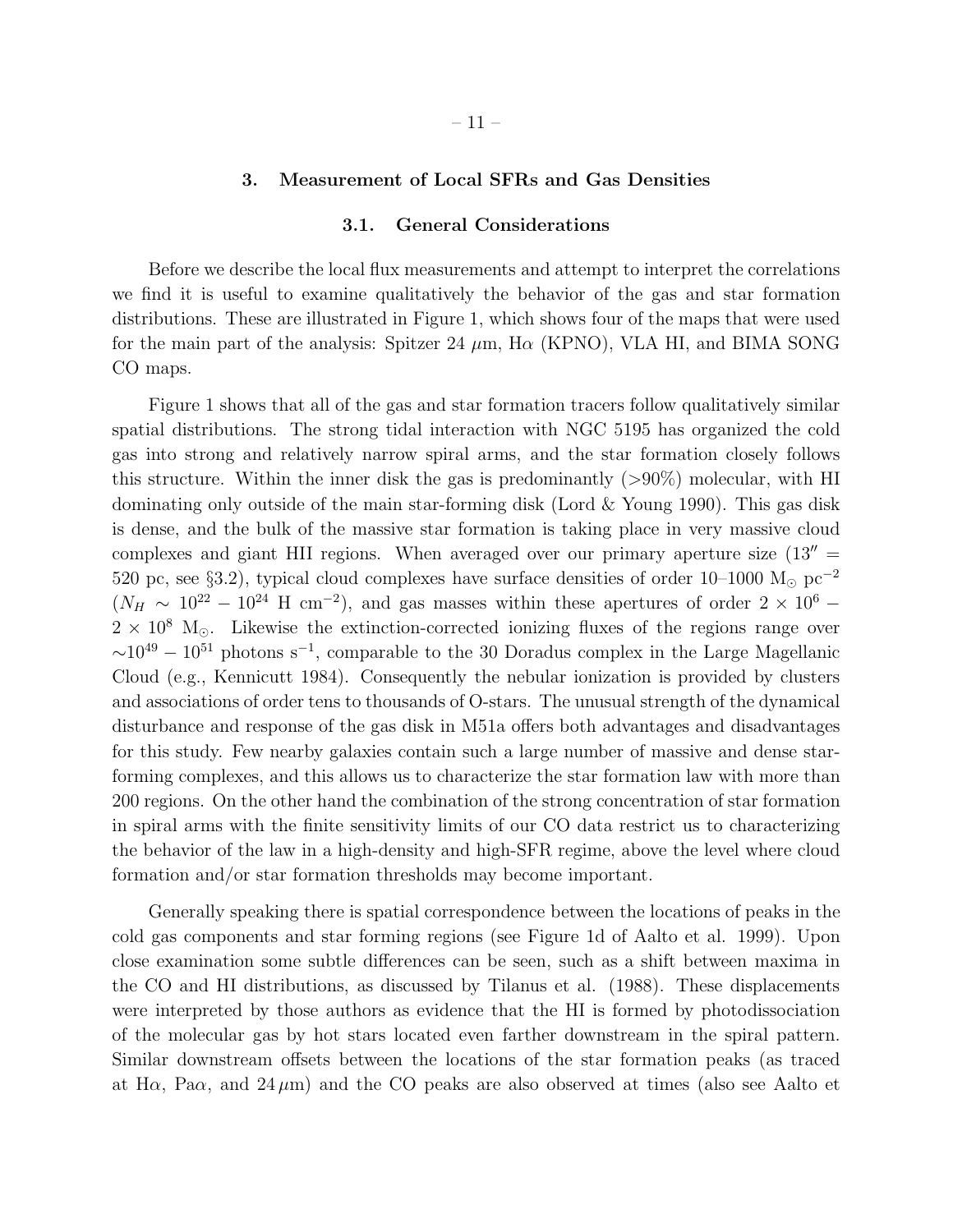al. 1999), but a detailed analysis of this lies beyond the scope of the current study. These displacements can be relevant to quantifying the form of the star formation law, by imposing a limiting spatial scale over which we can make this comparison. Fortunately the youngest star forming clusters traced in H $\alpha$ , Pa $\alpha$ , and 24  $\mu$ m have not drifted significantly away from their natal clouds, and we can reasonably study the SFR density vs gas density correlation on scales down to ≤200 pc. However, as shown later the beam sizes and profiles of our MIPS and CO/HI data impose a minimum aperture diameter of about 500 pc (12'' 6 at the distance of M51a) anyway. This scale is of prime interest for galaxy evolution modeling and understanding the large-scale initiation and regulation of star formation.

When examined on these larger scales, we find an almost one-to-one correlation between the locations of gas peaks and star formation events. For example we were able to identify only 2 significant CO peaks in the BIMA SONG map (out of 257 regions studied) that do not show well-detected star formation in the visible and/or infrared. The positions of these two clouds are highlighted by magenta circles in an  $H\alpha$  map shown in Figure 2. Comparison with the CO map in Figure 1 shows that they are prominent CO peaks, with surface densities of  $\sim$ 250 M<sub>☉</sub> pc<sup>-2</sup> or total molecular masses of order  $5\times10^7$  M<sub>☉</sub>, and are among the largest clouds in the galaxy. Both are located at the inside edge of the southern spiral arm, which is at least qualitatively consistent with them being young clouds. We find no significant emission features at these positions in any of our other emission-line or Spitzer maps; examination of the high-resolution HST images reveals the presence of a large dust feature coincident with the southern cloud in the pair. We tentatively conclude that these are very young clouds that have yet to undergo significant massive star formation, though we reiterate that such clouds are very rare in M51a, comprising fewer than 1% of the regions studied. This suggests a relatively short timescale for the onset of star formation relative to the lifetimes of the molecular concentrations, at least under the (relatively extreme) conditions present in M51 today. As a practical matter this result simplifies our analysis, because it means that the form of the derived star formation law will not be sensitive to the method used to select the measuring apertures.

#### 3.2. Aperture Photometry and Local Flux Measurements

Our analysis of the star formation law in M51a is based on aperture photometry in Pa $\alpha$ , H $\alpha$ , and 24  $\mu$ m (to determine local SFRs), and in CO and HI (for gas densities). The primary dataset is based on measurements made with 13′′ diameter apertures, which corresponds to a physical diameter of 520 pc at the distance of M51. This aperture size is mainly dictated by the point spread function of the *Spitzer* 24  $\mu$ m images.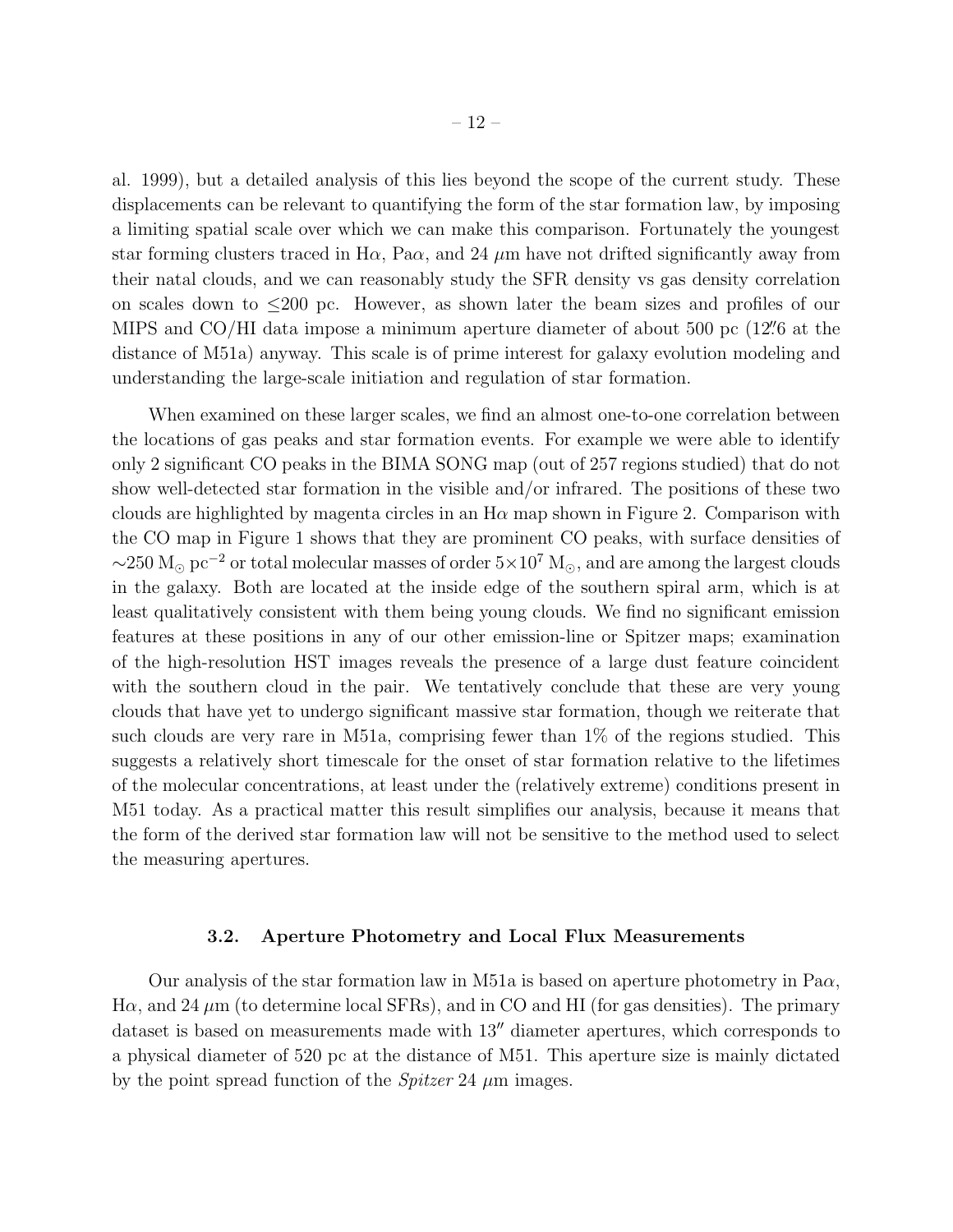Ideally one would measure the correlation between SFR and gas surface densities by applying apertures at every position in the disk. Unfortunately our data are not sufficiently sensitive to permit this completely unbiased characterization of the star formation law. Because of the limited depth of the CO maps, reliable gas surface densities can only be measured in apertures that cover of order 10% of the area of the star-forming disk. If we were to "measure" gas and SFR surface densities at every point in the disk,  $\sim 90\%$  of the data points would be upper limits in both axes, and any correlations revealed by these data would be physically meaningless. With these limitations in mind we adopted a two-part strategy. To characterize the star formation law on the smallest scales available to us we analyzed 13′′ aperture photometry restricted to 257 positions (below) where star formation was detected (§5.1). Then to provide a comparison set of (nearly) spatially complete measurements, we used the 45<sup> $\prime\prime$ </sup> single-dish CO data of Lord & Young (1990) with matching infrared and H $\alpha$ aperture photometry (§5.2).

The aperture positions for the 13<sup>''</sup> measurements are shown in Figure 2. Centers were selected to coincide with 24  $\mu$ m and H $\alpha$  emission peaks, yielding a total of 257 positions. In Figure 2 red circles indicate positions where significant flux was detected in HI and CO, while blue circles indicate positions where we could only measure an upper limit in CO; this is discussed in more detail in §5.1. The two magenta circles mark the positions of CO concentrations without  $H\alpha$  or infrared sources, as discussed earlier.

The photometric apertures were applied with a minimum separation of centers of 7".5" in the crowded central regions where  $Pa\alpha$  was measured, and with minimum separations of 13′′ elsewhere. This was imposed to minimize the contamination from neighboring apertures in cases where the 24  $\mu$ m emission was used in conjunction with H $\alpha$  for deriving SFRs. In particular, the MIPS 24  $\mu$ m PSF gives contamination levels of ∼5% for an aperture centered 13′′ away (Calzetti et al. 2005). The use of 13′′ apertures also required the application of aperture corrections to the 24  $\mu$ m fluxes; we used a point-source correction factor of 1.67 (Engelbracht et al. 2007). Aperture corrections were not needed for data taken at other wavelengths. For a few positions in the central disk the separation between sources is less than the aperture diameter, producing overlapping apertures; however only 8 of the 257 regions were affected by this problem.

The need for relatively large measuring apertures introduces considerable background contamination of the aperture fluxes in the H $\alpha$ , Pa $\alpha$ , and 24  $\mu$ m measurements, from neighboring regions and diffuse background. This contamination is strongest in the 24  $\mu$ m maps, which contain an extended background component that is probably produced in large part by dust heated by older stars (e.g., Popescu & Tuffs 2002, Gordon et al. 2004). This diffuse component contributes 15–34% of the total 24  $\mu$ m luminosity of M51, depending precisely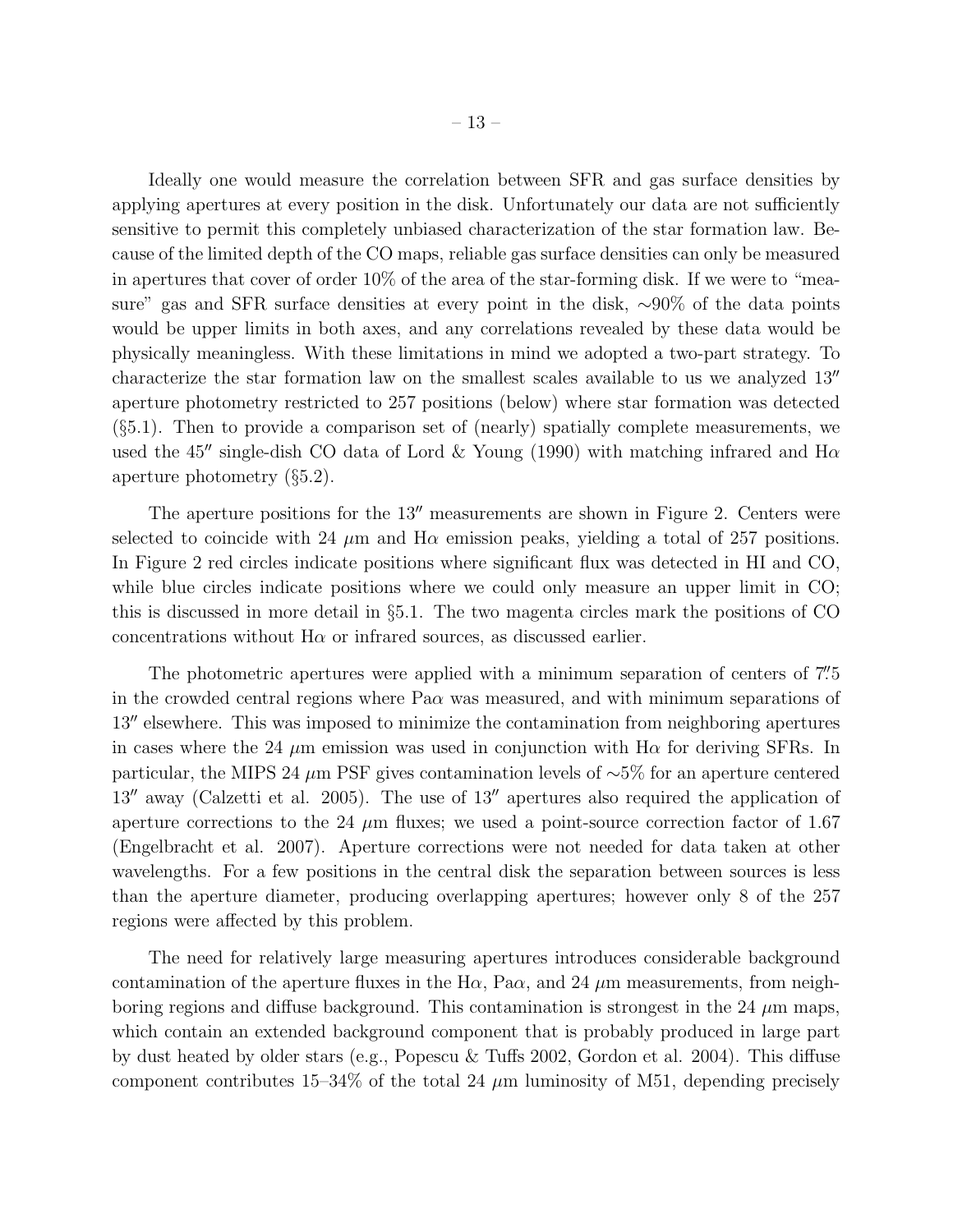on how the separation between point sources and diffuse background is made (Paper I, Dale et al. 2007). Conventional background subtraction using annular regions around the apertures could not be used here, because of contamination with neighboring regions in many cases. Instead we adopted the same strategy as used in Paper I for local background removal. We identified 12 rectangular areas, each encompassing a fraction of the 257 apertures, and fitted the local background in each of these regions. Figure 2 shows the locations of these background rectangles. The net effect of subtracting backgrounds is to reduce slightly the dispersion in the observed star formation laws, but the best-fitting Schmidt laws are virtually identical regardless of whether backgrounds are subtracted or not. Background removal was not necessary for the HI and CO maps.

A similar process was used to measure  $24 \mu m$ ,  $H\alpha$  and HI fluxes for  $45''$  apertures matching the published CO measurements of Lord & Young (1990). In this case the positions of the apertures were pre-determined by the CO measurements. Background corrections were applied to the H $\alpha$  and 24  $\mu$ m data to maintain consistency with analysis described above.

Measurement uncertainties assigned to the photometric values are a quadratic sum of four contributions: random measurement uncertainties in the raw source fluxes, variance of the local background (from the original–pixel–size images), photometric calibration uncertainties (5% for Pa $\alpha$ , H $\alpha$ , and MIPS 24  $\mu$ m), and variations from potential mis-registration of the multiwavelength images (at the level of 1′′.5). For the determination of gas surface densities the dominant error term for most objects is measurement uncertainty in the CO flux. Conservative uncertainty estimates were employed on the CO map to discriminate detections from upper limits. Such conservative estimates were produced by quadratically combining the formal standard deviation with the dispersion of multiple measurements obtained within a radius of 13 arcseconds (twice our fiducial measurements radius) in low signal–to–noise regions. For the SFR surface densities the relative uncertainties usually are much lower, and are dominated by the source flux and/or background and crowding terms.

The flux measurements in this paper are compiled in machine-readable form in Table 1. This includes positions for the 13<sup>"</sup> HII region measurements and the 45<sup>"</sup> areal photometry, for H $\alpha$ , Pa $\alpha$  (when available), 24  $\mu$ m, as well as HI and H<sub>2</sub> column densities derived from the radio maps. We also compile the derived, extinction-corrected SFR surface densities and total hydrogen gas densities, as described in the next section.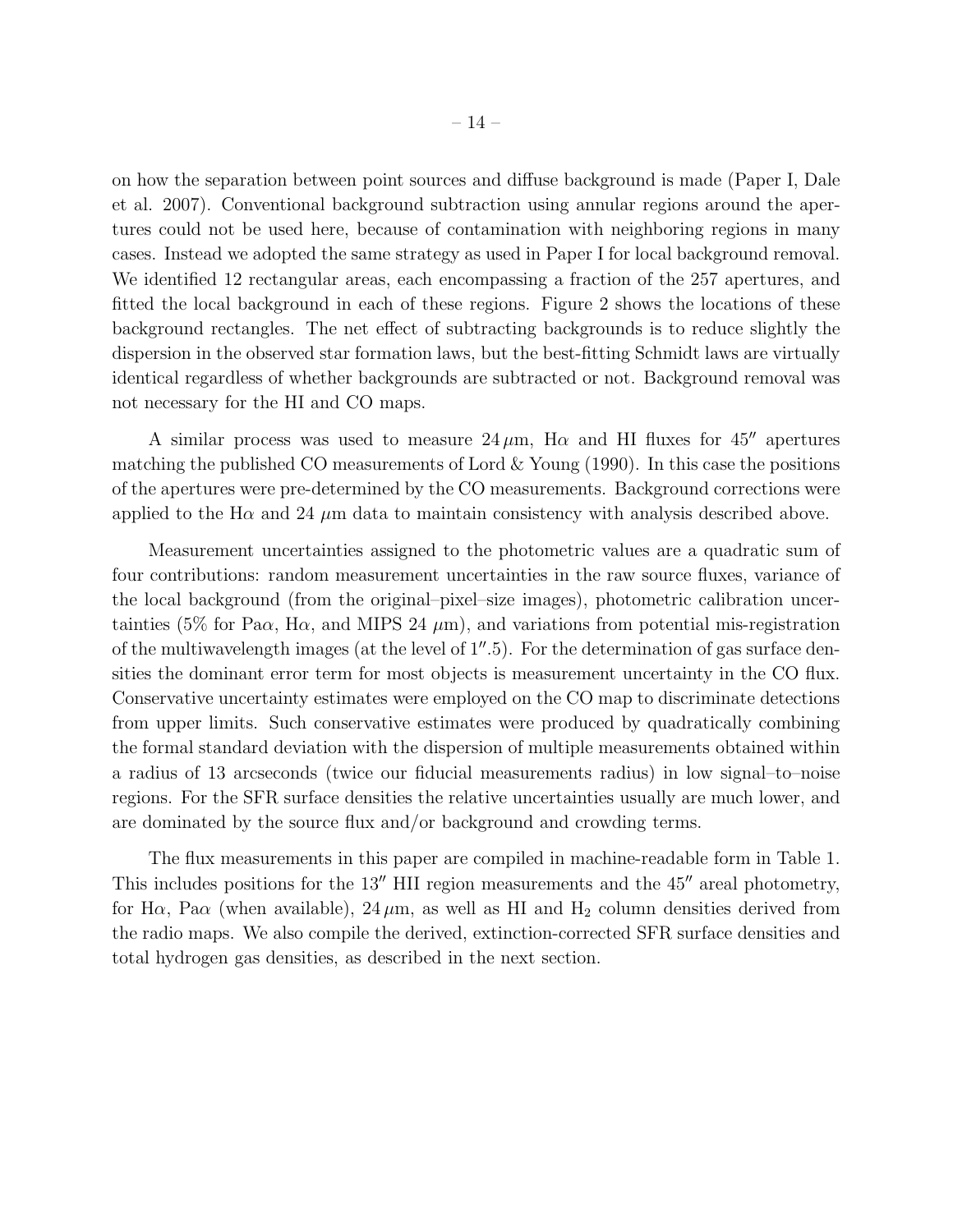### 4. A New Combined  $H\alpha$  + Infrared SFR Measure

Any study of the spatially-resolved star formation in M51a must contend with the substantial and locally variable dust extinction (e.g., Scoville et al. 2001). The median attenuation of the M51a HII regions is about 2 mag at H $\alpha$ , with a range of 0–4 mag among individual objects (Paper I). This means that neither H $\alpha$  nor 24  $\mu$ m fluxes by themselves provides reliable extinction-corrected SFRs across the disk. Dust extinction clearly will cause the  $H\alpha$  fluxes to underestimate the SFRs in most regions, often severely, while the infrared fluxes by themselves will also underestimate the SFRs in the regions with low to moderate extinction.

In the center of the galaxy  $(R \leq 72'' = 3 \text{ kpc})$  we have Pa $\alpha$  imaging, and the combination of Pa $\alpha$  and H $\alpha$  photometry allows us to derive robust extinction corrections (the average extinction of the HII regions at the wavelength of Pa $\alpha$  is only ∼0.4 mag). However Pa $\alpha$  data are not available for most of the disk of M51a, and even where they are available they can only be applied to 77 high surface brightness regions. This effectively imposes a limiting SFR surface density of ~0.05 M<sub>☉</sub> yr<sup>-1</sup> kpc<sup>-2</sup>, only ~10 times lower than the maximum observed SFR density, and insufficient to reliably define the form of the Schmidt law. Therefore in order to extend the range of SFR densities probed we need a second extinction-corrected SFR measure that does not rely on Pa $\alpha$  data.

In principle it should be possible to combine the observed (extincted)  $\text{H}\alpha$  fluxes with the infrared fluxes to derive extinction-corrected emission-line luminosities, because the infrared emission comprises most of the stellar luminosity that was attenuated by the dust. A variant of this approach was introduced by Gordon et al. (2000) as the "flux ratio method," in which they used the combination of ultraviolet and infrared fluxes of galaxies to derive extinction-corrected UV luminosities and SFRs (also see Bell 2003, Hirashita et al. 2003, and Iglesias-Paramo et al. 2006). Here we introduce a similar method, but one which combines measurements at H $\alpha$  and 24  $\mu$ m to derive extinction-corrected H $\alpha$  and ionizing luminosities.

The basis for this method is the observation in Paper I of a very tight and linear correlation between 24  $\mu$ m and extinction-corrected Pa $\alpha$  luminosities for 42 dusty HII regions in the center of M51a (where 80–90% of the total stellar luminosity is reradiated in the infrared). Subsequent work has shown that this trend extends to other highly-extincted HII regions in other galaxies (Wu et al. 2005; Alonso-Herrero et al. 2006; Calzetti et al. 2007). This correlation allows us to empirically calibrate a relation between 24  $\mu$ m luminosity and the SFR that is directly tied into the H $\alpha$  (or Pa $\alpha$ ) based scale. A tight linear scaling between ionizing flux and 24  $\mu$ m flux might be expected if single-photon heating of small dust grains  $(<50 \text{ Å}$  in radius) dominates the emission in this wavelength range, or if the average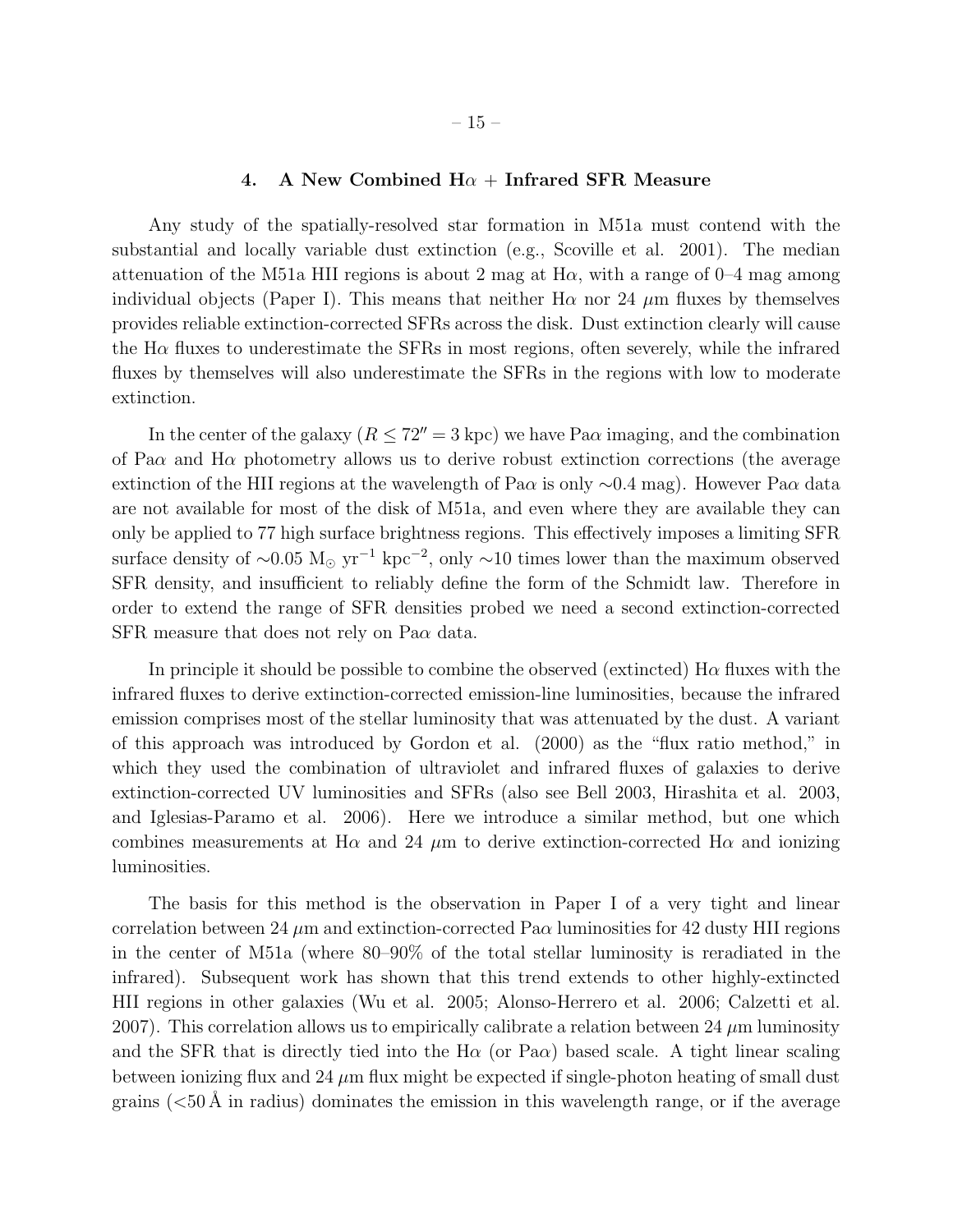temperature of the emitting dust does not vary substantially from position to position.

Following the precepts of Gordon et al.  $(2000)$  we can parametrize the H $\alpha$  attenuation in terms of a simple energy balance. To a first approximation the amount of extincted  $H\alpha$ radiation should scale with the luminosity re-radiated in the infrared:

$$
L(H\alpha)_{corr} = L(H\alpha)_{obs} + a L(24)
$$
\n<sup>(4)</sup>

where  $L(H\alpha)_{obs}$  and  $L(H\alpha)_{corr}$  refer to the observed and attenuation-corrected H $\alpha$  luminosities, respectively,  $L(24)$  is defined as the product  $\nu L_{\nu}$  at 24  $\mu$ m, and a is the scaling relation that is fitted empirically, using independently extinction-corrected data such as Pa $\alpha$  and H $\alpha$ measurements. The same relation can be used to measure the effective  $H\alpha$  attenuation:

$$
A(H\alpha) = -2.5 \log \frac{L(H\alpha)_{obs}}{L(H\alpha)_{corr}} = 2.5 \log \left(1 + \frac{a L(24)}{L(H\alpha)_{obs}}\right)
$$
(5)

Note that in the limit of zero extinction the infrared term vanishes, and  $L(H\alpha)_{corr}$  =  $L(H\alpha)_{obs}$ . In the opposite limit of very high extinction,  $L(H\alpha)_{obs}$  vanishes and  $L(H\alpha)_{corr} =$  $aL(24)$ . This defines the scaling constant a.

The relations in eqs. (4−5) are empirical approximations to a much more complicated extinction geometry in individual regions. In a real HII region the ratio of observed  $H\alpha$ luminosity to infrared luminosity will depend on the dust optical depths and geometry, which will influence the amounts of extinction and the energy distribution of the emitting dust, and on the spectral energy distributions of the embedded stars, which affect the ratio of ionizing to dust heating radiation. All of these factors will vary from object to object and introduce a scatter into the relations between actual  $H\alpha$  extinctions and the values estimated from eq. (5). Our interest is in applying these relations statistically, and we can use the observed scatter against independently determined luminosities and extinctions to constrain the reliability of the results.

In M51a we have independent extinction-corrected  $H\alpha$  luminosities for 42 HII regions from the Pa $\alpha$  measurements, and we used these to calibrate the mean value of  $\alpha$  in equation (4). The results are shown in the left panel of Figure 3. There we compare the extinctioncorrected H $\alpha$  luminosities of the HII regions derived from the observed H $\alpha$  fluxes, 24  $\mu$ m fluxes, and eq. (4) with extinction-corrected  $H\alpha$  luminosities of the same objects as derived from the ratio of Pa $\alpha$ /H $\alpha$  (abscissa). We find a best fit for a L(24)/L(H $\alpha$ ) scaling constant  $a = 0.038 \pm 0.005$ . The rms dispersion of the individual regions about the mean relation is  $\pm 0.1$  dex  $(\pm 25\%)$ , which provides an empirical estimate of the accuracy of the attenuation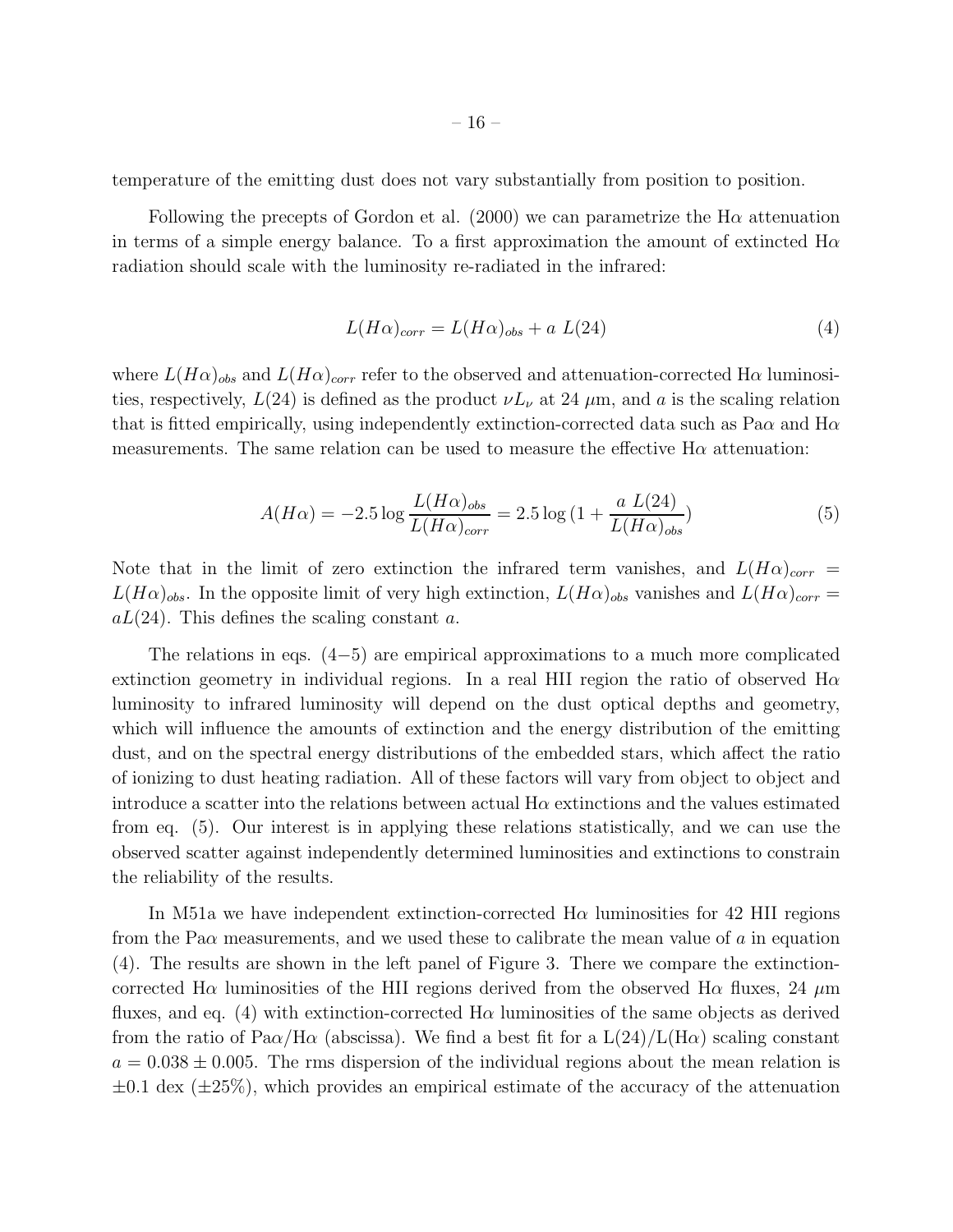corrected luminosities. The scatter reflects a combination of measuring uncertainties in the Pa $\alpha$  and 24  $\mu$ m fluxes, along with errors in the application of equation (4) caused by variations in cluster age, dust geometry, etc. In the righthand panel of Figure 3 we compare the corresponding  $V$ -band attenuations derived using the two methods. The average scales are constrained to be the same, because we calibrated the coefficient in eq. (5) using these regions; the main result of interest is the dispersion of points about the mean relation  $(\pm 0.25 \text{ mag})$ . This can be compared to the systematic errors that would be introduced if no extinction correction were applied,  $1-3.5$  mag (factor  $2-25$ ) for these regions.

We can also compare our extinction-correction values and luminosities to those derived from a comparison of thermal radio continuum and  $H\alpha$  fluxes by van der Hulst et al. (1988). Those authors used 6 cm and 20 cm VLA maps of M51 to perform an approximate separation of thermal (free-free) and non-thermal (synchrotron) components to the fluxes. The thermal radio fluxes scale linearly with the ionizing fluxes, with a mild dependence on electron temperature (assumed to be 7000 K). Estimated thermal radio fluxes at 6 cm are available for 32 HII regions in common with our sample. The resulting luminosities for individual regions have larger uncertainties than those derived from  $Pa\alpha$ , because of the lower signal/noise of the radio data and uncertainties in the corrections for nonthermal emission, typically  $\pm 20$ 50% (van der Hulst et al. 1988). However the data provide a valuable check on the overall extinction and corrected flux scales. The median radio-derived attenuation for the 32 HII regions is  $A(H\alpha) = 1.9$  mag, which is similar to the median value of 1.75 mag using eq. (5). In view of the considerable uncertainties in the radio data (typically  $\pm 0.5$  mag in derived extinction at  $H\alpha$ ) we regard this as reasonable consistency. We defer further discussion of this method to a more extensive analysis by Calzetti et al. (2007), which incorporates  $Pa\alpha$ , H $\alpha$ , and 24  $\mu$ m measurements of 220 HII regions in 33 galaxies, and reinforces the conclu-sions drawn above.<sup>[3](#page-36-0)</sup> In that paper we also show that the empirically determined value of  $a$ in eqs. (4−5) is consistent with expectations from simple evolutionary synthesis models of young star clusters surrounded by gas and dust.

In the remainder of this paper we use equation (4) to estimate  $H\alpha$  extinction corrections for the 215 HII regions in M51a that were not measured in Paα (and the 42 regions with Pa $\alpha$  data as well). We hasten to emphasize however that our calibration of a is based on and tailored to the HII regions in M51a, and may not necessarily apply in all physical situations. In particular our determination of the scaling factor a for HII regions cannot be applied

<sup>&</sup>lt;sup>3</sup>The best fitting value of the calibration constant derived in the Calzetti et al. analysis is slightly different,  $a = 0.031$  vs 0.038 derived here. For this analysis we have opted to use the latter value, since it was derived from the same data that are used to measure the SFRs in M51a. However adopting the other value of a would not alter the results presented in this paper significantly.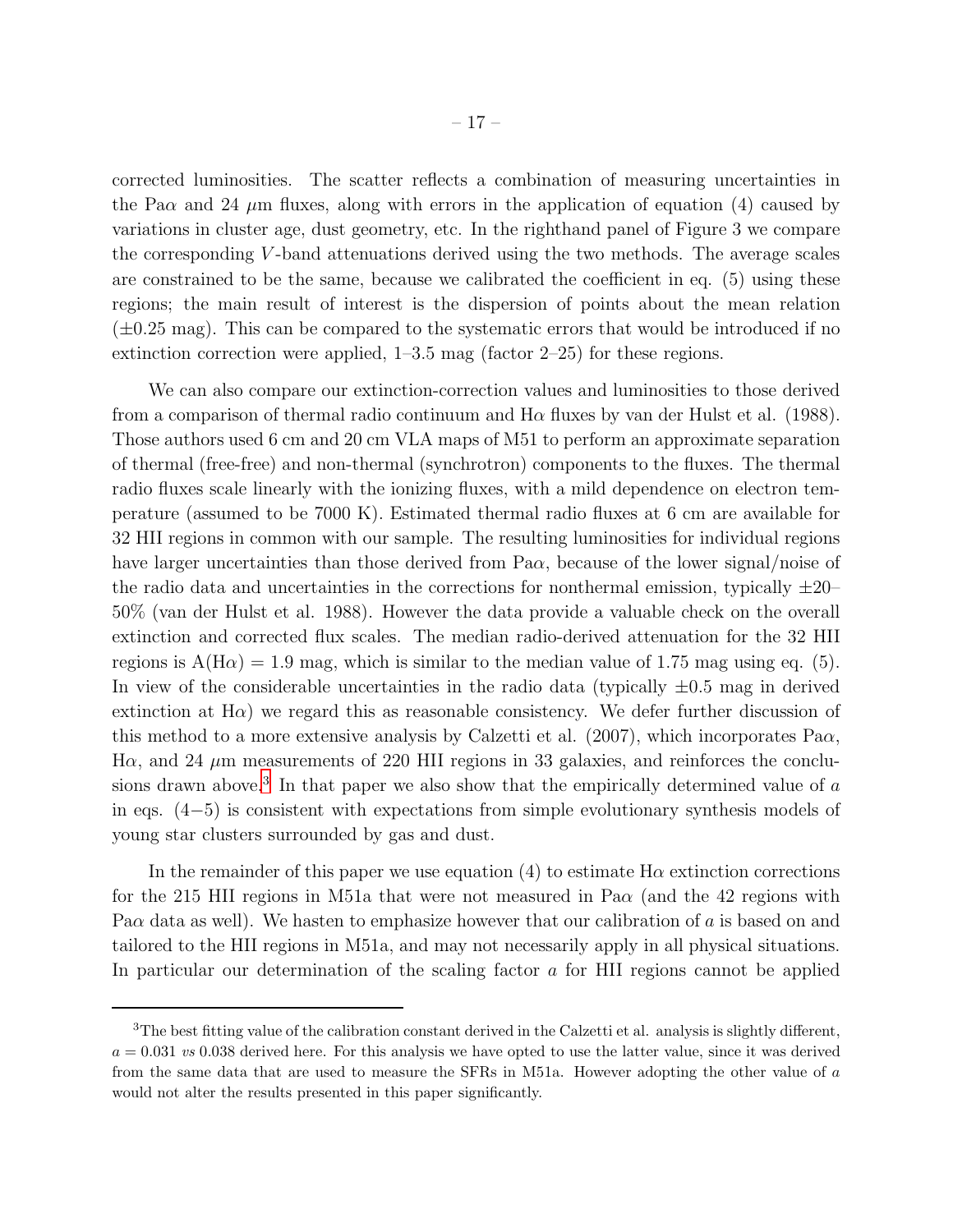to galaxies as a whole, because galaxies contain a significant component of 24  $\mu$ m dust emission that is not associated with HII regions. The application of this method to galaxies is addressed in a separate paper (Kennicutt & Moustakas 2007, in preparation). Likewise one would expect the method to break down badly in small HII regions that are predominantly ionized by single stars, because in such regions the ratio of ionizing luminosity to dustheating luminosity will be strong functions of ionizing stellar type, age, and the cluster mass function. These will vary enormously (and systematically) from object to object.

#### 5. Results: The Local SFR Density vs Gas Density Relation

The measurements described in the previous section provided us with extinction corrected emission-line fluxes for the 257 star-forming regions in the area covered by the BIMA SONG map. These include Pa $\alpha$  measurements for 77 regions in the central 144'' (corrected for dust attenuation via Pa $\alpha/H\alpha$ ) and 24  $\mu$ m + H $\alpha$  fluxes for 180 regions (these include 25 objects in the inner 144'' region that were not detected in  $Pa\alpha$ ).

Up to now we have measured ionizing fluxes of HII regions and their embedded OB associations, and we now would like to transform these to equivalent SFRs and SFRs per unit area. For HII regions with sufficiently high luminosity  $((L_{corr}(H\alpha) \geq 10^{39} \text{ ergs s}^{-1},$ ionizing photon flux  $Q(H^0) \geq 10^{51} \text{ s}^{-1}$ , the ionizing star clusters need to be sufficiently massive such that their initial mass functions will be well populated to high masses, and we can safely assume that the ionizing fluxes (at fixed age) will scale roughly with the total stellar masses of the clusters (e.g., Kennicutt 1988, Cerviño et al. 2002) and thus the SFR. With this in mind we have converted the line fluxes into equivalent SFRs, using the calibration of Kennicutt (1998a) that is usually applied to galaxies as a whole.

$$
SFR (M_{\odot} yr^{-1}) = 7.9 \times 10^{-42} L_{corr}(H\alpha) (ergs s^{-1})
$$
 (6)

This conversion assumes a Salpeter IMF over the range of stellar masses  $0.1 - 100$  M<sub>☉</sub>. We caution that a "star formation rate" derived in this way for an individual HII region, using a continuous star formation conversion relevant to entire galaxies, has limited physical meaning, because the stars are younger and the region under examination is experiencing an instantaneous event when considered on any galactic evolutionary or dynamical timescale. One must also bear in mind that age differences among the HII regions will change the actual ratio of ionizing flux to stellar mass, and thus introduce scatter into the derived Schmidt law. However for this analysis we are mainly interested in the shape of the star formation law, and the normalization of the SFR scale is somewhat arbitrary. Adopting a global conversion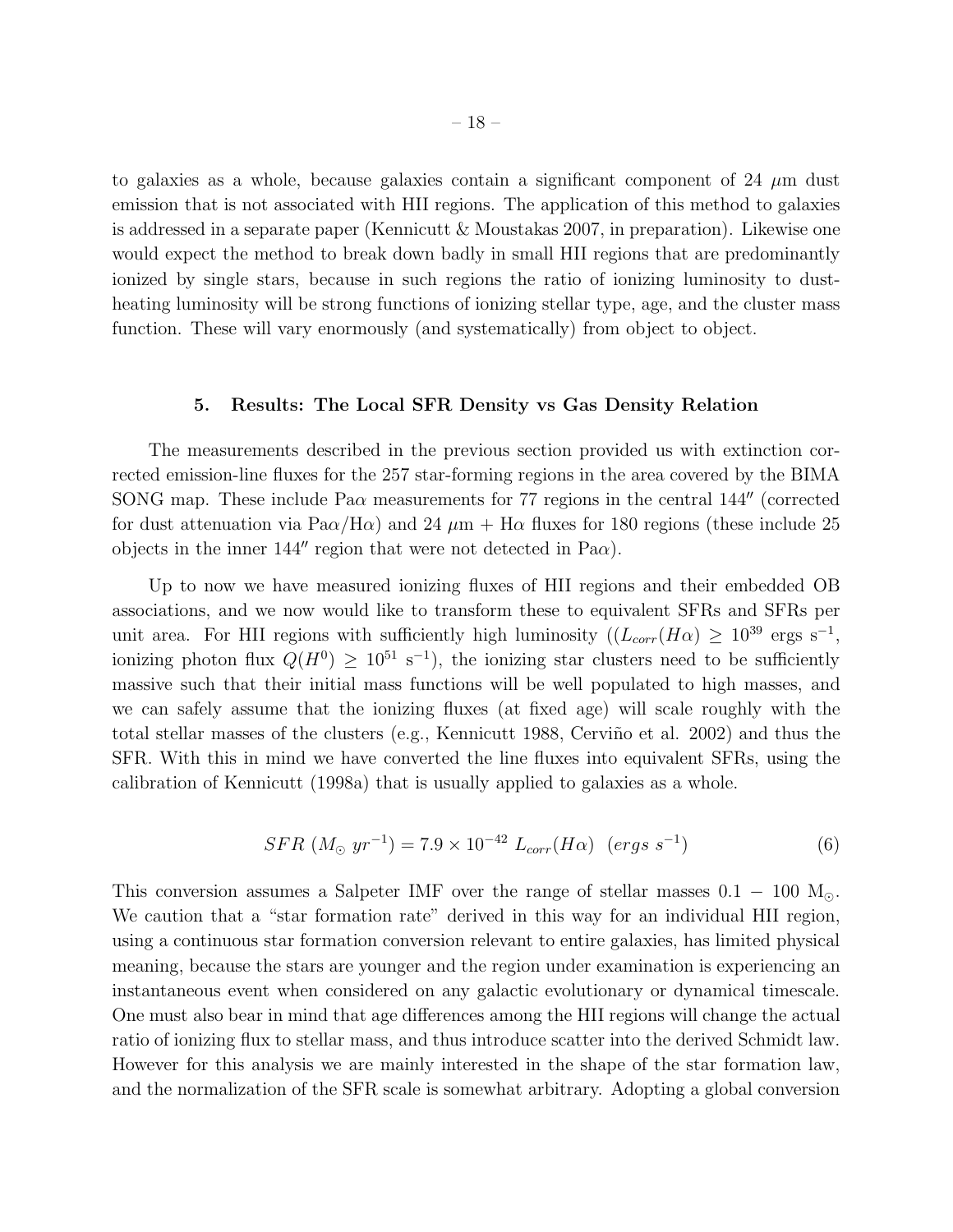provides a convenient standard and will also allow us to compare the form and zeropoint of the relation with that measured for galaxies as a whole; this is discussed in the next section.

In order to cast these measurements in the form of a Schmidt law, the SFRs then need to be converted to SFR surface densities by normalizing the rates to an appropriate area. We followed the most straightforward approach of dividing the SFR by the projected area of the 13″ apertures, and divided by an additional factor of 1.07 to correct for the 20° inclination of M51a (Tully 1974). The gas surface densities were corrected by the same projection factor. This choice of normalization is somewhat arbitrary, but we believe it is the most physically meaningful choice, because it corresponds to the approximate size of the emitting regions, their associated gas complexes, and to the sizes of the regions measured. Note that the power law exponent of the derived Schmidt law derived form is insensitive to the apertures used; adopting a larger aperture, for example, will simply decrease the measured gas and SFR surface densities by the same beam dilution factor for most points. This shift however will change the zeropoint constant of the derived Schmidt law (discussed in more detail in §5.3).

#### 5.1. The Star Formation Law on 500 Parsec Scales

One of the main results of our paper is summarized in Figure 4, which shows the relationship between the SFR and gas surface densities for the 257 regions covered by the BIMA SONG map, measured with apertures of 13′′ (520 pc) diameter. Solid triangles denote SFRs measured from Pa $\alpha$ , while open triangles show those with SFRs determined from 24  $\mu$ m and  $H\alpha$  measurements. For the sake of clarity we have removed the error bars in the right panel, while the same data with error bars are shown in the left panel. Open circles in the righthand panel denote positions where we only could determine an upper limit to the CO flux; for those we plot the HI surface density as a lower limit and the sum of the  $1\sigma$  H<sub>2</sub> surface density plus the HI surface density as an upper limit. The SFRs and gas surface densities are strongly correlated, and follow a roughly power law relation in the mean. The solid line in both plots shows a bivariate least square fit:

$$
\log \Sigma_{SFR} = (1.56 \pm 0.04) \log \Sigma_H - (4.32 \pm 0.09) \tag{7}
$$

where the SFR surface density  $\Sigma_{SFR}$  is expressed in units of  $M_{\odot}$  yr<sup>-1</sup> kpc<sup>-2</sup> and the hydrogen gas surface density  $\Sigma_H$  is expressed in units of  $M_{\odot}$  pc<sup>-2</sup>. The uncertainties given in the equation refer to random fitting errors only. Some of the data points shown in Figure 4 carry large uncertainty estimates in the gas surface densities (left panel), and this may give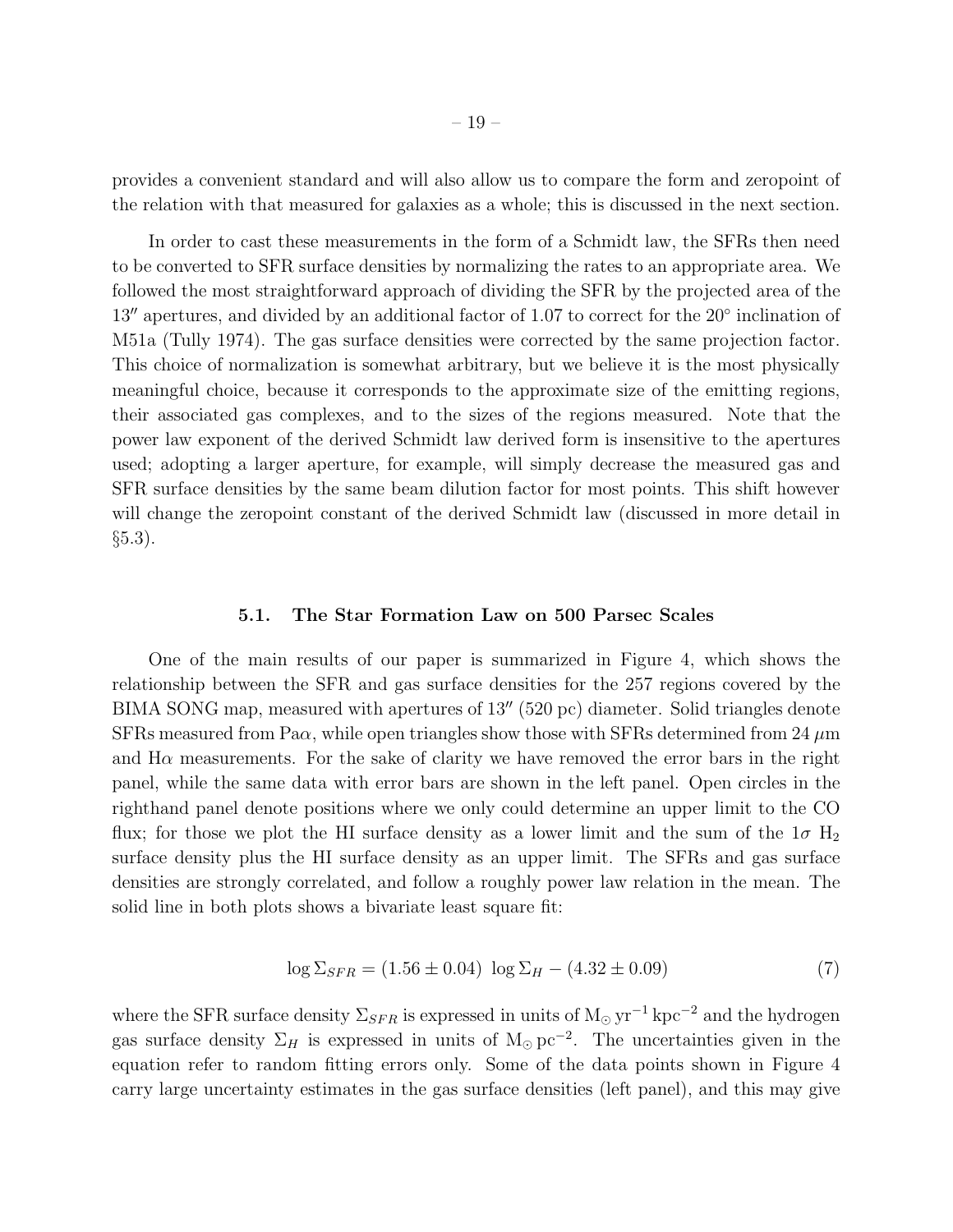rise to concerns about the robustness of the fit given above. We tested this by refitting the data with 25 interarm regions with large uncertainties in CO fluxes removed. The resulting relation  $(\log \Sigma_{SFR} = (1.57 \pm 0.05) \log \Sigma_H - (4.36 \pm 0.09))$  is the same within the formal errors, so this does not appear to be a serious concern.

The scatter in the correlation is significant, with an rms dispersion about the best fit of  $\pm 0.4$  dex. This is comparable to the dispersion in the global Schmidt law relation of Kennicutt (1998b). Fortunately M51a offers a large dynamic range in local SFR and gas surface densities (factors of roughly 1000 and 100, respectively), so the correlation is well defined despite this large point-to-point scatter.

What are the likely sources of this dispersion, and does any of it reflect a real physical variation? As indicated by the error bars in the left panel of Figure 4, observational uncertainties in the gas masses are the dominant source of error at low surface density, below ∼20  $M_{\odot}$  pc<sup>-2</sup> or about 2 – 3 × 10<sup>21</sup> cm<sup>-2</sup> in column density. As a result our observations do not offer much insight into the physical nature of the scatter below those densities, or for star formation surface densities below about 0.01 M<sub>☉</sub> yr<sup>-1</sup> kpc<sup>-2</sup>; observations of other galaxies in the future should reveal more about that surface density regime. However it is clear that at least some of the dispersion in the Schmidt law above these scales is physical. This is best seen at the upper surface-density end of the plot, where the scatter clearly is larger than the random observational errors, and is much larger than the random uncertainties in the extinction-corrected luminosities  $(\pm 0.1 \text{ dex}, \text{see Fig. 3})$ . There are a number of possible causes for this large scatter. Variations in the ages of the regions must be a factor; as a molecular complex evolves the ionizing flux will first peak then dissipate, and the cold gas mass of the complex will evolve as well, as the region disperses over time. Moreover we have no reason to expect a priori that the conversion fraction of gas to stars is a universal constant in all clouds (see discussion in §6).

None of the mechanisms discussed above are likely to bias the slope of the SFR surface density vs gas surface density law to a significant degree. Another parameter that might influence the dispersion or even the slope of the measured Schmidt law would be a large variation in the  $CO/H<sub>2</sub>$  conversion factor X. A fixed value of X has been adopted in this analysis. The conversion factor would need to fluctuate by nearly an order of magnitude to account for the observed scatter, and this is unlikely. A multi-frequency study of M51a in CO by Garcia-Burillo et al. (1993) found evidence for possible variations in  $X$  between the spiral arm and interarm regions, so we cannot rule out some possible bias due to  $CO/H<sub>2</sub>$ variations. However we suspect that the dispersion mainly arises from a combination of measuring uncertainties (especially in the molecular gas surface densities) and physical effects including variations in the ages of the associations and clusters and actual variations in the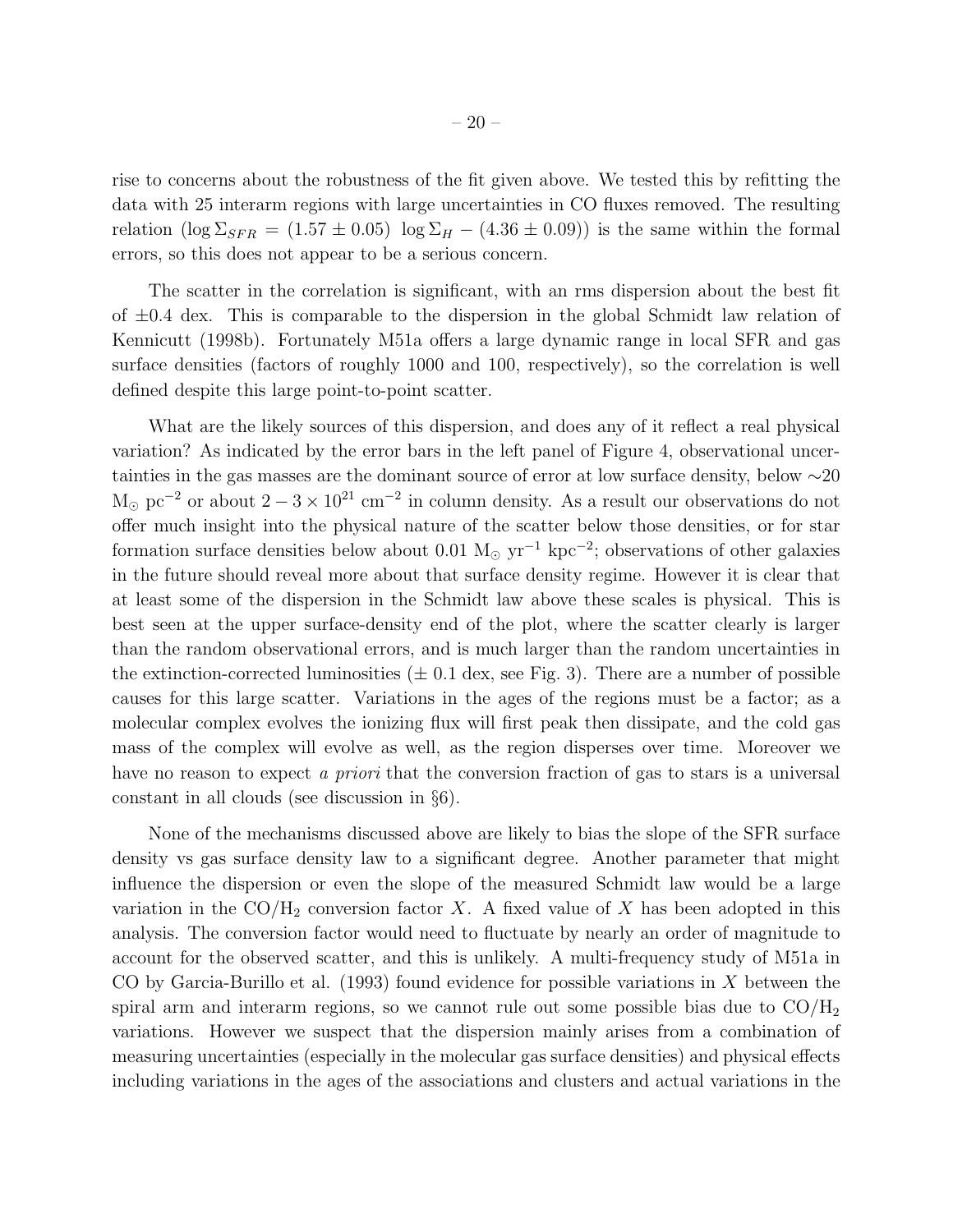star formation efficiency among the clouds.

Figure 5 shows the correlation with the HI and inferred  $H_2$  surface densities separately. Molecular gas dominates most of the gas clouds in the inner disk of M51a, so the comparison of SFR and  $H_2$  surface densities is similar to the relation in Figure 4:

$$
\log \Sigma_{SFR} = (1.37 \pm 0.03) \log \Sigma_{H_2} - (3.78 \pm 0.09) \tag{8}
$$

where the units for the SFR and hydrogen surface densities are the same as in eq. (7). The slope of this molecular-only relation is significantly shallower than for the SFR vs total (atomic + molecular) surface density relation  $(N = 1.37 \pm 0.03 \text{ vs } 1.56 \pm 0.04)$ ; this arises because the atomic gas contribution is proportionally larger in the lowest surface density regions.

The strong correlation observed between the local SFR surface densities and molecular gas surface densities in M51a is quite unlike the relatively poor correlation between the diskaveraged SFRs and molecular surface densities of normal spiral galaxies (e.g., Buat et al. 1989, Kennicutt 1989). However our result is consistent with other spatially-resolved measurements of nearby galaxies, based on either point-by-point measurements of azimuthally averaged radial profiles of SFR and gas surface densities (Kennicutt 1989, Wong & Blitz 2002, Heyer et al. 2004, Komugi et al. 2005). These studies yielded power law exponents N between 1.3 and 1.4 when the SFR and molecular gas surface densities are correlated. Likewise Zhang et al. (2001) derive  $N = 1.20{\text -}1.38$  from an analysis of star-forming regions in the Antennae (NGC 4038/9); their fits apply to the total gas surface density, but since most of the regions are dominated by molecular gas this is consistent with the other results cited here. Two other papers report different results. Kuno et al. (1995) carried out a point-by-point analysis of M51a using 16′′ beam CO observations with the Nobeyama Radio Observatory along with published CO and  $H\alpha$  data. They derived a best-fitting Schmidt law slope  $N = 0.7 \pm 0.1$ . The different result can be attributed the adoption of a much lower CO/H<sub>2</sub> conversion factor in the Kuno et al. study  $(1.0 \times 10^{20} \text{ vs } 2.8 \times 10^{20} \text{ H}_2)(K \text{ km s}^{-1})^{-1}$ here), which is low enough for HI to be the dominant component in many regions, and the absence of any extinction corrections in the  $(H\alpha)$  SFR measurements. An analysis of radial profiles of 11 nearby spirals by Boissier et al. (2003) derived significantly steeper ( $N \sim 2$ ) Schmidt law indices; the difference in this case can be attributed to their use of a radially varying (metallicity-dependent)  $CO/H<sub>2</sub>$  conversion factor (a constant factor was used in the other studies cited). These comparisons underscore the dominant role of systematic uncertainties such as the  $CO/H<sub>2</sub>$  conversion factor and accurate extinction corrections in determining the form of the observed SFR vs gas surface density relation in galaxies.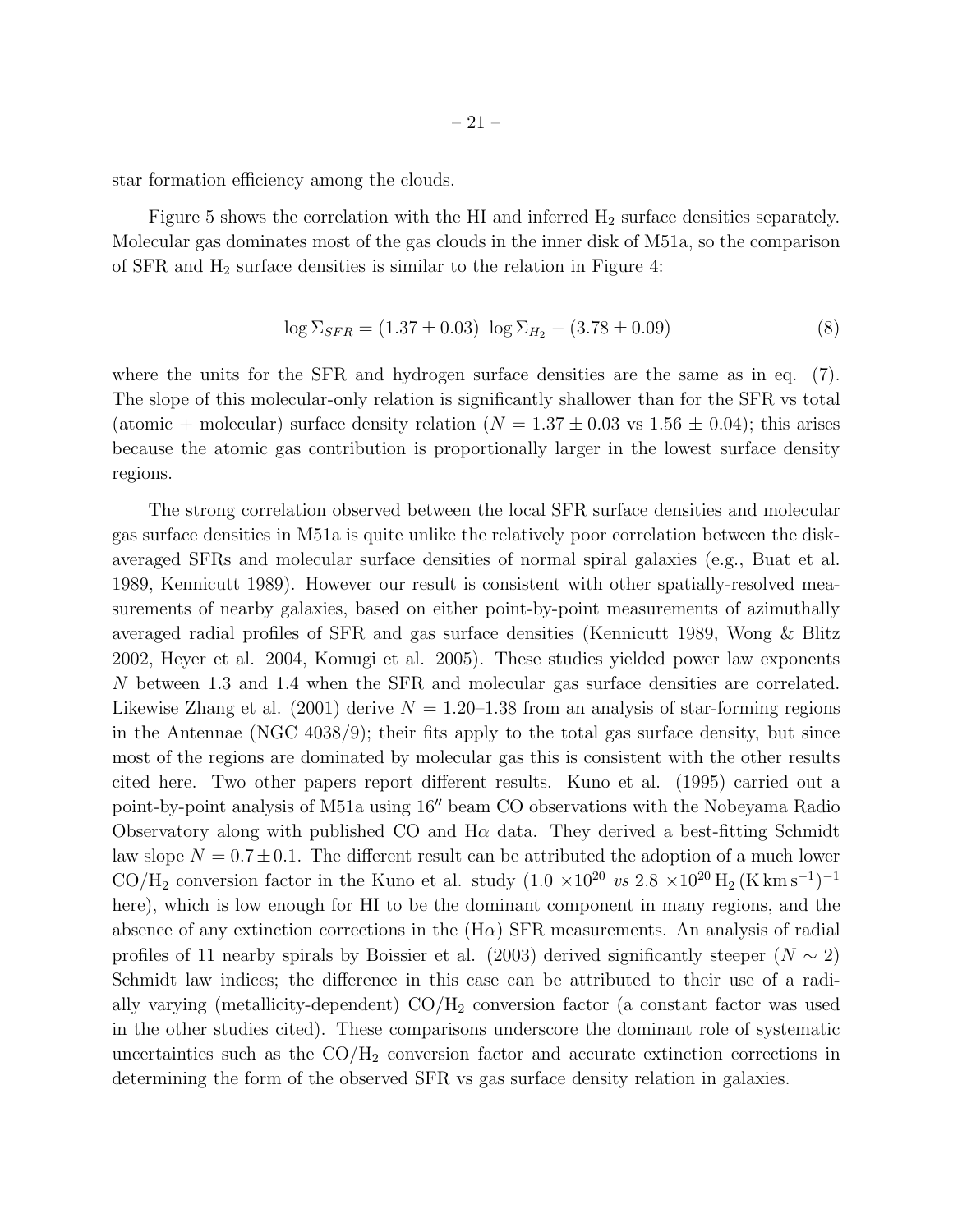In contrast to the strong correlation seen in Figure 5 between the SFR and molecular gas surface densities, there is virtually no correlation between the local SFR surface density and the HI surface density. We found this somewhat surprising, because if the HI is formed by the photodissociation of molecular gas by ambient stellar ultraviolet radiation (e.g., Shaya & Federman 1987, Tilanus & Allen 1991), one might expect the atomic surface density to scale with the local SFR density (Allen et al. 1997). In any case the lack of any clear correlation between SFR surface density and HI surface density on local scales stands in stark contrast to the relatively strong SFR vs HI correlation seen on global scales in disks (e.g., Buat et al. 1989, Kennicutt 1989). This difference probably arises in part from the different molecular fractions in the two cases. Molecular gas comprises >90% of the cold gas in M51a, and is even more dominant in the center of the galaxy (Lord & Young 1990), so there HI is a trace species, especially in the dense peaks where star formation takes place. On the other hand HI typically comprises ∼50% of the cold gas in the disks of the spirals studied by Kennicutt (1989, 1998b), and the objects studied have a much larger range of SFRs and metallicities. Nevertheless the poor correlation between SFR and HI surface densities in Figure 5 raises the interesting question of whether the global correlation breaks down generally on subkiloparsec scales. This is a question we intend to pursue with studies of the larger SINGS sample.

Another interesting feature in Figure 5 is the presence of an apparent upper limit to HI surface density, at about 25 M<sub>☉</sub> pc<sup>-2</sup>, or a corresponding HI column density of  $\sim 2 \times$ 10<sup>21</sup> cm<sup>-2</sup>. Inspection of the HI map shows that this is a general characteristic of the disk; a histogram of column densities shows a sharp falloff above this value. A similar behavior was seen by Wong & Blitz (2002) in an analysis of radial profiles of HI, CO, and H $\alpha$  for a subset of BIMA SONG galaxies. We suspect that this represents the column density above which conditions in the clouds strongly favor the formation of a dominant molecular medium. Since most of the star formation in M51a takes place in denser molecular-dominated regions perhaps the lack of correlation between SFR density and HI surface density should not be surprising.

The upper envelope of the SFR surface density vs gas surface density correlation tends to be dominated by regions with relatively weak CO emission. This is shown clearly in the right panel of Figure 4, where circles denote the positions of CO  $(3\sigma)$  upper limits. Many of these regions are also faint in HI,  $H\alpha$ , and the infrared, and may be nothing more than small star forming clouds that fall just below the detection limits of the BIMA CO map. Some of these could be evolved clouds, where star formation is well established and the parent molecular clouds are dissipating. This latter interpretation is supported somewhat by the spatial distribution of the upper limit points. As can be seen in Figure 2, the regions with CO upper limits (blue circles) preferentially lie outside of the main spiral arms. However roughly a third of the points coincide with or lie inside the main  $H\alpha$  arms, so this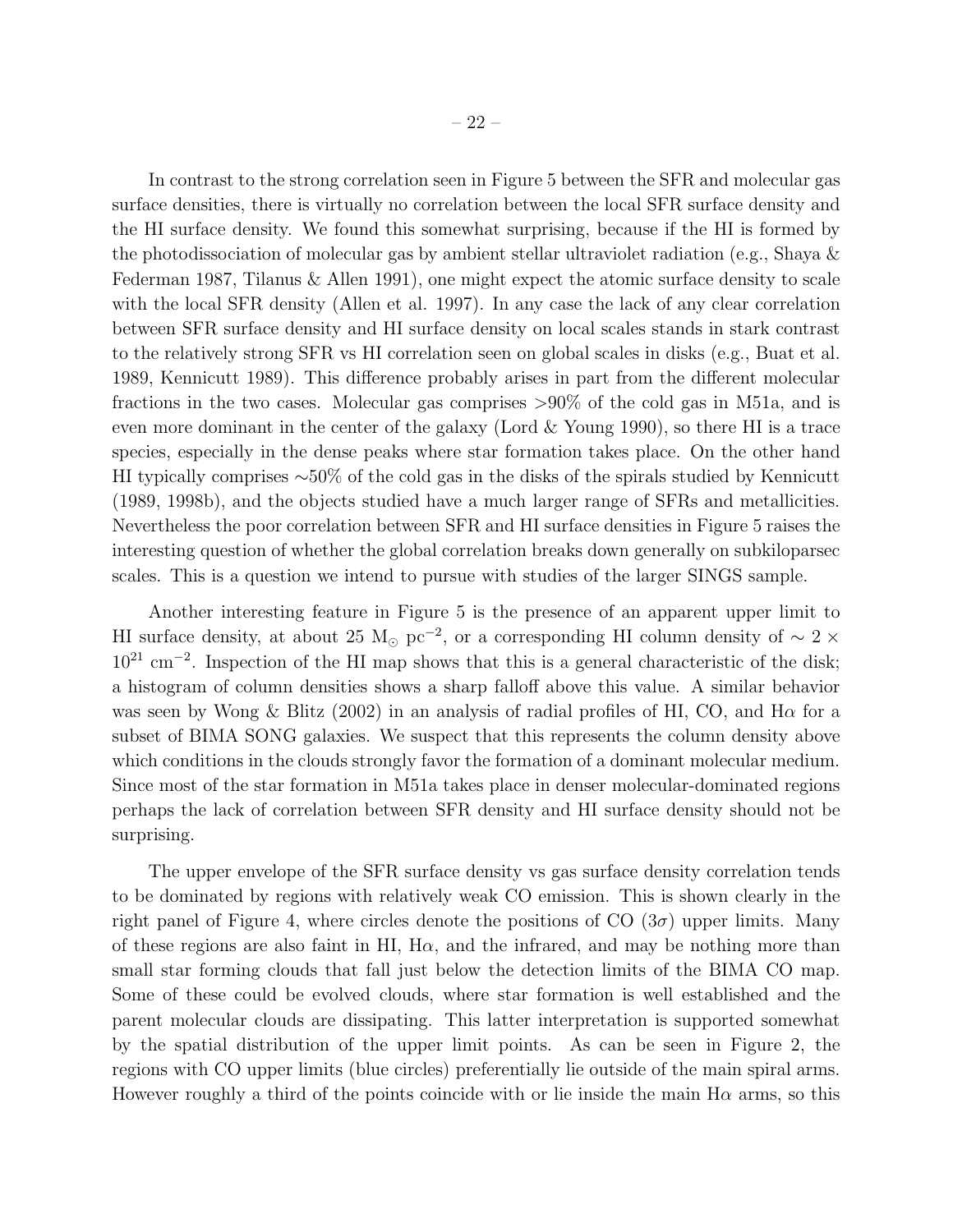evolutionary hypothesis cannot be the sole explanation. Otherwise we did not detect any systematic dependence of the Schmidt law zeropoint on arm position, but this is hardly surprising in view of the observational uncertainties in the gas surface densities.

Finally, Figure 6 shows the same data as plotted in Figure 4, but here with the points coded in color by galactocentric radius. This is useful for checking whether the Schmidt law itself could be dependent on radius, and also whether there are any hints of other radially dependent systematic effects in the data. The comparison shows that the Schmidt laws at different radii largely overlap with each other; there is no evidence for any significant radial dependence. The only possible exception is the strong clustering of points at high SFR and gas density at the very smallest radii (0.5–2 kpc), where there is a hint of a turnover in the power law. This could arise from a number of measurement effects, such as a change in the  $CO/H<sub>2</sub>$  conversion factor at the highest metallicities or a significant absorption of ionizing photons by dust in the dustiest central regions, or from a physical effect, as introduced for example by a change in disk kinematics in the central regions.

## 5.2. The Star Formation Law on Other Linear Scales

It is interesting to examine whether the form of the star formation law changes significantly as a function of the physical scale over which the SFRs and gas densities are correlated. Here we combine our data with other single-dish studies to explore such variations on scales of  $\sim$ 0.3 − 1.8 kpc.

As discussed earlier the resolution of our data prevent us from reliably probing the form of the star formation law on scales less than 300 pc in M51a. As an exploratory exercise we carried out a set of measurements using aperture diameters of 7'' 3 (300 pc), the smallest aperture for which we felt we could reliably measure fluxes, given the beam sizes of our 24  $\mu$ m, HI, and CO measurements. As before we centered the apertures on the emission peaks in order to obtain reliable photometry. The resulting SFR and gas densities tend to shift to higher values (because the surface densities are more centrally concentrated), but the distribution of points closely follows that of the 13" data, with a somewhat larger dispersion about the mean relation. This suggests that any transition in the form of the star formation law from a nonlinear power law relation must occur on scales considerably smaller than 300 pc. However we are reluctant to attach much physical significance to this result, because the apertures are at the limit of the resolution of our infrared, CO, and HI data, and sensitivity limits at this resolution forced us to measure only the brighter star formation peaks, mainly in the spiral arms. The consistency of results is interesting and needs to be followed up on more nearby galaxies where higher spatial resolution can be achieved.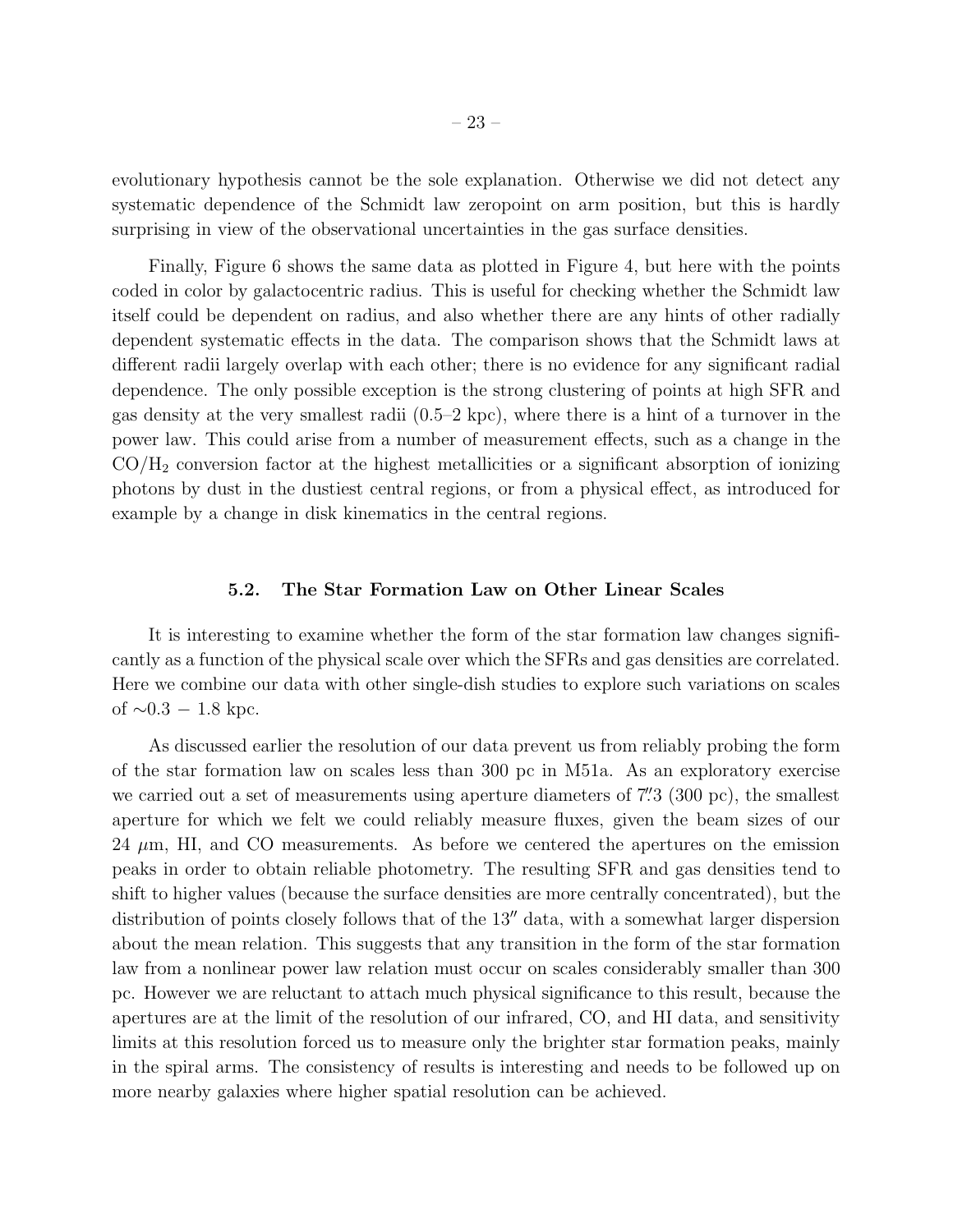We have also used the FCRAO single-dish CO data of Lord & Young (1990) to examine the star formation law with aperture diameters of 45′′ (1850 pc). They obtained measurements at 60 positions, and these cover virtually all of the disk out to the edge of the main spiral pattern (∼5 ′ diameter). We used the CO measurements from their paper, and also measured CO fluxes from the BIMA SONG maps using their aperture positions and sizes, for 58 objects in common between the two map sets. The two CO datasets give consistent results, but we give preference to the FCRAO data because they have higher signal/noise on these extended scales. We applied the same apertures to our data to measure corresponding HI, H $\alpha$ , and 24  $\mu$ m fluxes.

The result of this comparison is shown in Figure 7, which again shows the relationship between SFR surface density and (total) hydrogen surface density, but measured in this case with 1850 pc diameter apertures that fully sample the disk of M51a. Again a strong correlation is observed, with a best-fitting relation:  $\log \Sigma_{SFR} = (1.37 \pm 0.03) \log \Sigma_H - (3.90 \pm 0.03)$ 0.07). The slope of this relation matches within the uncertainties the value of  $N = 1.4 \pm 0.15$ seen in global measurements of galaxies (Kennicutt 1998b, §5.3). However the slope of the relation is somewhat shallower than that measured in the 520 pc aperture data (where  $N = 1.56 \pm 0.04$ , and the zeropoint of the relation is significantly higher, by approximately 0.4 dex (see eq. [7] and Fig. 4). As discussed below  $(\S 5.3)$  these differences in relations can be attributed to different beam filling factors in the respective sets of measurements. Despite these differences it is clear that a Schmidt power law provides a good parametrization of the SFR on scales extending from 300 − 1850 pc, out to integrated measurements of disks.

The scatter in the 1850 pc relation is roughly a factor of two lower than the corresponding Schmidt law on 520 pc scales. Presumably this results from the averaging over large numbers of individual regions in the larger-aperture measurements. The scatter about the best-fitting relation in Figure 7  $(\pm 0.24 \text{ dex rms})$  is larger than the estimated random error in the gas and SFR densities, but it is not significantly larger when systematic errors in the measurements are taken into account, especially when including the extinction corrections.

# 5.3. Comparison with the Global Schmidt Law for Galaxies

This study was motivated by the discovery of a surprisingly strong and tight Schmidt law relating the disk-averaged SFR surface densities and gas surface densities of galaxies, extending from normal spirals to luminous infrared starburst galaxies (Kennicutt 1998b). So an obvious question is how the local law we have measured in M51a compares to this global relation between entire galaxies. The comparison is shown in Figure 8. Plotted are the SFR and gas surface densities for the 520 pc and 1850 pc data (open circles and solid triangles,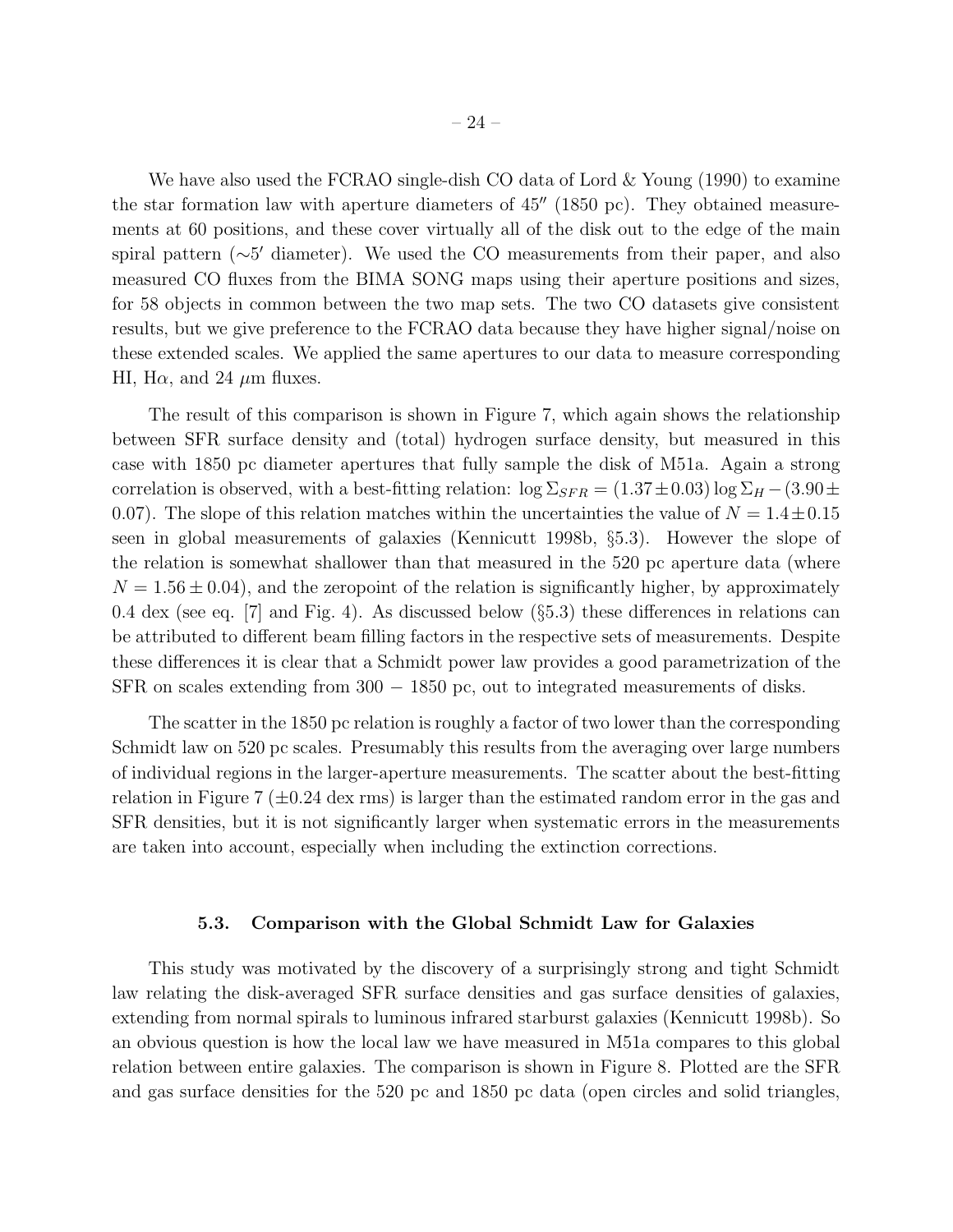respectively). The best fitting solution for the 520 pc data is shown as the solid line, while the dashed line shows the corresponding fit to the 1850 pc data. The dotted line shows the best fit to the integrated Schmidt law for normal galaxies and infrared-selected starburst galaxies from Kennicutt (1998b). Finally the solid blue square in Figure 8 shows the mean integrated SFR and gas surface densities for M51a from the Kennicutt (1998b) analysis.

As expected the local relations in M51a are qualitatively consistent with the global law, but there is a significant offset, with the M51a relations lying lower by 0.46 and 0.39 dex, for the 13<sup>"</sup> and 45" measurements, respectively. We need to bear in mind that the SFR and gas surface densities measured for individual subregions cannot be defined in a way that is entirely consistent with disk-averaged measurements of galaxies; the sample is biased to actively star-forming regions and gas density peaks, the SFR calibrations are different, and the surface area used to convert from SFRs to SFR surface density is somewhat arbitrarily selected. So we would be startled if the relations corresponded exactly, but despite that we find the offset of ∼0.4 dex to be surprising. In the Kennicutt (1998b) study M51a lies 0.24 dex below the overall galaxy sample fit, which may account for part of the difference.

Most of the remaining difference can be attributed to the filling factor of star-forming regions in the disk of M51a. As an illustration, consider an idealized case of a disk containing n identical star-forming regions, each with size r, star formation rate  $\psi$ , and gas mass  $M_q$ . The disk itself has a radius  $R_d$ . The SFR densities and gas densities of the star-forming regions themselves are simply  $\psi/\pi r^2$  and  $M_g/\pi r^2$ , whereas the corresponding SFR and gas surface densities averaged over the entire disk are  $n\psi/\pi R_d^2$  and  $nM_g/\pi R_d^2$ , respectively. Both densities are offset to lower values by the same factor  $nr^2/R_d^2$ . However because the slope of the Schmidt law is steeper than a linear relation, the effect of the larger beam sampling will be to offset the disk-averaged densities away from the spatially-resolved Schmidt law. For the case of a Schmidt law with slope  $N \sim 1.5$ , the approximate offset will be the square root of the individual surface density offsets, or a factor  $n^{0.5}r/R_d$ . In the case of M51a,  $n = 257, r = 6\rlap{.}^{\prime\prime}5$ , and  $R_d = 300\rlap{.}^{\prime\prime}$ , and thus we predict that the global relation should be offset from the spatially-resolved relation by ∼0.46 dex. This idealized calculation actually overestimates the offset because in reality there is a considerable amount of star formation and gas at low surface brightness located outside of the 257 regions we measured. When all factors are taken into consideration the observed offset is approximately in agreement with what we would expect from the aperture bias. This same effect can account for the slight offset in zeropoint between the Schmidt law fits to the 520 pc and 1850 pc apertures  $(\S 5.2)$ , because the latter measurements cover the inner disk of M51a, so on average the beam filling factor derived for the entire disk applies.

There also is a significant difference in slopes between the 3 relations that are plotted in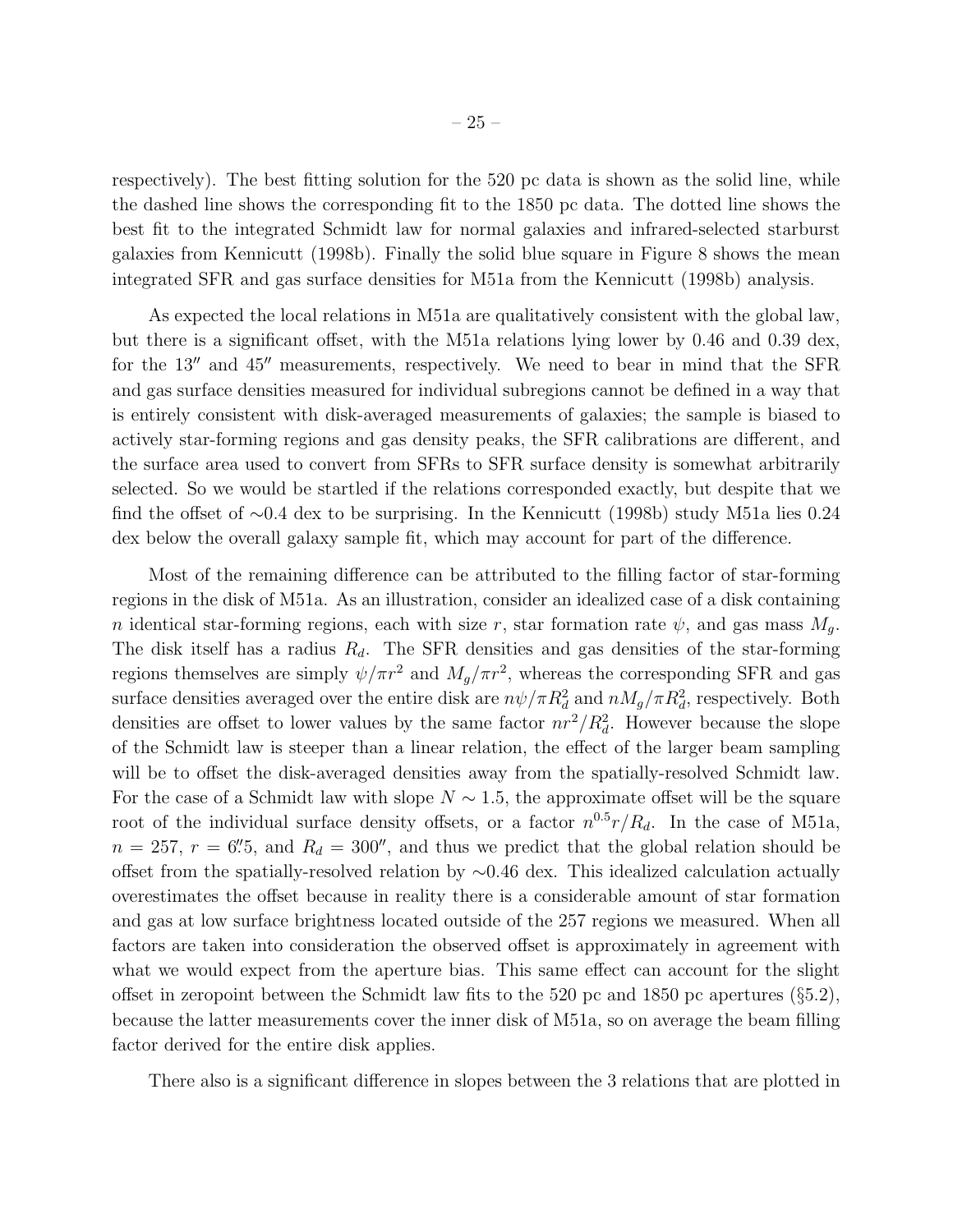Figure 8, ranging from  $N = 1.56 \pm 0.04$  for the 520 pc M51a measurements to  $N = 1.37 \pm 0.03$ for the 1850 pc M51a data and  $N = 1.40 \pm 0.15$  for the global galaxy law. The uncertainties quoted for the M51a measurements only include random errors, while the uncertainty given for the global law is dominated by systematic errors, mainly possible systematic variation in the  $CO/H<sub>2</sub>$  X-factor over the large range in gas densities and radiation field environments over which the global law applies. For example a change in  $X$  by a factor of two between the IR-luminous starburst galaxies and normal galaxies would be sufficient to increase the slope of the best-fitting global law from  $N = 1.4$  to 1.5 (see Kennicutt 1998b). As discussed earlier similar effects may introduce systematic shifts into the relations derived for M51a. In addition, the aperture sampling effects discussed above can also introduce a secondorder change in the slope of the Schmidt law if the filling factor of HII regions changes systematically as a function of SFR and gas surface density. For example the fraction of the 45′′ beams containing star-forming regions varies from about 10–100% in M51a, with most of the sparsely populated positions occurring at the lowest gas and SFR surface densities. This can shift the slope of the 1850 pc aperture relation by up to  $-0.2$  dex, consistent with the slope offset we observe. As a result, when one takes into account these possible systematic errors the actual uncertainties in the Schmidt law slopes derived for M51a are at least  $\pm 0.1$ in  $N$ , and hence we are reluctant to attach any astrophysical significance to the differences between the relations seen in Figure 8, until we have an opportunity to study the local relations in more galaxies and construct an improved global relation.

# 5.4. Alternate Forms of the Star Formation Law

As discussed in §1 the global SFR and gas surface densities of galaxies can be fitted to relations other than a Schmidt law, including the scaling with gas density divided by mean dynamical time (eq. [2]). How well do the resolved observations of M51 fit such a relation? We show the comparison in Figure 9, which plots the SFR densities as a function of the ratio of hydrogen density  $(HI + H_2)$  to orbit time for that cloud  $(2\pi R/V_{rot})$ . We have used different colors to denote the 4 ranges in galactocentric radii, as in Figure 6. The SFR densities and gas densities were calculated as described earlier, and the orbit times were computed using the M51 rotation curve from Sofue et al. (1999). For this model to be valid the slope of the relation is constrained to be unity, so the solid line shows the unit slope line that bisects the data points. Also shown as the dashed line is the global dynamical time relation from Kennicutt (1998b).

Figure 9 reveals a general, qualitative trend for the regions with highest ratio of density to orbit time to have higher SFRs. There is a strong radial segregation of points in this plot,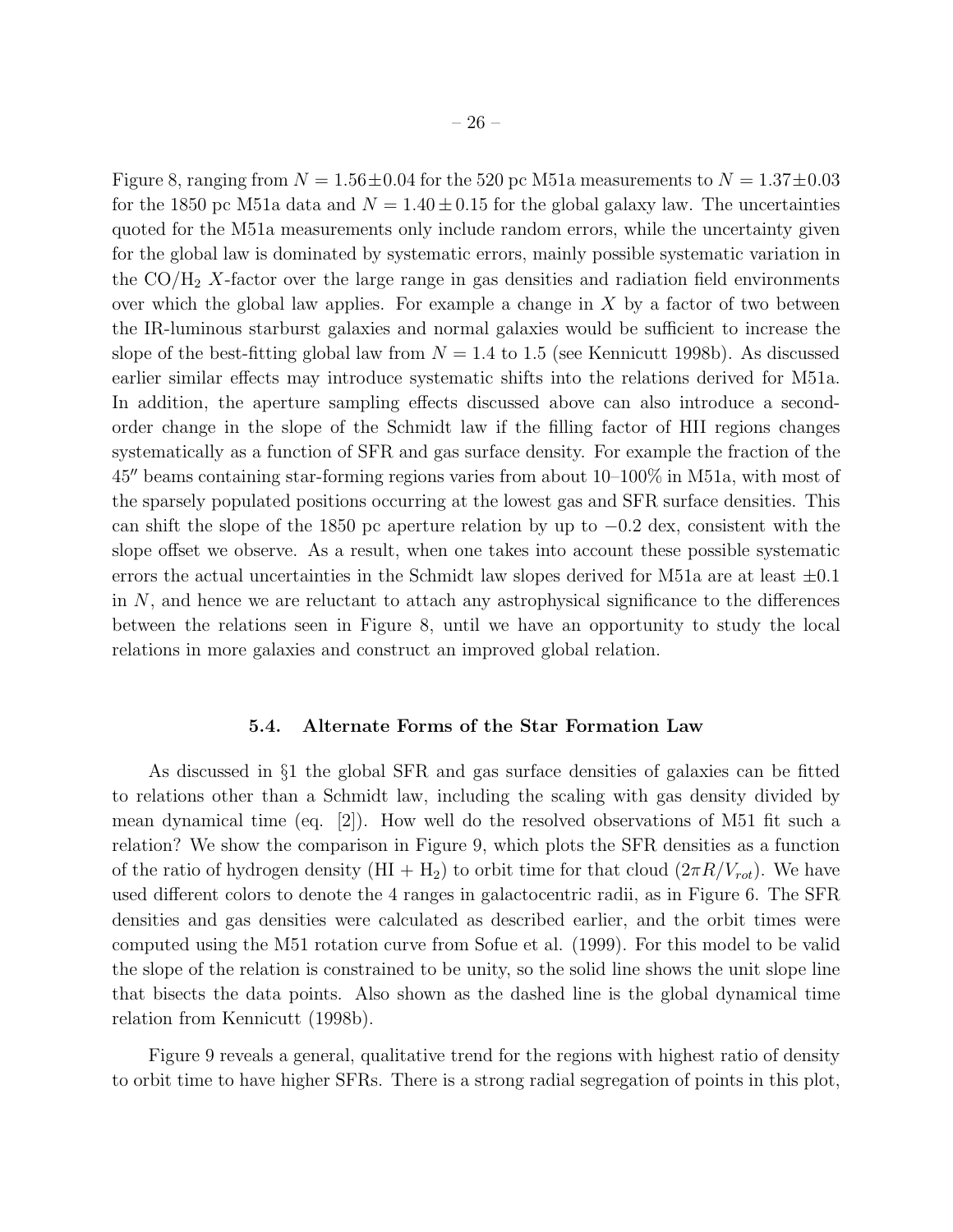due to the roughly  $1/R$  falloff in orbit time over most of the disk. However the slope of the mean relation is far from unity ( $\sim$ 0.65), and the scatter about the mean relation is very large  $(\pm 0.4 \text{ dex})$ , though not significantly higher than the scatter in the Schmidt law discussed earlier. This relation is also offset below the comparable global relation in Kennicutt (1998b) in this case by a factor of 5 (0.7 dex). We tentatively conclude that although this kinematic star formation law may have some usefulness for characterizing the integrated star formation in galaxies and starbursts, it may be less useful as a description of local star formation in galaxies. We intend to explore this much more carefully when results from the full SINGS dataset are analyzed.

#### 5.5. Evidence for Star Formation Thresholds?

Previous spatially-resolved observations of star formation in galaxies have provided a large body of evidence suggesting that the monotonic behavior of the star formation law at high gas surface densities shows a break at low surface densities, usually characterized as a star formation threshold (e.g., Kennicutt 1989, 1997; Martin & Kennicutt 2001, and references therein). These thresholds have been ascribed to a variety of physical mechanisms, including large-scale gravitational instabilities (e.g., Quirk & Tinsley 1973; Zasov & Simakov 1988; Kennicutt 1989; Hunter et al. 1998; Elmegreen 2002), or molecular or cold gas phase formation thresholds (e.g., Elmegreen & Parravano 1994; Schaye 2004; Blitz & Rosolowsky 2004). Our spatially resolved data allow us to check for the observational signatures of thresholds. In particular we can compare the local gas surface densities with the predicted threshold densities for gravitational instability, and test whether the observations are consistent with that picture.

Examination of Figures 4–7 shows little evidence for any star formation thresholds. The only possible hint might be a handful of regions with the lowest observed SFR surface densities (log  $\Sigma_{SFR} < -2.6$ ); most of these points lie well below the extrapolated Schmidt law fit, as would be expected if they lay below a threshold. However we believe that most of that trend is due to the sensitivity limit of the CO maps. If there are regions of the disk with lower SFR and gas surface densities they would not be detected in our data.

To test further for threshold effects we calculated for each region the expected critical density using the relation of Kennicutt (1989), which is based on applying the Toomre (1964) gas stability criterion for an isothermal disk of gas clouds:

$$
\Sigma_c = \alpha \frac{\kappa c}{\pi G} \tag{9}
$$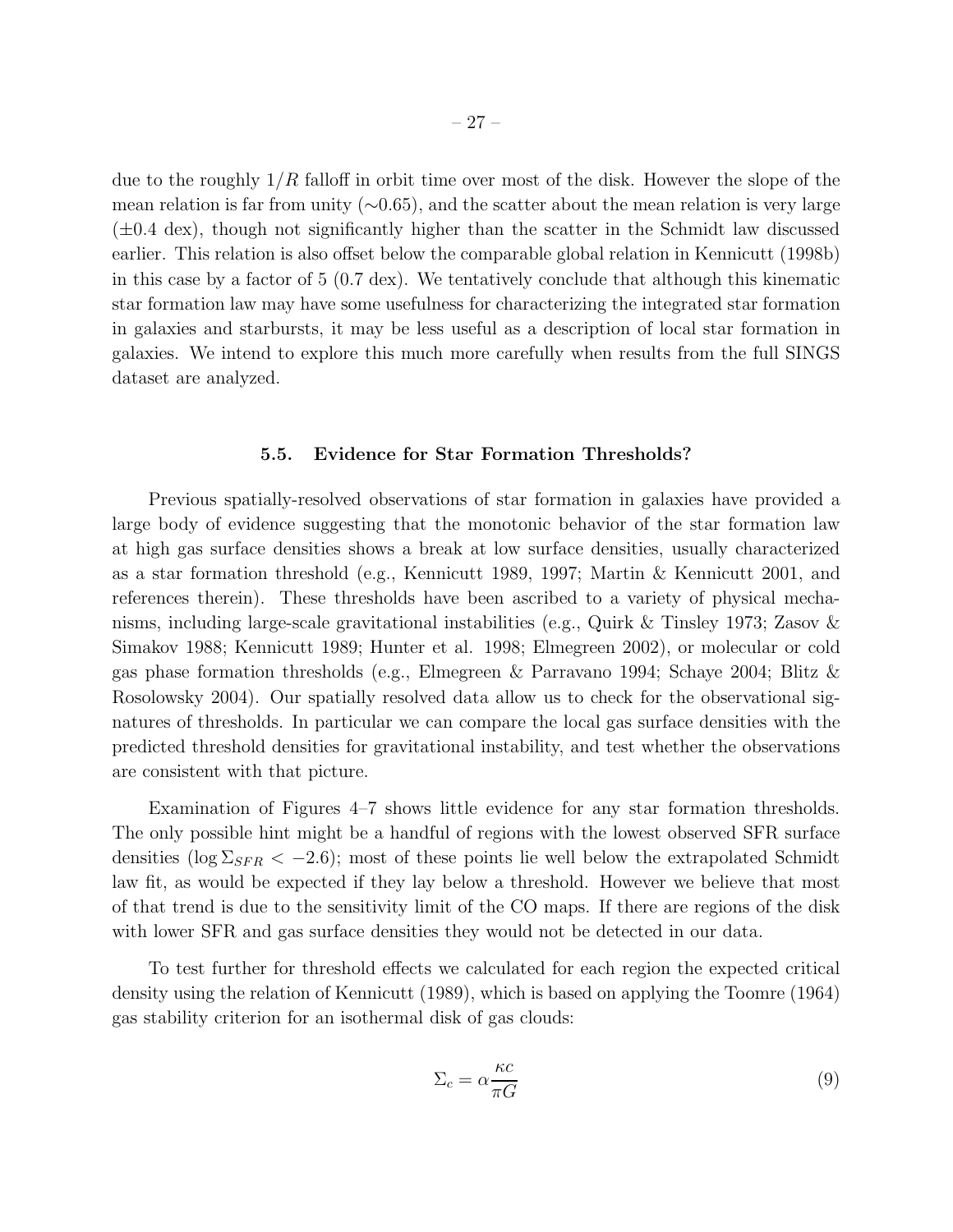where  $\Sigma_c$  is the critical (total) gas surface density for star formation,  $\kappa$  is the epicyclic frequency, c is the velocity dispersion of the gas (taken as 6 km s<sup>-1</sup> following Kennicutt 1989), and  $\alpha$  is a scaling constant fitted to the observations (taken as 0.7 following the same paper), in order to reproduce the observed H $\alpha$  edges of nearby galaxies. The values of  $\kappa$  were calculated from the rotation curve of Sofue et al. (1999). Figure 10 shows the distribution of these threshold normalized surface densities, which correspond roughly to  $1/Q$  in terms of the Toomre stability index  $Q$ . It is interesting that the distribution shows a strong turnover below a value of unity  $(Q > 1)$ , where one would expect if our sample is limited to regions with active star formation. This result is hardly robust enough to provide firm evidence for thresholds, but its general consistency with the Q-threshold picture is interesting. Of the 257 regions, 29 show local gas surface densities that are below the expected threshold, yet they are forming stars. It is possible that we are seeing a breakdown of the simple threshold model in these cases, but unfortunately they each deviate by less than  $1\sigma$  of  $\Sigma_c$ ; given the large number of points near  $\Sigma_c$  we may well be observing nothing more than the spillover of observational errors in the tails of the distribution. In short our data do not extend deep enough to offer a concise test of the gravitational threshold model, and all that we can say is that the observations are roughly consistent with expectations from that model.

The distribution of HI surface densities elsewhere in M51a (where star formation is not observed) lies almost entirely below the  $\Sigma_{gas}/\Sigma_c = 1$  limit, again consistent with the gravitational thresold picture. However we are reluctant to attach much significance to this result, because over much of the disk the CO sensitivity limit lies close to the expected threshold density, so it is difficult to disentangle this incompleteness from a threshold effect. We expect to be able to make more critical tests for threshold effects in some of the other galaxies in the SINGS/SONG sample. In particular, a comparison of the star formation law for the spiral arm and interarm regions is being carried out by de Mello et al. 2007 (in preparation).

#### 6. Discussion and Summary

Our main result is that on spatial scales extending down to at least 500 pc, the SFR surface density is correlated, at least in a statistical sense, with the local gas surface density, following a Schmidt power law:

$$
\log \Sigma_{SFR} = (1.56 \pm 0.04) \log \Sigma_H - (4.32 \pm 0.09) \tag{10}
$$

where  $\Sigma_{SFR}$  is measured in units of M<sub>☉</sub> yr<sup>-1</sup> kpc<sup>-2</sup> and  $\Sigma_H$  is measured in units of M<sub>☉</sub> pc<sup>-2</sup>,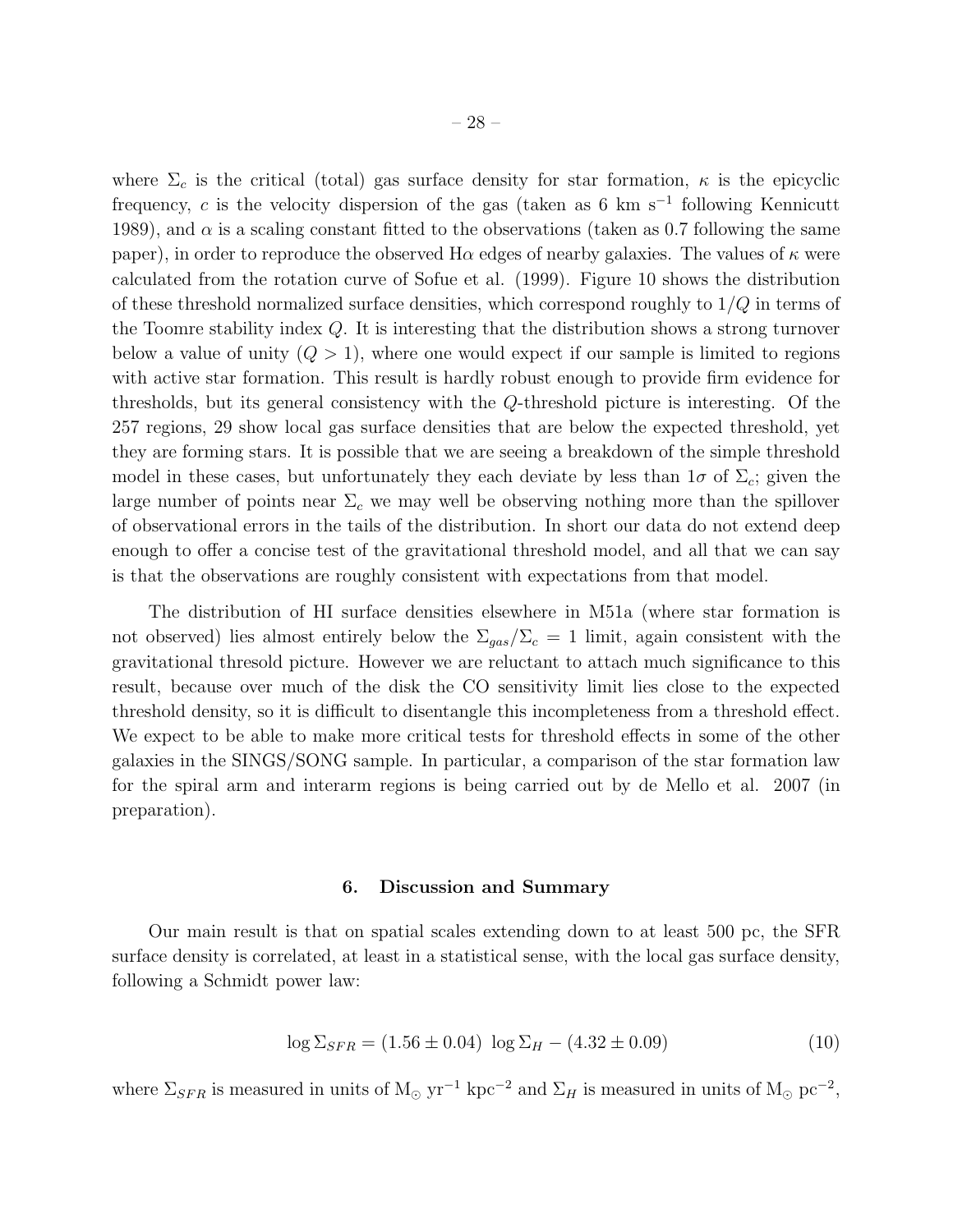and these quantities are sampled with circular apertures of 520 pc diameter. This equation was fitted to the total (atomic plus molecular) hydrogen surface densities, but in M51a the correlation with molecular surface density alone is very similar, with  $\log \Sigma_{SFR} = (1.37 \pm$ 0.03)  $\log \Sigma_{H_2}$  – (3.78 ± 0.09), as detailed in §5.1. The uncertainties quoted only include formal fitting errors, and do not incorporate any possible systematic errors. If we consider the 1850 pc aperture measurements as a largely independent measurement of the Schmidt law in M51a, then we can use the difference in fits of the 520 pc and 1850 pc data as providing a more realistic indication of the uncertainties.

As we stated at the outset of the paper, this study was mainly intended to build the methodological foundation for a larger study of the SINGS sample in future papers. A key element was the calibration of a combined infrared plus  $H\alpha$  star formation index, which provides more precise  $H\alpha$  extinction corrections for HII regions than have generally been available previously. This in turn makes it possible to quantify the form of the SFR vs gas surface density law on a point-by-point basis in galaxies. We are also extending this basic approach of multi-wavelength SFR tracers to more luminous starbursts (Calzetti et al. 2007) and to galaxies as a whole (Kennicutt et al. 2007, in preparation).

This analyis has revealed other interesting results. We find that the same type of power law relation that describes the global SFRs of galaxies appears to reproduce the star formation law down to local scales of 300 − 1850 pc, approaching at the low extremes the scales of individual giant molecular cloud complexes. Although these relations are defined in terms of total (atomic plus molecular) gas surface densities, in M51a they mainly trace an underlying correlation with the molecular surface density component. This must result at least partly from the dominance of molecular gas in M51a. By contrast the local SFR surface density is virtually uncorrelated with the surface density of HI on these scales.

As mentioned earlier, when the global, disk-averaged SFR surface densities of galaxies are correlated with the disk-averaged atomic, molecular, and surface densities, the strongest correlations are with the total gas density (Buat et al. 1989, Kennicutt 1989, 1998b). Indeed among normal star-forming disk galaxies the SFR surface density is only weakly correlated at best with the CO-inferred molecular surface density (Kennicutt 1989), quite the opposite of what is observed here on a point-by-point basis in M51a. On the other hand, in infraredluminous starburst galaxies, which typically contain dense compact gas disks, the SFR and molecular surface densities are tightly correlated. So it may well be that the behaviors of the spatially-resolved and disk-integrated SFR vs molecular surface density relations are consistent when similar regimes in surface density are compared. This raises a separate question of whether the tightness of the  $\Sigma_{SFR}$  vs  $\Sigma_{H_2}$  at high surface density arises because of a fundamental correlation between the SFR and the molecular gas phase, or alternatively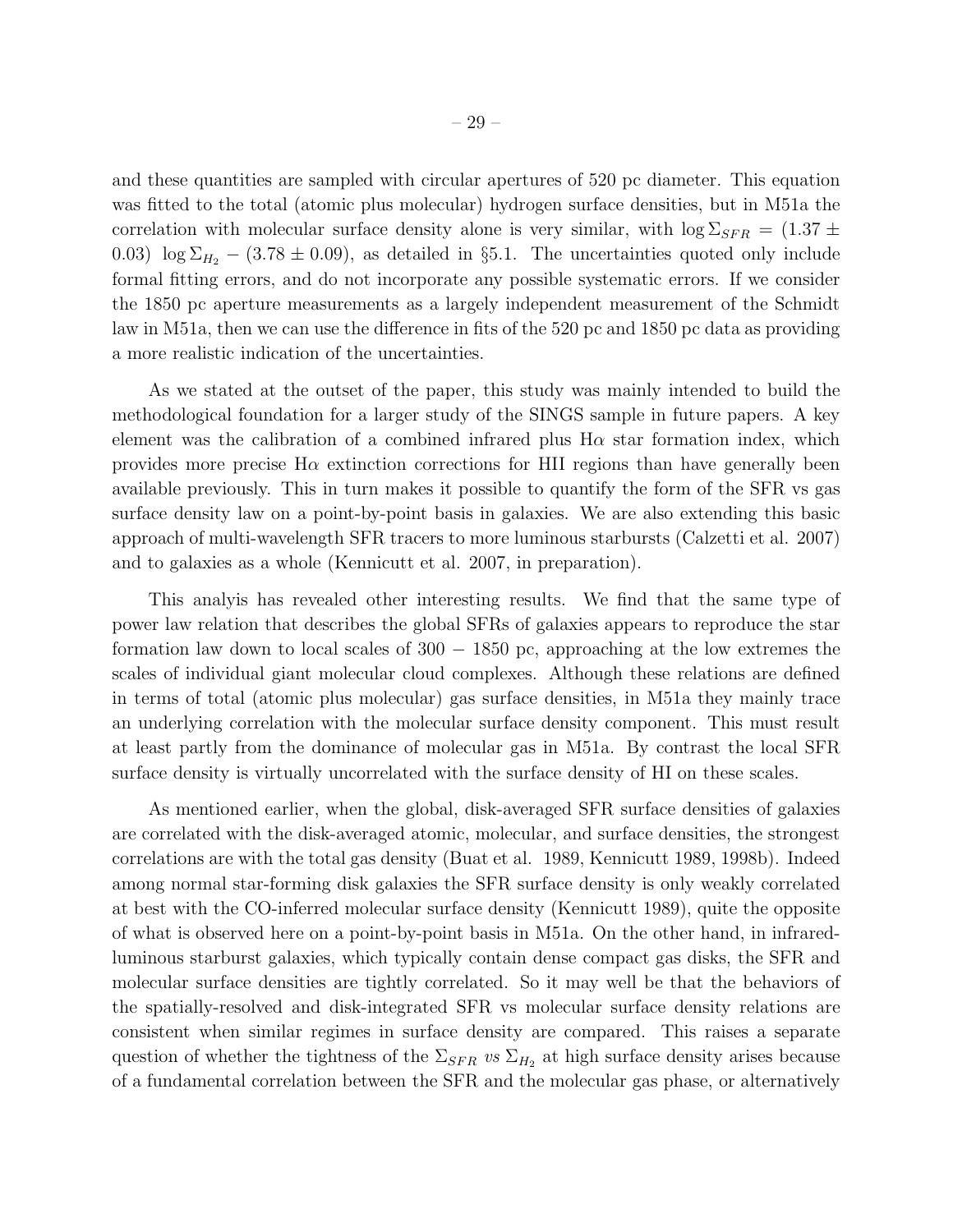from an underlying correlation of the SFR with the total gas density, which manifests itself as a correlation with  $\Sigma_{H_2}$  only when the gas is predominantly molecular? We hope to address this question by extending our analysis to galaxies with a larger atomic gas component.

Although we have observed broad consistency in the form of the Schmidt law across a wide range of physical scales, as discussed in §5.3 we do observe significant shifts in the zeropoint (and possibly the slope) with scale size. Our results suggest that the correlation between SFR and gas surface densities on small scales defines an intrinsic Schmidt law, and when these surface densities are measured with larger measuring apertures (which include an increasing fraction of area devoid of star-forming regions and gas), the zeropoint of the Schmidt law becomes larger, because of the nonlinear slope of the relation. So which relation is more fundamental? It is tempting to define the spatially-resolved relation as the physically fundamental one, but this relation is based on a highly biased subsampling of the disk, limited to the most massive GMC complexes and giant HII regions. The larger aperture measurements provide a completely unbiased sampling of the disk, but are based on averages of SFR and gas surface densities which vary locally by orders of magnitude within the measuring apertures. The most important lesson is that this scale dependence of the Schmidt law must be taken into account when it is applied to a dataset or to a theoretical model. For example, our results show that the SFR surface density predicted for a region of fixed gas surface density can differ by more than a factor of two, depending on whether the size of the region of interest is ∼0.5 kpc or averaged over the entire disk of a galaxy.

Eventually we hope that data of this kind will shed new insights into the physical origins of the observed star formation law. A rigorous ab initio theory for star formation on these scales is not yet in place, so it is not entirely clear what theory would predict for the form of the local star formation law. Nevertheless our observations provide some tantalizing clues. Since our measurements have been made with fixed-diameter apertures, the gas surface densities can be readily converted to total gas masses, and the combination of Hα and infrared luminosities provides a direct measurement of the ionizing flux of the embedded stars. The nonlinearity in the observed Schmidt law thus implies that the present instantaneous SFR per unit gas mass increases in the more massive clouds (or complexes). It is very tempting to attribute this result to a possible increase in the star formation efficiency in more massive clouds, that is, a higher fraction of stars formed in the more massive clouds. However this direct extrapolation is not valid, because the measured ionizing fluxes only provide information at most on the mass of recently formed O-stars in the clouds, and not on the total mass of stars (of all stellar masses) formed over the lifetimes of the clouds. One could explain a  $N \sim 1.5$  Schmidt law even if the star formation efficiency were the same for all cloud masses and gas surface densities, if for example the star-forming lifetimes of massive clouds were systematically lower than for low-mass clouds, or if the period of peak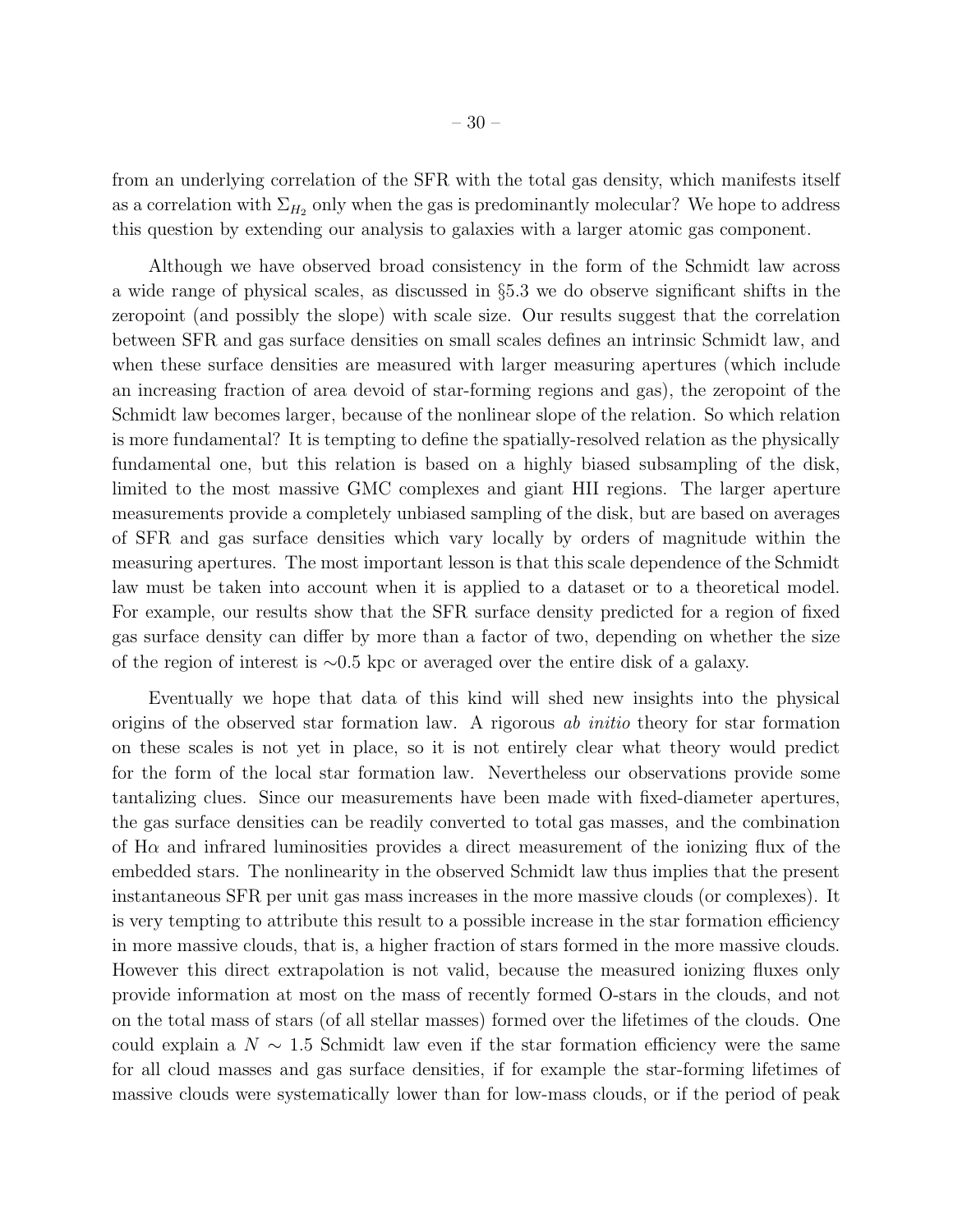formation of O-stars decreased with increasing cloud mass. Without further observational constraints on these time scales one cannot draw any direct association between the slope of the star formation law and the constancy (or not) of the cloud-averaged star formation efficiency. However the extension of the nonlinear Schmidt law down to linear scales of 500 pc and cloud mass scales of order  $10^6 - 10^7$  M<sub>☉</sub> strongly hints at either an increasing star formation efficiency or a shorter star formation time scale with increasing cloud mass. An important next step would be an extension of this analysis to nearer galaxies with lower limiting cloud masses and SFRs, and to Galactic clouds, where direct information on stellar ages is available.

This case study of M51a has illustrated the value of spatially-resolved infrared,  $H\alpha$ , HI, and CO observations of nearby galaxies for constraining the form and physical nature of the star formation law. However, much future work is needed on this problem. Within the larger SINGS project we plan to extend this analysis to approximately 15 other galaxies for which high quality CO, HI, H $\alpha$ , and Spitzer 24  $\mu$ m data are available. These galaxies cover a wide range of types and gas disk properties, and the extended physical coverage may resolve some of the questions and selection effects that have muddied the interpretation of these data. Looking further ahead, the study of the star formation law in galaxies remains limited in large part by the spatial resolution and sensitivity of the molecular gas data, even with the superb BIMA data in hand. Follow-up deeper mapping of a handful of galaxies, extending to limiting column densities below those expected for gravitational stability would allow for a much more physically meaningful interpretation of the observed SFR law. Finally, independent measures of extinction in some of these galaxies (redundant with the infrared  $+$  H $\alpha$  extinctions derived here) would provide much better constraints on the random and systematic measurements in our SFR measurements and the dispersion of the star formation law. The results of such efforts will have far-reaching applicability to the understanding of star formation in galaxies and the formation and evolution of galaxies.

We would like to acknowledge valuable discussions with a number of colleagues, including Ayesha Begum, Hsiao-Wen Chen, Cathie Clarke, Crystal Martin, Phil Solomon, and Art Wolfe. We thank the anonymous referee for a careful reading of the manuscript. This work is based in part on observations made with the Spitzer Space Telescope, which is operated by the Jet Propulsion Laboratory, California Institute of Technology under a contract with NASA. Support for this work was provided by NASA through an award issued by JPL/Caltech.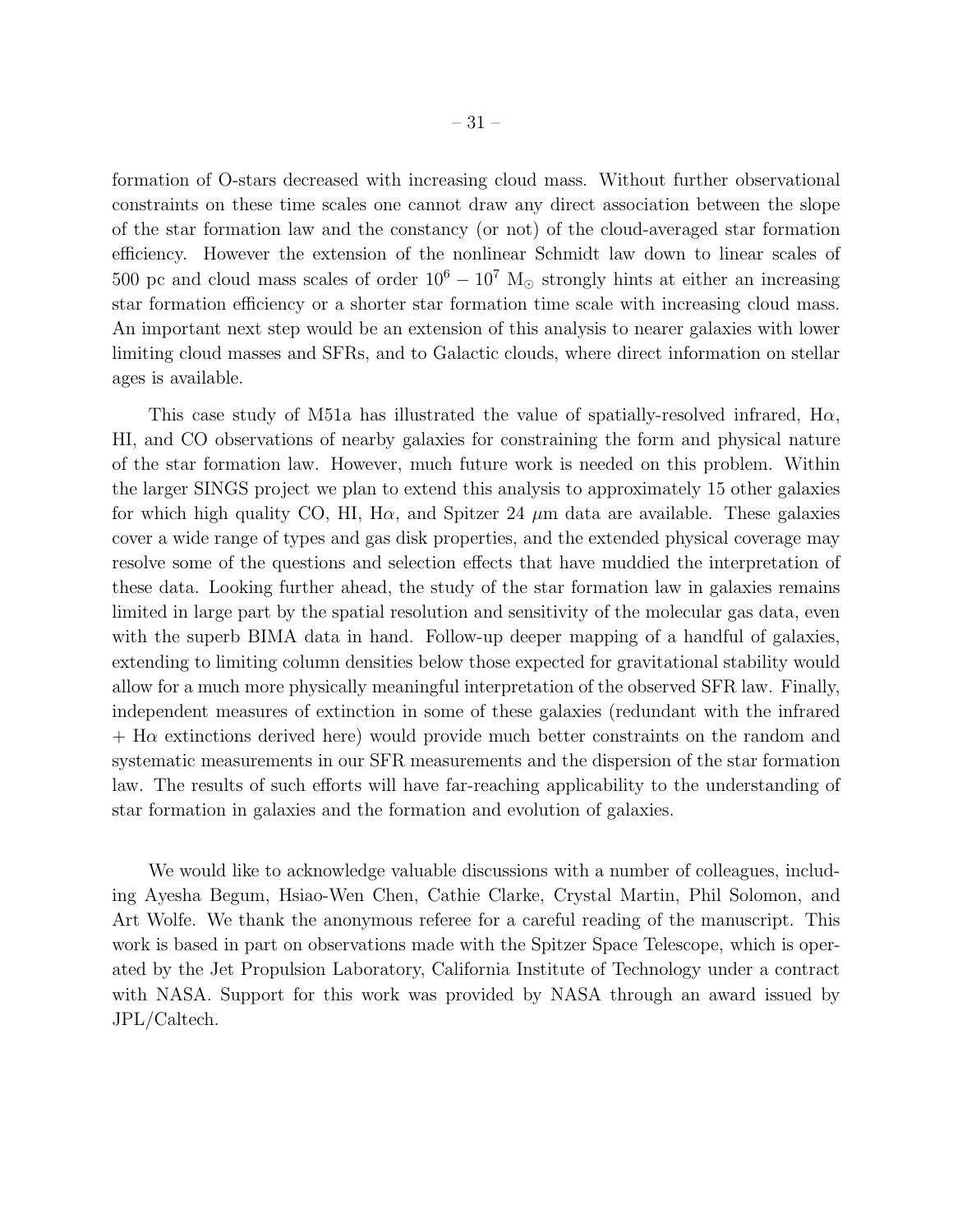#### REFERENCES

- Aalto, S., Hüttemeister, S., Scoville, N. Z., & Thaddeus, P. 1999, ApJ, 522, 165
- Allen, R.J., Knapen, J.H., Bohlin, R., & Stecher, T.P. 1997, ApJ, 487, 171
- Alonso-Herrero, A., Rieke, G.H., Rieke, G.J., Colina, L., Pérez-González, P.G., & Ryder, S.D. 2006, ApJ, 650, 835
- Baars, J. W. M., Genzel, R., Pauliny-Toth, I. I. K., & Witzel, A. 1977, A&A, 61, 99
- Bell, E.F. 2003, ApJ, 586, 794
- Bendo, G.J. et al. 2006, ApJ, 652, 283
- Blitz, L., Fukui, Y., Kawamura, A., Leroy, A., Mizuno, N., & Rosolowsky, E. 2007, in Protostars and Planets V, B. Reipurth, D. Jewitt, and K. Keil (eds.), University of Arizona Press, Tucson, 81
- Blitz, L., & Rosolowsky, E. 2004, ApJ, 612, L29
- Bloemen, J.B.G.M. et al. 1986, A&A, 154, 25
- Boissier, S., Prantzos, N., Boselli, A., & Gavazzi, G. 2003, MNRAS, 346, 1215
- Bresolin, F., Kennicutt, R.C., & Garnett, D.R. 1999, ApJ, 510, 104
- Bresolin, F., Garnett, D.R., & Kennicutt, R.C. 2004, ApJ, 615, 228
- Buat, V., Deharveng, J.M., & Donas, J. 1989, A&A, 223, 42
- Calzetti, D. et al. 2005, ApJ, 633, 871 (Paper I)
- Calzetti, D. et al. 2007, ApJ, in press (astro-ph/0705.3377)
- Cardelli, J. A., Clayton, G. C., & Mathis, J. S. 1989, ApJ, 345, 245
- Cerviño, M., Valls-Gabaud, D., Luridiana, V., & Mas-Hesse, J.M. 2002, A&A, 381, 51
- Dale, D.A. et al. 2007, ApJ, 655, 863
- Draine, B.T. et al. 2007, ApJ, 663, 866
- Elmegreen, B.G. 2002, ApJ, 577, 206
- Elmegreen, B.G., & Parravano, A. 1994, ApJ, 435, L121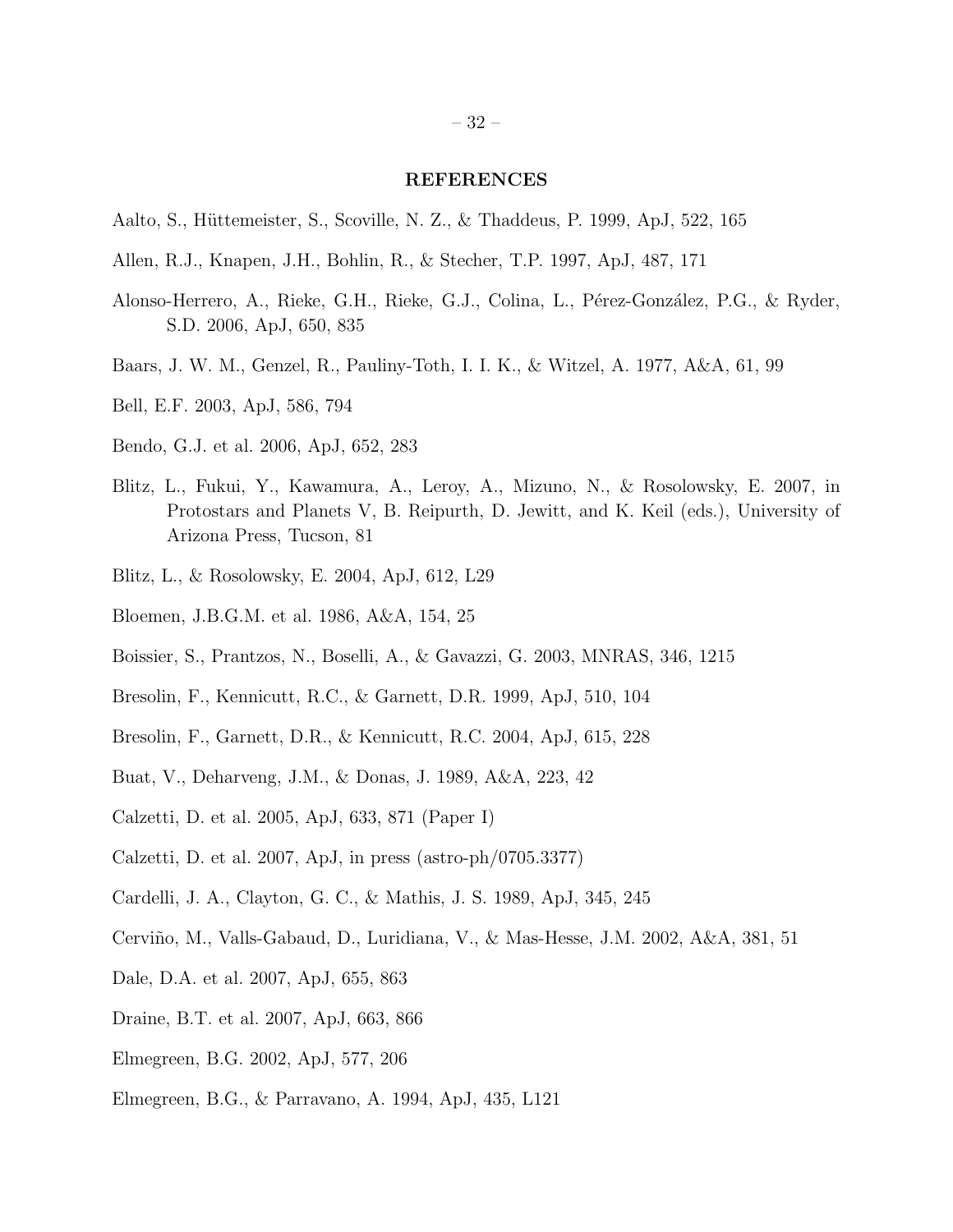- Engelbracht, C.W. et al. 2007, PASP, in press (astro-ph/0704.2195)
- Garcia-Burillo, S., Guelin, M., & Cernicharo, J. 1993, A&A, 274, 123
- Garnett, D.R., Kennicutt, R.C., & Bresolin, F. 2004, ApJ, 607, L21
- Gordon, K.D., Clayton, G.C., Witt, A.N., & Misselt, K.A. 2000, ApJ, 533, 236
- Gordon, K.D. et al. 2004, ApJS, 154, 215
- Gordon, K.D. et al. 2005, PASP, 117, 503
- Helfer, T. T., et al. 2001, Ap&SS, 276, 1131
- Helfer, T. T., Thornley, M. D., Regan, M. W., Wong, T., Sheth, K., Vogel, S. N., Blitz, L., & Bock, D. C.-J. 2003, ApJS, 145, 259
- Heyer, M.H., Corbelli, E., Schneider, S.E., & Young, J.S. 2004, ApJ, 602, 723
- Hirashita, H., Buat, V., & Inoue, A.K. 2003, A&A, 410, 83
- Hunter, D.A., Elmegreen, B.G., & Baker, A.L. 1998, ApJ, 493, 595
- Hunter, S.D. et al. 1997, ApJ, 481, 205
- Iglesias-Páramo, J. et al. 2006, ApJS, 164, 38
- Jorsater, S., & van Moorsel, G. A. 1995, AJ, 110, 2037
- Kay, S.T., Pearce, F.R., Frenk, C.S., & Jenkins, A. 2002, MNRAS, 330, 113
- Kennicutt, R.C. 1984, ApJ, 287, 116
- Kennicutt, R.C. 1988, ApJ, 334, 144
- Kennicutt, R.C. 1989, ApJ, 344, 685
- Kennicutt, R.C. 1997, in The Interstellar Medium in Galaxies, ed. J.M. van der Hulst, Dordrect: Kluwer, Ap & Sp Sci Lib, Vol 219, p171
- Kennicutt, R.C. 1998a, ARA&A, 36, 189
- Kennicutt, R.C. 1998b, ApJ, 498, 541
- Kennicutt, R.C. et al. 2003, PASP, 115, 928
- Komugi, S., Sofue, Y., Nakanishi, H., Onodera, S., & Egusa, F. 2005, PASJ, 57, 733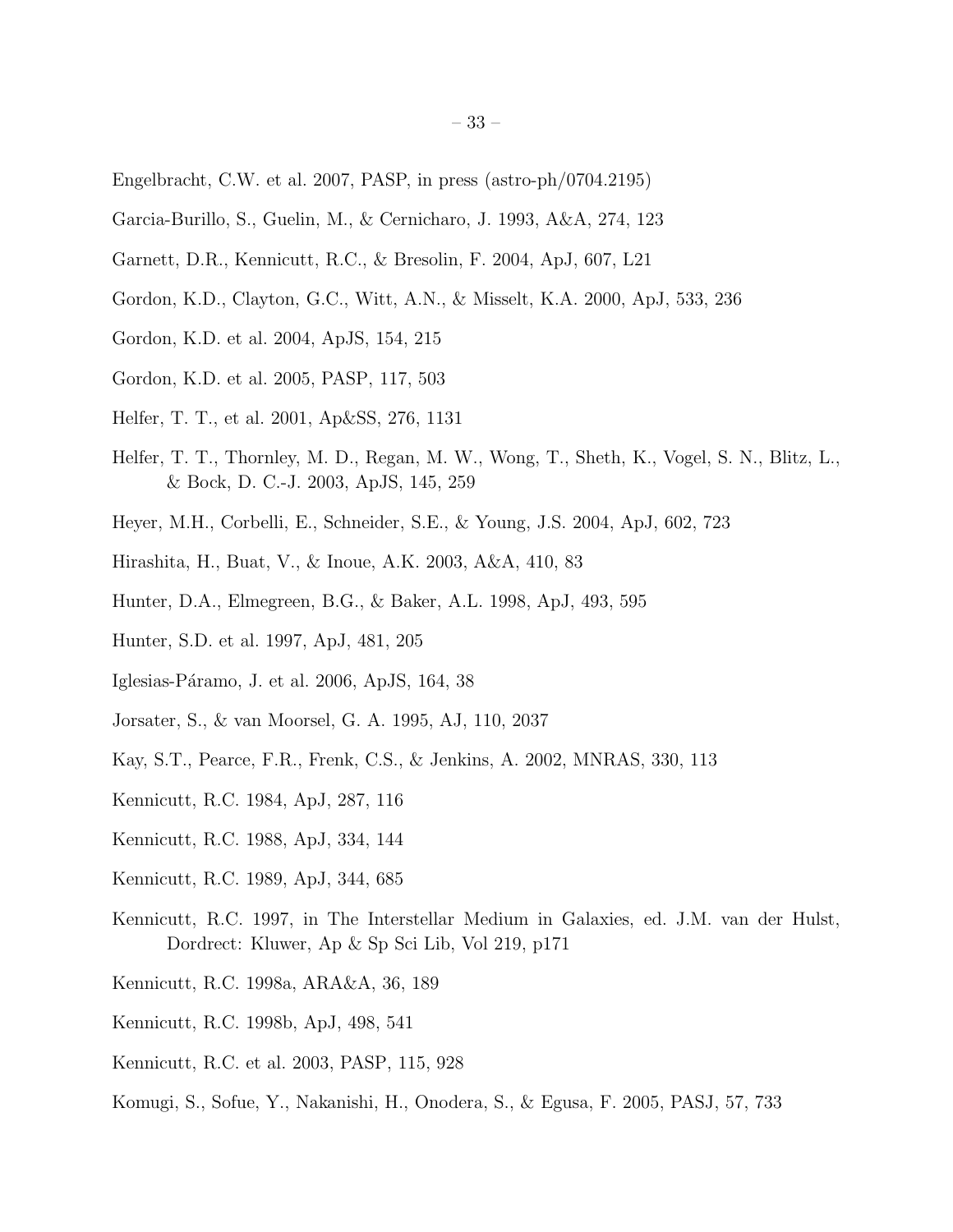- Kuno, N., Nakai, N., Handa, T., & Sofue, Y. 1995, PASJ, 47, 745
- Lord, S.D., & Young, J.S. 1990, ApJ, 356, 135
- Martin, C.L., & Kennicutt, R.C. 2001, ApJ, 555, 301
- Nakai, N., & Kuno, N. 1995, PASJ, 47, 761
- Osterbrock, D.E., & Ferland, G.J. 2006, Astrophysics of Gaseous Nebulae and Active Galactic Nuclei, Mill Valley: University Science Books
- Popescu, C. C., & Tuffs, R. J. 2002, Reviews in Modern Astronomy, 15, 239
- Quillen, A.C., & Yukita, M. 2001, AJ, 121, 2095
- Quirk, W.J., & Tinsley, B.M. 1973, ApJ, 179, 69
- Schaye, J. 2004, ApJ, 609, 667
- Schmidt, M. 1959, ApJ, 129, 243
- Schmidt, M. 1963, ApJ, 137, 758
- Schuster, K. F., Kramer, C., Hitschfeld, M., Garcia-Burillo, S., & Mookerjea, B. 2007, A&A, 461, 143
- Scoville, N.Z., Polletta, M., Ewald, S., Stolovy, S. R., Thompson, R., & Rieke, M. 2001, AJ, 122, 3017
- Scoville, N.Z., & Young, J.S. 1983, ApJ, 265, 148
- Shaya, E.J., & Federman, S.R. 1987, ApJ, 319, 76
- Silk, J. 1997, ApJ, 481, 703
- Sofue, Y., Tutui, Y., Honma, M., Tomita, A., Takamiya, T., Koda, J., & Takeda, Y. 1999, ApJ, 523, 136
- Strong, A.W. et al. 1988, A&A, 207, 1
- Tilanus, R.P.J, Allen, R.J., van der Hulst, J.M., Crane, P.C., & Kennicutt, R.C. 1988, ApJ, 330, 667
- Tilanus, R.P.J, & Allen, R.J. 1991, A&A, 244, 8
- Toomre, A. 1964, ApJ, 139, 1217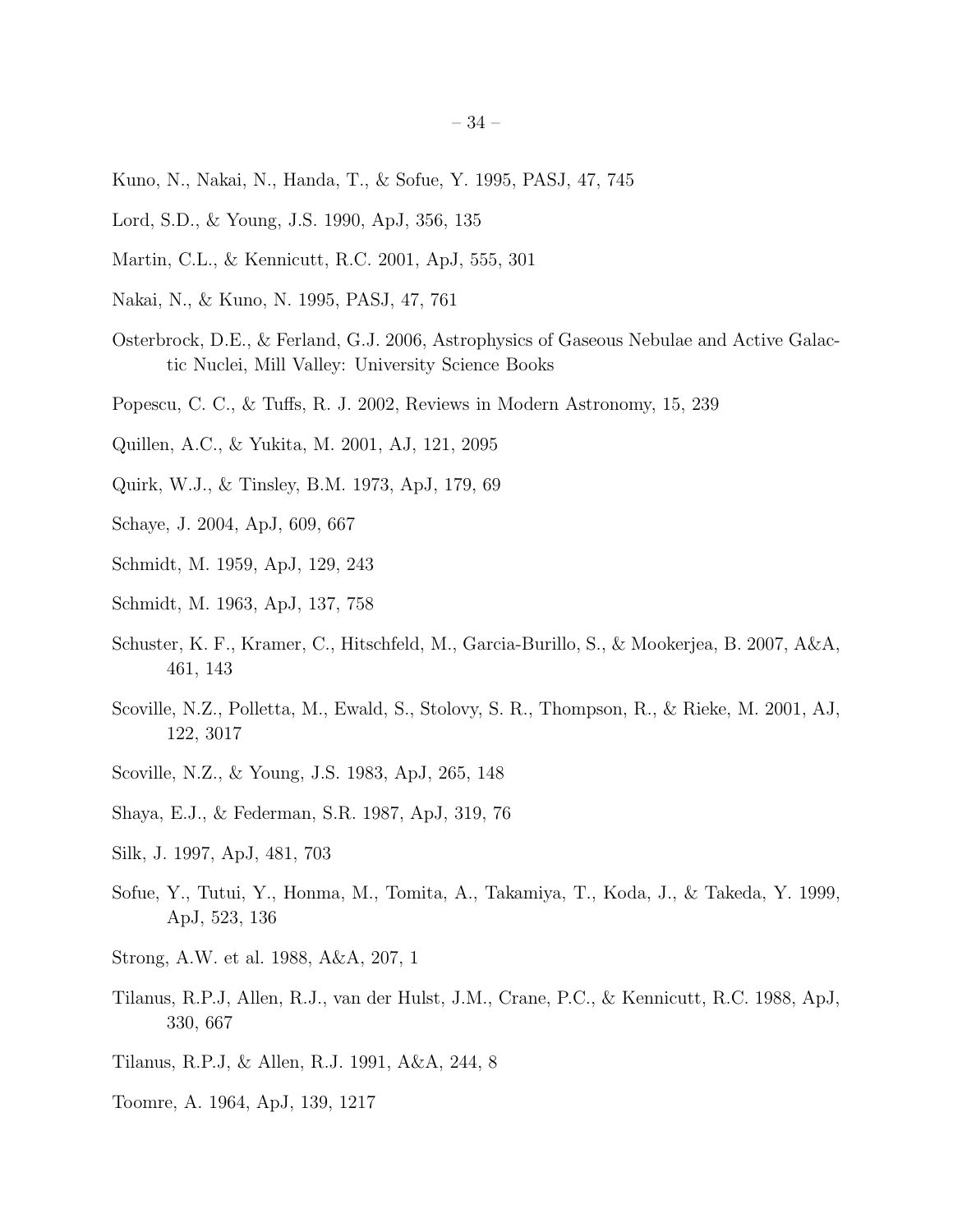- Tully, R.B. 1974, ApJS, 27, 437
- van der Hulst, J.M., Kennicutt, R.C., Crane, P.C., & Rots, A.H. 1988, A&A, 195, 38
- Walter, F., & Brinks, E. 1999, AJ, 118, 273
- Walter, F., Brinks, E., de Blok, W.J.G., Thornley, M.D., & Kennicutt, R.C. 2005, in Extraplanar Gas, ed. R. Braun, ASP Conf Ser 331, p269
- Wong, T., & Blitz, L. 2002, ApJ, 569, 157
- Wu, J., Evans, N.J., Gao, Y., Solomon, P.M., Shirley, Y.L., & Vanden Bout, P.A. 2005, ApJ, 635, L173
- Zasov, A., & Simakov, S.G. 1988, Astrophysics, 29, 518
- Zhang, Q., Fall, S.M., & Whitmore, B.C. 2001, ApJ, 561, 727

<span id="page-36-0"></span>This preprint was prepared with the AAS IATEX macros v5.2.  $\,$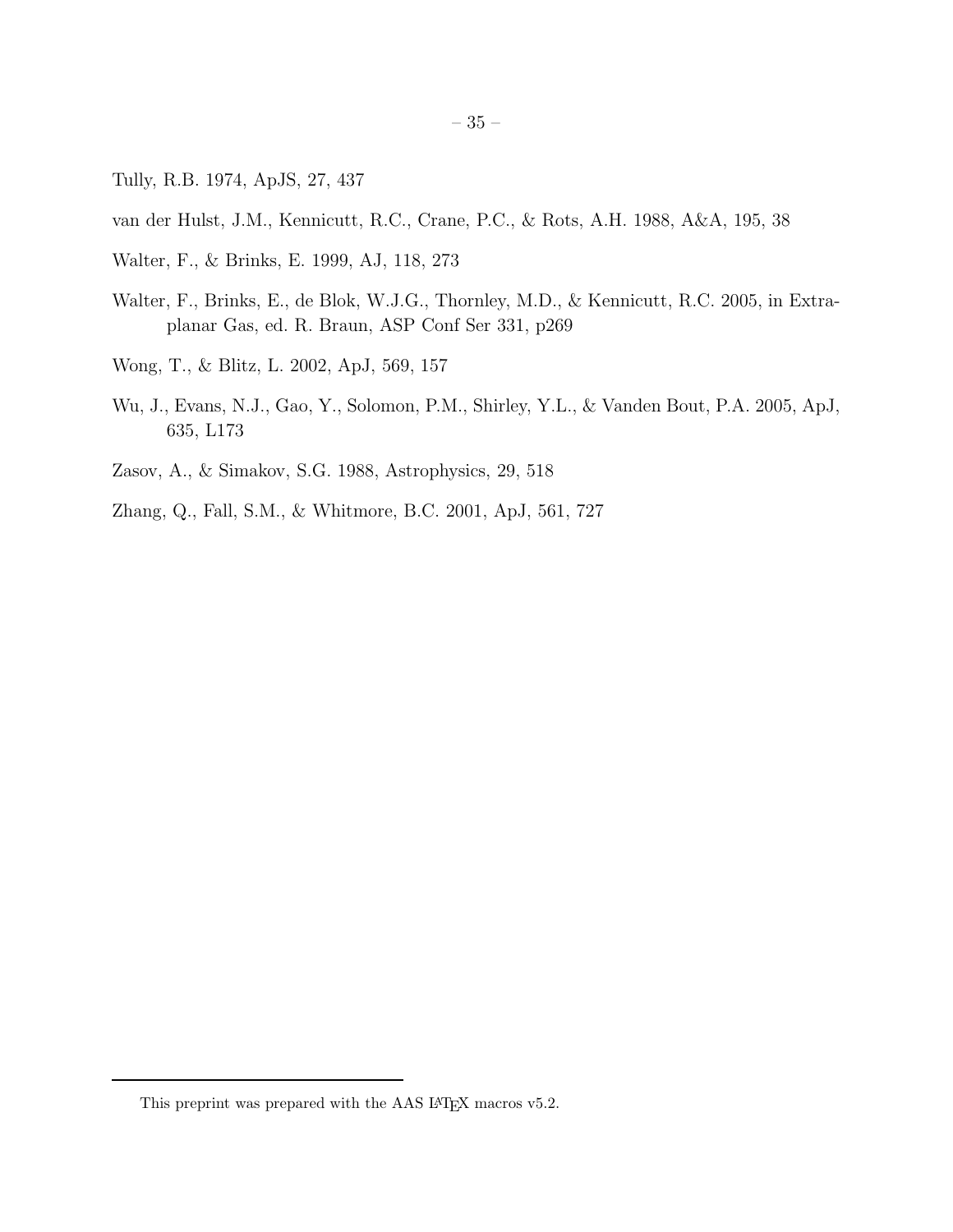| ID             | RA<br>J2000 | Dec<br>J2000 | $D_{ap}$<br>$^{\prime\prime}$ | $\log L_{H\alpha}{}^2$<br>$ergs\,s^{-1}$ | $\log L_{Pa\alpha}{}^2$<br>$ergs\,s^{-1}$ | $\log L_{24}$ <sup>3</sup><br>$ergs s^{-1}$ | $\log \Sigma_{SFR}^4$ | $\log N_{HI}$<br>$\rm H\,cm^{-2}$ | $\log N_{H2}$<br>$\rm H_2\,cm^{-2}$ | $\log \Sigma_H$<br>$\rm M_{\odot}\,pc^{-2}$ |
|----------------|-------------|--------------|-------------------------------|------------------------------------------|-------------------------------------------|---------------------------------------------|-----------------------|-----------------------------------|-------------------------------------|---------------------------------------------|
|                | 13:29:51.5  | 47:11:43     | 13                            | 38.86                                    | 38.84                                     | 41.17                                       | $-0.50 \pm 0.025$     | 20.26                             | 21.98                               | $2.19 \pm 0.094$                            |
| $\overline{2}$ | 13:29:52.8  | 47:11:33     | 13                            | 39.09                                    | 38.83                                     | 41.16                                       | $-0.57 \pm 0.026$     | 19.65                             | 22.00                               | $2.21 \pm 0.090$                            |
| 3              | 13:29:52.3  | 47:11:27     | 13                            | 38.90                                    | 38.78                                     | 41.09                                       | $-0.57 \pm 0.028$     | 20.68                             | 22.17                               | $2.38 \pm 0.063$                            |
| 4              | 13:29:51.8  | 47:11:23     | 13                            | 38.74                                    | 38.67                                     | 40.92                                       | $-0.68 \pm 0.037$     | 20.65                             | 22.10                               | $2.31 \pm 0.073$                            |
| 5              | 13:29:53.1  | 47:11:21     | 13                            | 38.73                                    | 38.44                                     | 40.99                                       | $-0.96 \pm 0.061$     | 20.76                             | 22.23                               | $2.44 \pm 0.055$                            |
| 6              | 13:29:53.8  | 47:11:24     | 13                            | 38.86                                    | 38.59                                     | 41.08                                       | $-0.80 \pm 0.044$     | 20.46                             | 22.28                               | $2.49 + 0.050$                              |
| 7              | 13:29:52.7  | 47:12:03     | 13                            | 39.04                                    | 38.92                                     | 41.24                                       | $-0.45 \pm 0.021$     | 20.71                             | 22.36                               | $2.57 \pm 0.042$                            |
| 8              | 13:29:52.2  | 47:11:58     | 13                            | 39.19                                    | 39.04                                     | 41.36                                       | $-0.33 \pm 0.016$     | 20.62                             | 22.47                               | $2.68 \pm 0.032$                            |
| 9              | 13:29:52.0  | 47:12:05     | 13                            | 39.17                                    | 38.95                                     | 41.32                                       | $-0.43 \pm 0.019$     | 20.64                             | 22.31                               | $2.52 \pm 0.046$                            |
| 10             | 13:29:51.4  | 47:12:02     | 13                            | 39.11                                    | 38.91                                     | 41.36                                       | $-0.47 \pm 0.021$     | 20.77                             | 22.39                               | $2.60 \pm 0.039$                            |

Table 1. Aperture Photometry<sup>1</sup>

<sup>1</sup>A complete listing of data in this table, including 13<sup>''</sup> and 45<sup>''</sup> aperture photometry can be found in the on-line edition.

<sup>2</sup>Ionized gas luminosities have been corrected for Galactic foreground extinction  $E(B-V)_{MW} = 0.037$ , but otherwise have not been corrected for extinction.

<sup>3</sup>Defined as  $\nu L_{\nu}$  at 24  $\mu$ m

<sup>4</sup>In units of M<sub>☉</sub> yr<sup>-1</sup> kpc<sup>-2</sup>. SFRs for objects with Pa $\alpha$  photometry were corrected for extinction using the Pa $\alpha/H\alpha$  ratio. Otherwise SFRs were corrected for extinction using the  $24 \,\mu$ m/H $\alpha$  ratio, as described in the text.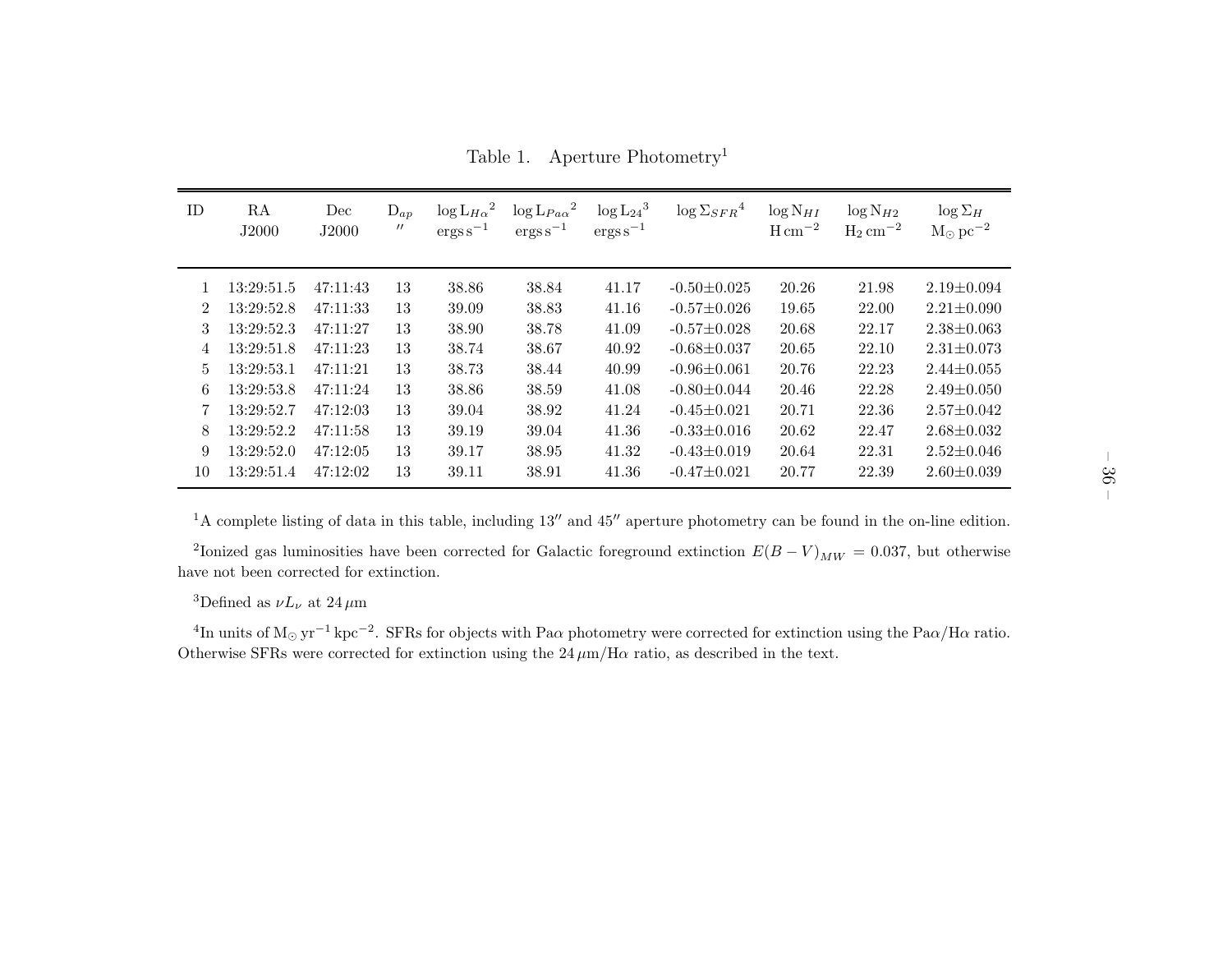

Fig. 1.— M51 as observed in H $\alpha$ , 24  $\mu$ m continuum, CO, and HI. North is up (arrow) and east is to the left. The horizontal bars in the left corner of each panel indicate an angular scale of 1 arcminute (2.5 kpc). These are shown to illustrate qualitatively the relative distributions of the cold gas and star formation tracers.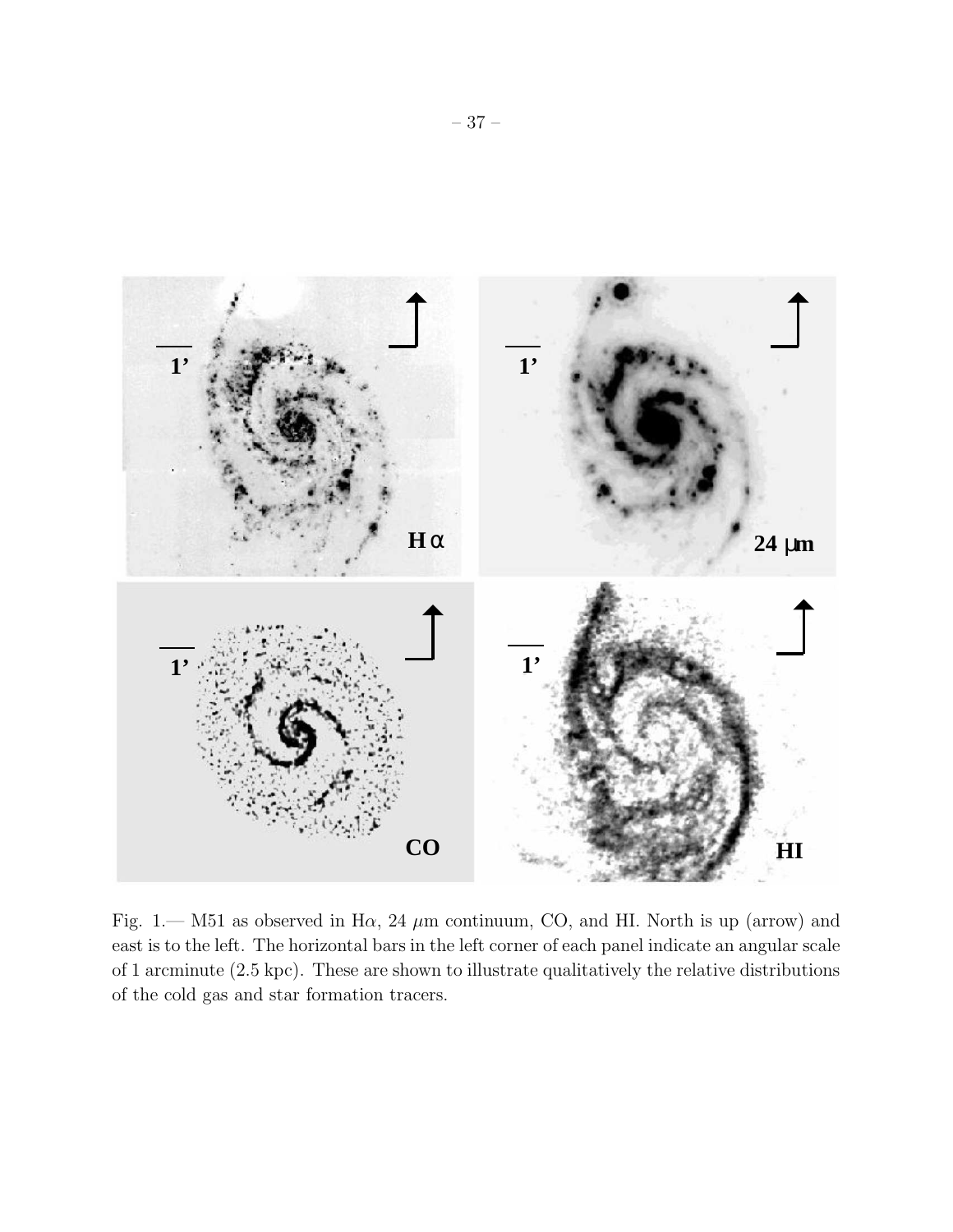

Fig. 2.— Continuum-subtracted H $\alpha$  image of M51 with the 13<sup> $\prime\prime$ </sup> (520 pc) measuring apertures shown. Red circles denote regions detected in CO, HI, H $\alpha$ , and 24  $\mu$ m. Blue circles denote regions with CO upper limits (but detected at all other wavelengths), and the two magenta circles denote CO sources without significant detections of  $H\alpha$  or infrared emission. The rectangles show regions selected for background determinations, as described in the text.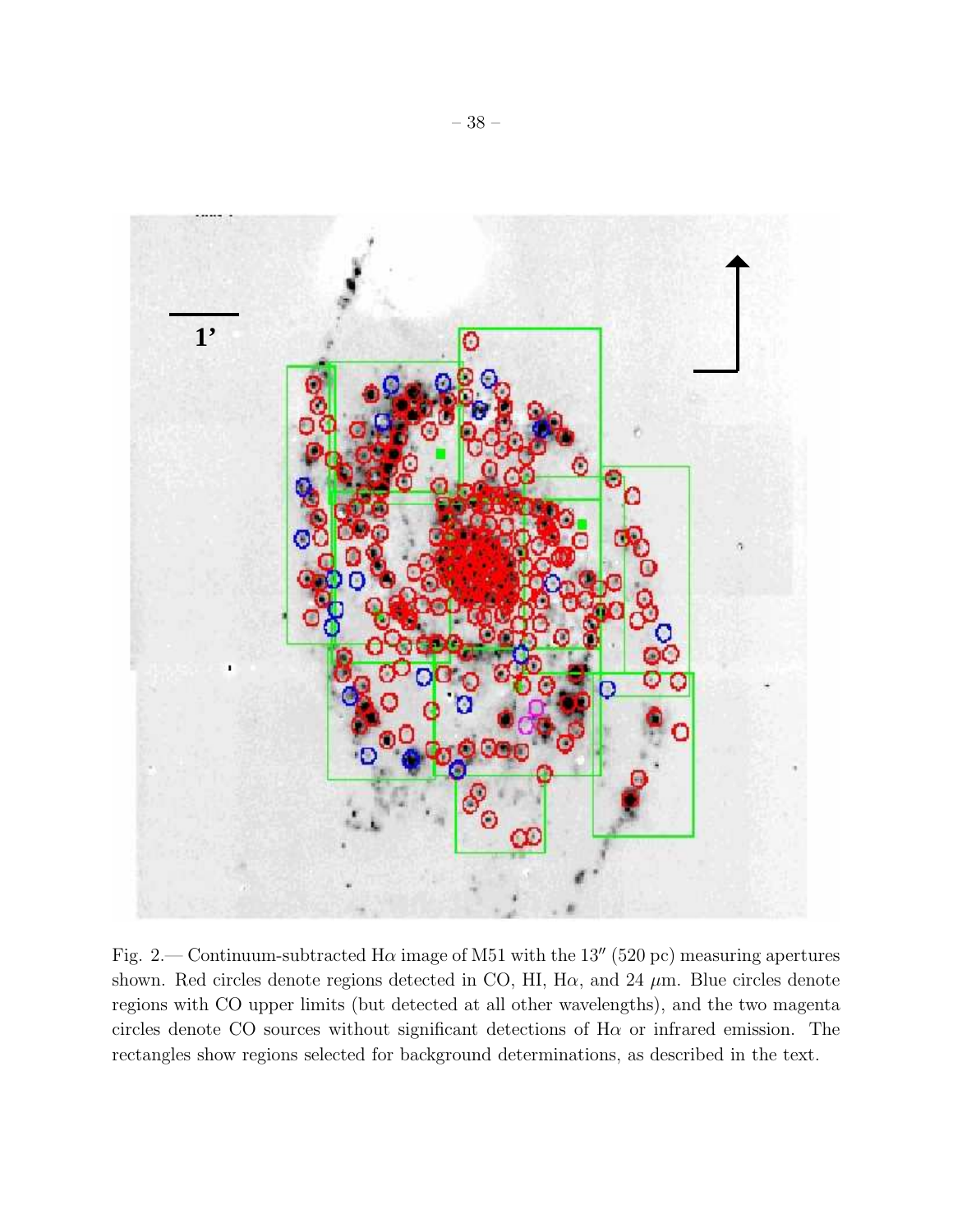

Fig. 3.— Left: Comparison of attenuation-corrected  $H\alpha$  luminosities for 42 HII regions in the inner disk of M51, using a weighted sum of observed H $\alpha$  and 24  $\mu$ m luminosities, vs independently extinction-corrected H $\alpha$  luminosities, derived from the H $\alpha$ /Pa $\alpha$  flux ratios. The line shows the median fit with a slope forced to unity. The error bars show typical uncertainties for the measurements. Right: Comparison of the corresponding visual extinctions for the same objects, as derived from the weighted sum of  $H\alpha$  and 24  $\mu$ m fluxes, vs those derived from  $H\alpha$ /Pa $\alpha$  flux ratios.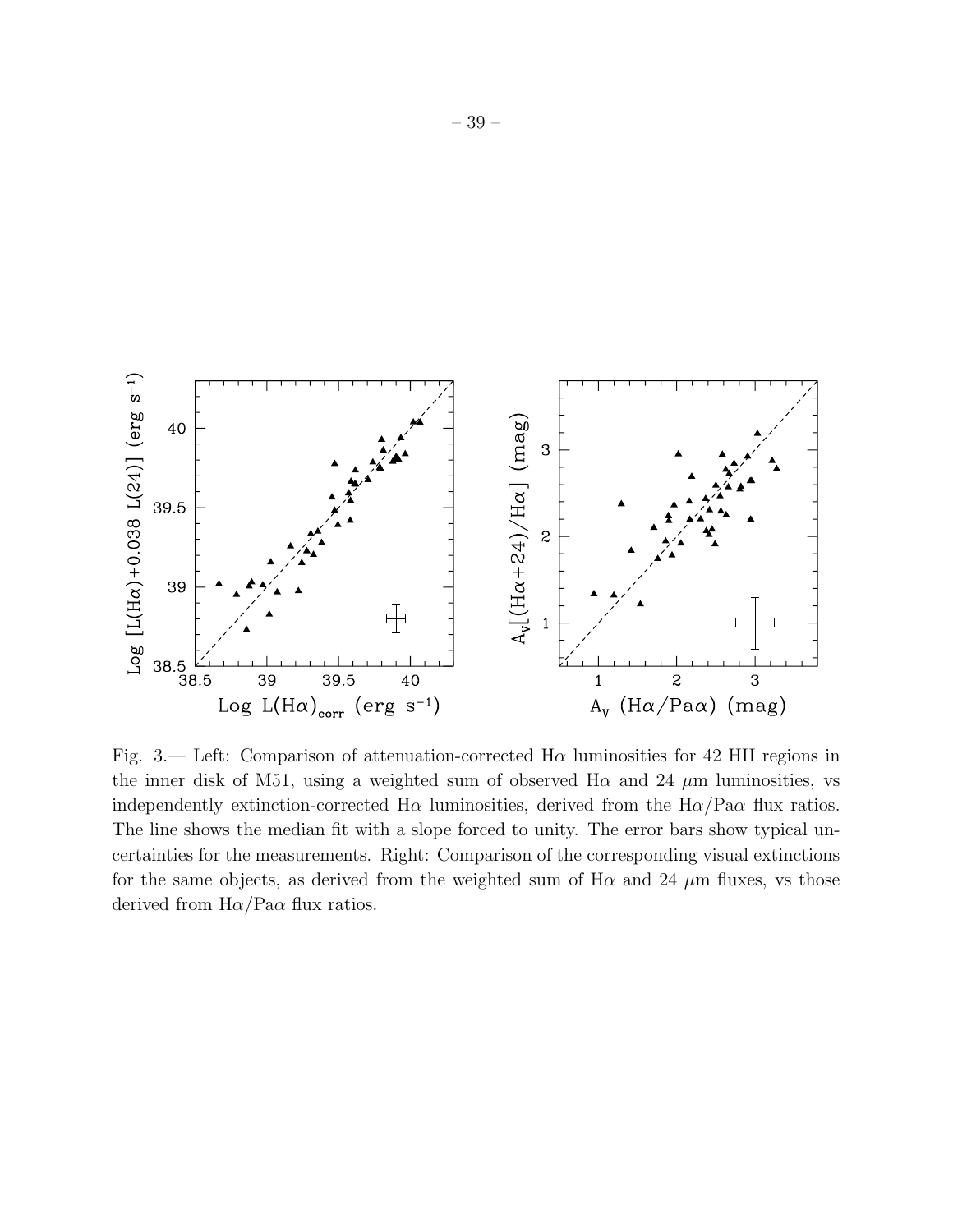

Fig. 4.— Relationship between SFR surface density and total (atomic plus molecular) hydrogen surface density for 257 HII regions and infrared sources measured in the central 350′′ region of M51 (the area covered in CO by BIMA SONG). Solid green triangles denote SFRs derived from extinction-corrected Pa $\alpha$  fluxes, all in the central 144'', while open black triangles denote SFRs determined from combined 24  $\mu$ m and H $\alpha$  fluxes, using the method described in §4. Open (red) circles denote regions with only  $3-\sigma$  upper limits in CO (see text).

The fluxes were measured with aperture diameters of 13<sup>''</sup> (520 pc). The line shows a best fitting power law with slope  $N = 1.56$ . Points in the two panels are identical except for the inclusion of error bars, for the sake of clarity.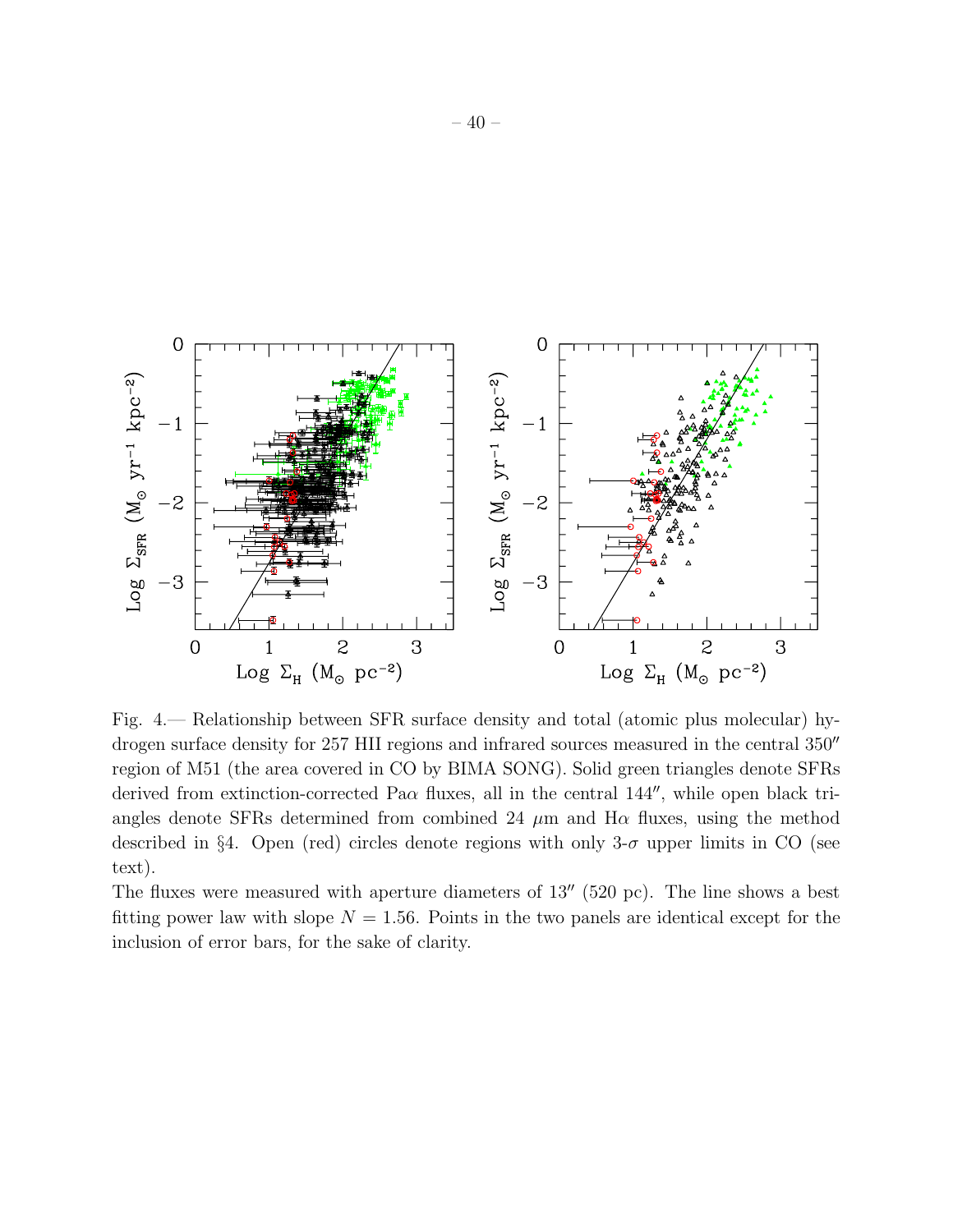

Fig. 5.— Relation between local SFR density and molecular and atomic hydrogen surface densities separately. The solid green and open black triangles denote  $H_2$  surface densities (see Fig. 4), with open red circles indicating CO upper limits (same symbol notation as for Figure 4). Blue asterisks show the corresponding relation between SFR surface densities and HI surface densities. The dashed line shows the best bivariate least squares fit to the molecular densities alone. The fit to total gas density (see Figure 4) is shown for reference as the solid line.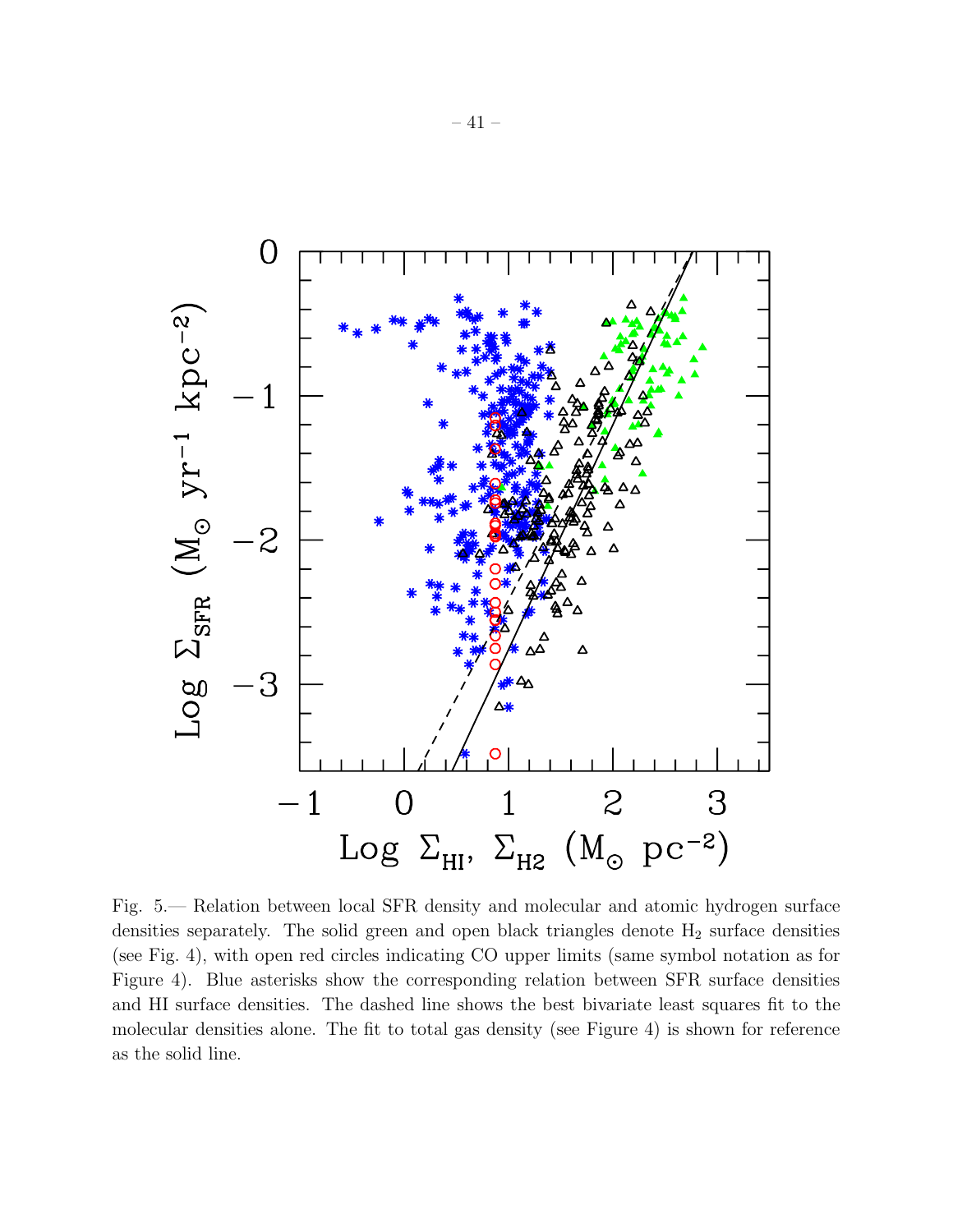

Fig. 6.— Same data as shown in Figure 4, but with points coded by galactocentric radius.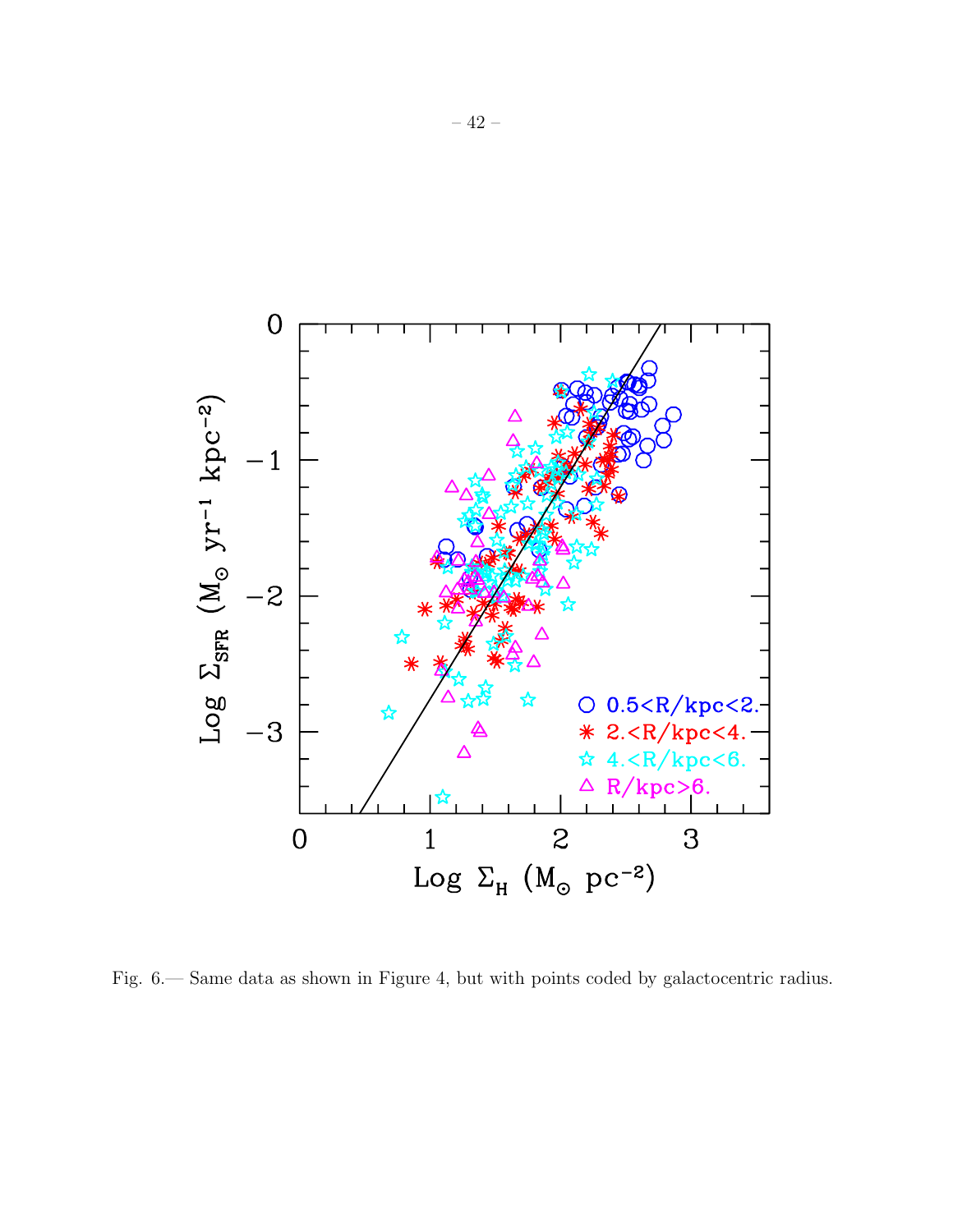

Fig. 7.— Relation between SFR and total gas surface densities using CO and HI data from Lord & Young  $(1990)$ , with aperture diameters of  $45''$   $(1850 \text{ pc})$ . The solid line shows a best bivariate fit with slope  $N = 1.37$ .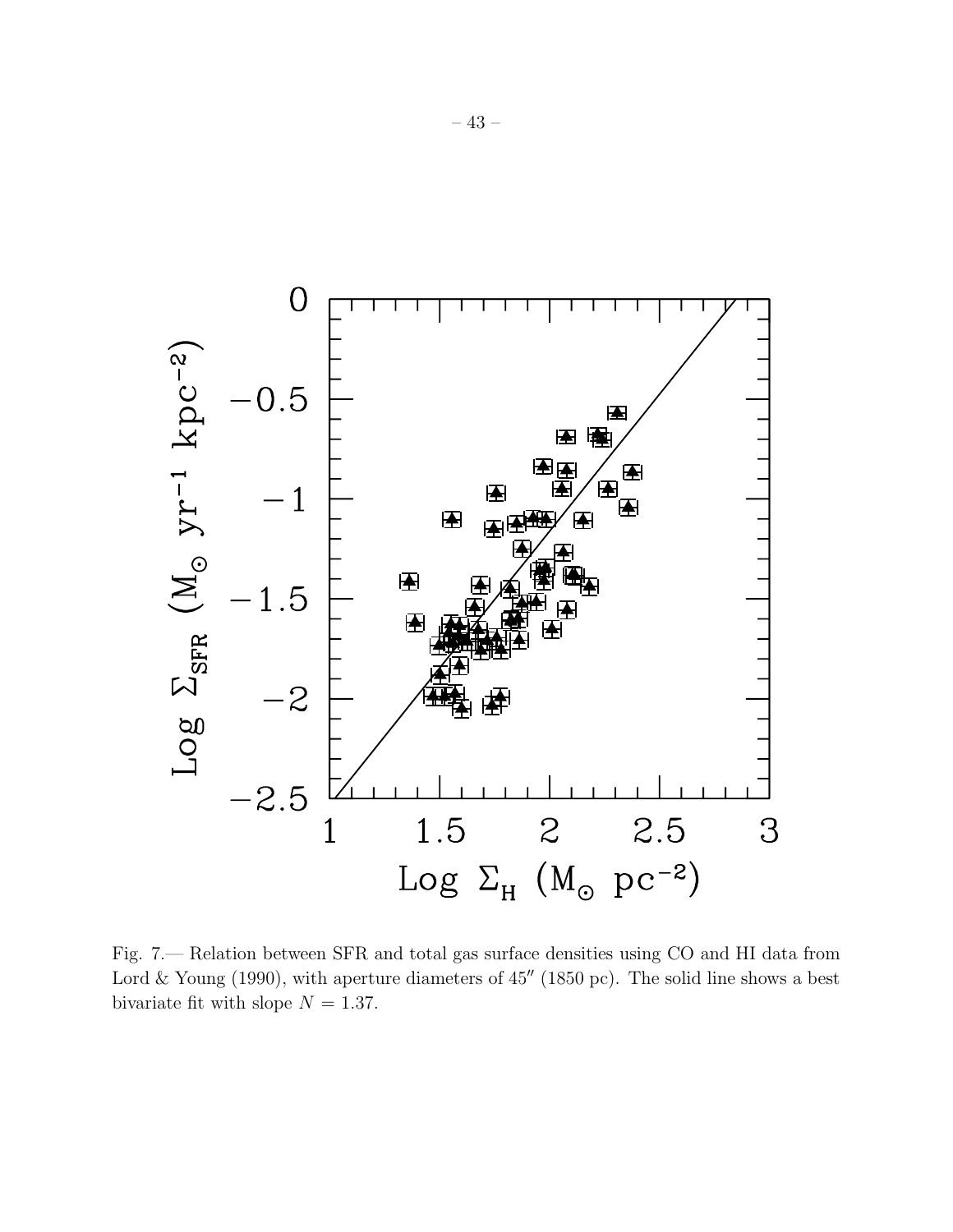

Fig. 8.— Comparison of the Schmidt law measured for M51 using 520 pc (13′′) apertures (open black circles) and 1850 pc (45′′) apertures (solid red triangles), with the best fitting power-law fits shown with solid and dashed lines, respectively. Shown for comparison by the upper dotted line is the disk-averaged Schmidt law for normal and starburst galaxies from Kennicutt (1998b). The large blue square shows the disk-averaged SFR and gas density for M51 as measured in that paper.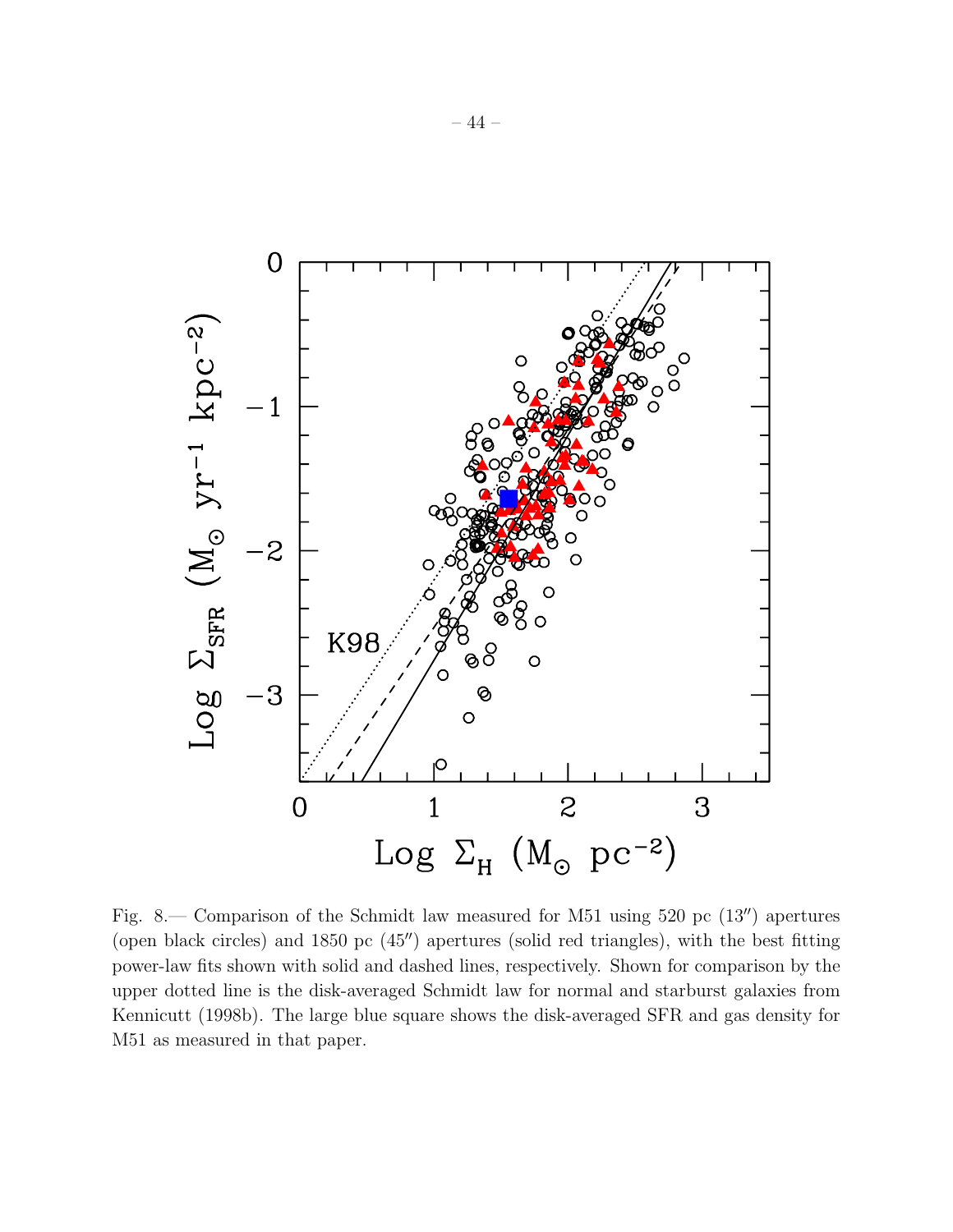

Fig. 9.— SFR surface densities plotted as a function of the ratios of gas surface density to orbit time (equation [2]). The 520 pc aperture data are shown, and are color coded by galactocentric radius in kpc, as in Figure 6. The solid line is the best fit relation with slope constrained to unity. Note the deviation from linear slope at constant radius, though the large-scale distribution of points traces a roughly linear relation. The dashed line shows the comparable fit to the disk-averaged SFRs in Kennicutt (1998b).